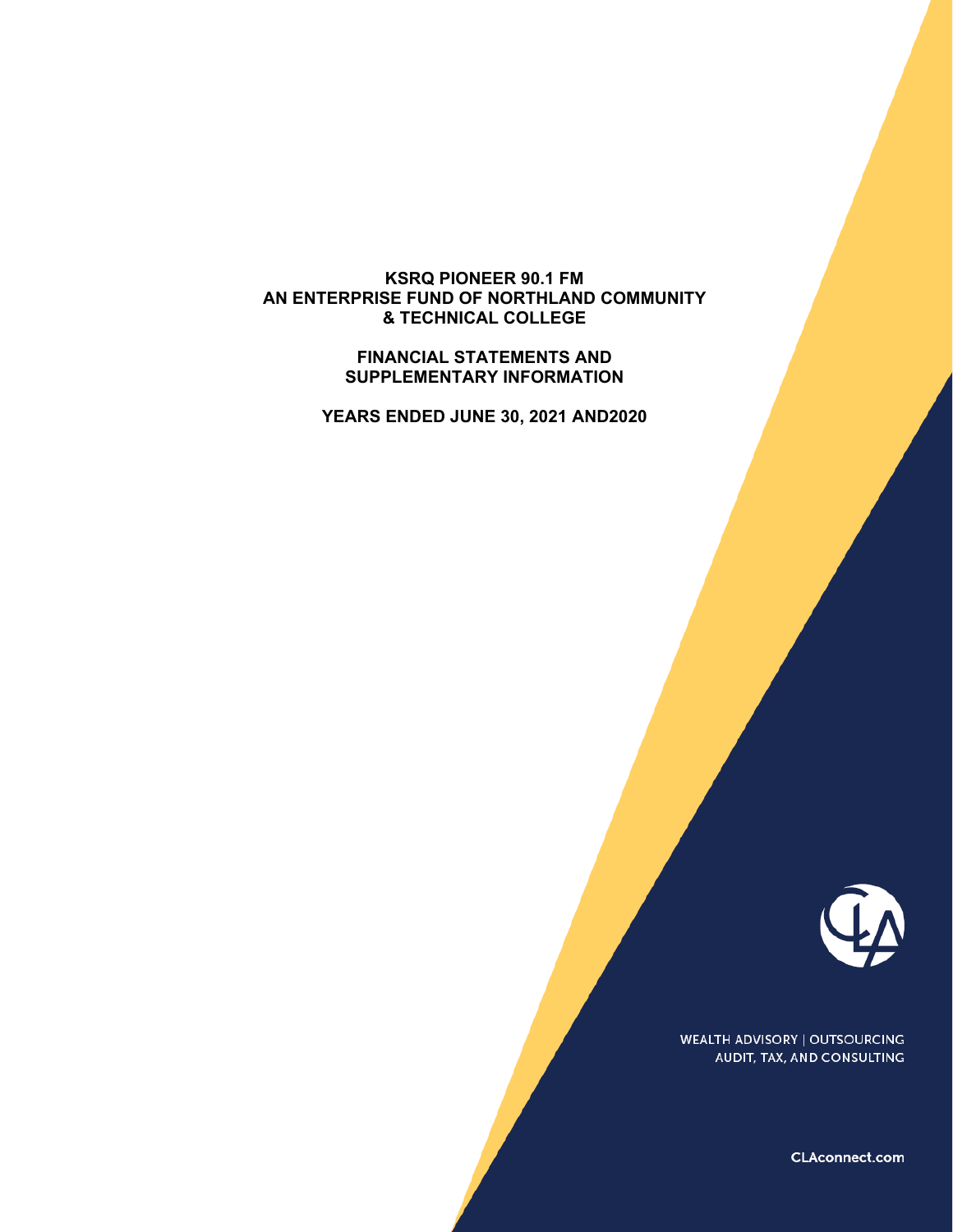## **KSRQ PIONEER 90.1 FM TABLES OF CONTENTS YEARS ENDED JUNE 30, 2021 AND 2020**

| <b>INDEPENDENT AUDITORS' REPORT</b>                                                                                                                                                                                                                     | 1            |
|---------------------------------------------------------------------------------------------------------------------------------------------------------------------------------------------------------------------------------------------------------|--------------|
| <b>INDEPENDENT AUDITORS' REPORT ON INTERNAL CONTROL OVER</b><br><b>FINANCIAL REPORTING AND ON COMPLIANCE AND OTHER MATTERS</b><br><b>BASED ON AN AUDIT OF FINANCIAL STATEMENTS PERFORMED IN</b><br><b>ACCORDANCE WITH GOVERNMENT AUDITING STANDARDS</b> | $\mathbf{3}$ |
| <b>MANAGEMENT'S DISCUSSION AND ANALYSIS (UNAUDITED)</b>                                                                                                                                                                                                 | 5            |
| <b>FINANCIAL STATEMENTS</b>                                                                                                                                                                                                                             |              |
| <b>STATEMENT OF NET POSITION</b>                                                                                                                                                                                                                        | 14           |
| STATEMENT OF REVENUES, EXPENSES, AND CHANGES IN NET POSITION                                                                                                                                                                                            | 15           |
| <b>STATEMENT OF CASH FLOWS</b>                                                                                                                                                                                                                          | 16           |
| <b>NOTES TO FINANCIAL STATEMENTS</b>                                                                                                                                                                                                                    | 17           |
| <b>SUPPLEMENTARY INFORMATION</b>                                                                                                                                                                                                                        |              |
| SCHEDULE OF CHANGES IN TOTAL OPEB LIABILITY AND RELATED RATIOS                                                                                                                                                                                          | 37           |
| NOTES TO REQUIRED SUPPLEMENTARY INFORMATION                                                                                                                                                                                                             | 38           |
| SCHEDULES OF PROPORTIONATE SHARE OF NET PENSION LIABILITY<br><b>CONTRIBUTIONS - STATE EMPLOYEES RETIREMENT FUND</b>                                                                                                                                     | 39           |
| NOTES TO REQUIRED SUPPLEMENTARY INFORMATION - STATE EMPLOYEES<br><b>RETIREMENT FUND</b>                                                                                                                                                                 | 40           |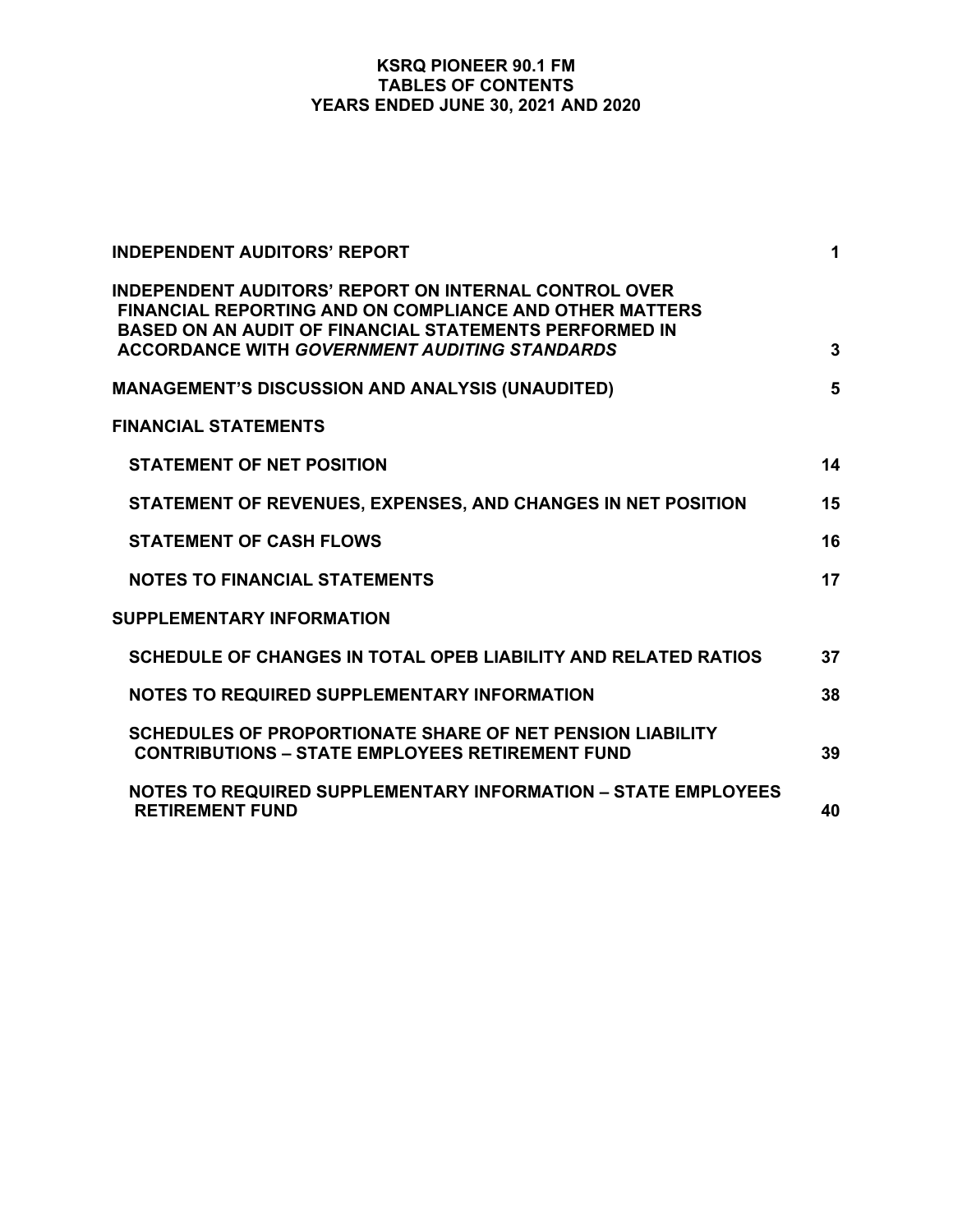

**CliftonLarsonAllen LLP CLAconnect.com** 

# **INDEPENDENT AUDITORS' REPORT**

Board of Trustees KSRQ Pioneer 90.1 FM St. Paul, Minnesota

## **Report on the Financial Statements**

We have audited the accompanying financial statements of KSRQ Pioneer 90.1 FM (KSRQ), an enterprise fund of Northland Community & Technical College, a campus of Minnesota State Colleges and Universities, as of and for the years ended June 30, 2021 and 2020, and the related notes to the financial statements, which collectively comprise the KSRQ's basic financial statements as listed in the table of contents.

## *Management's Responsibility for the Financial Statements*

Management is responsible for the preparation and fair presentation of these financial statements in accordance with accounting principles generally accepted in the United States of America; this includes the design, implementation, and maintenance of internal control relevant to the preparation and fair presentation of financial statements that are free from material misstatement, whether due to fraud or error.

#### *Auditors' Responsibility*

Our responsibility is to express opinions on these financial statements based on our audits. We conducted our audits in accordance with auditing standards generally accepted in the United States of America and the standards applicable to financial audits contained in Government Auditing Standards, issued by the Comptroller General of the United States. Those standards require that we plan and perform the audit to obtain reasonable assurance about whether the financial statements are free from material misstatement.

An audit involves performing procedures to obtain audit evidence about the amounts and disclosures in the financial statements. The procedures selected depend on the auditors' judgment, including the assessment of the risks of material misstatement of the financial statements, whether due to fraud or error. In making those risk assessments, the auditor considers internal control relevant to KSRQ's preparation and fair presentation of the financial statements in order to design audit procedures that are appropriate in the circumstances, but not for the purpose of expressing an opinion on the effectiveness of KSRQ's internal control. Accordingly, we express no such opinion. An audit also includes evaluating the appropriateness of accounting policies used and the reasonableness of significant accounting estimates made by management, as well as evaluating the overall presentation of the financial statements.

We believe that the audit evidence we have obtained is sufficient and appropriate to provide a basis for our audit opinions.



CLA is an independent member of Nexia International, a leading, global network of independent accounting and consulting firms. See nexia.com/member-firm-disclaimer for details.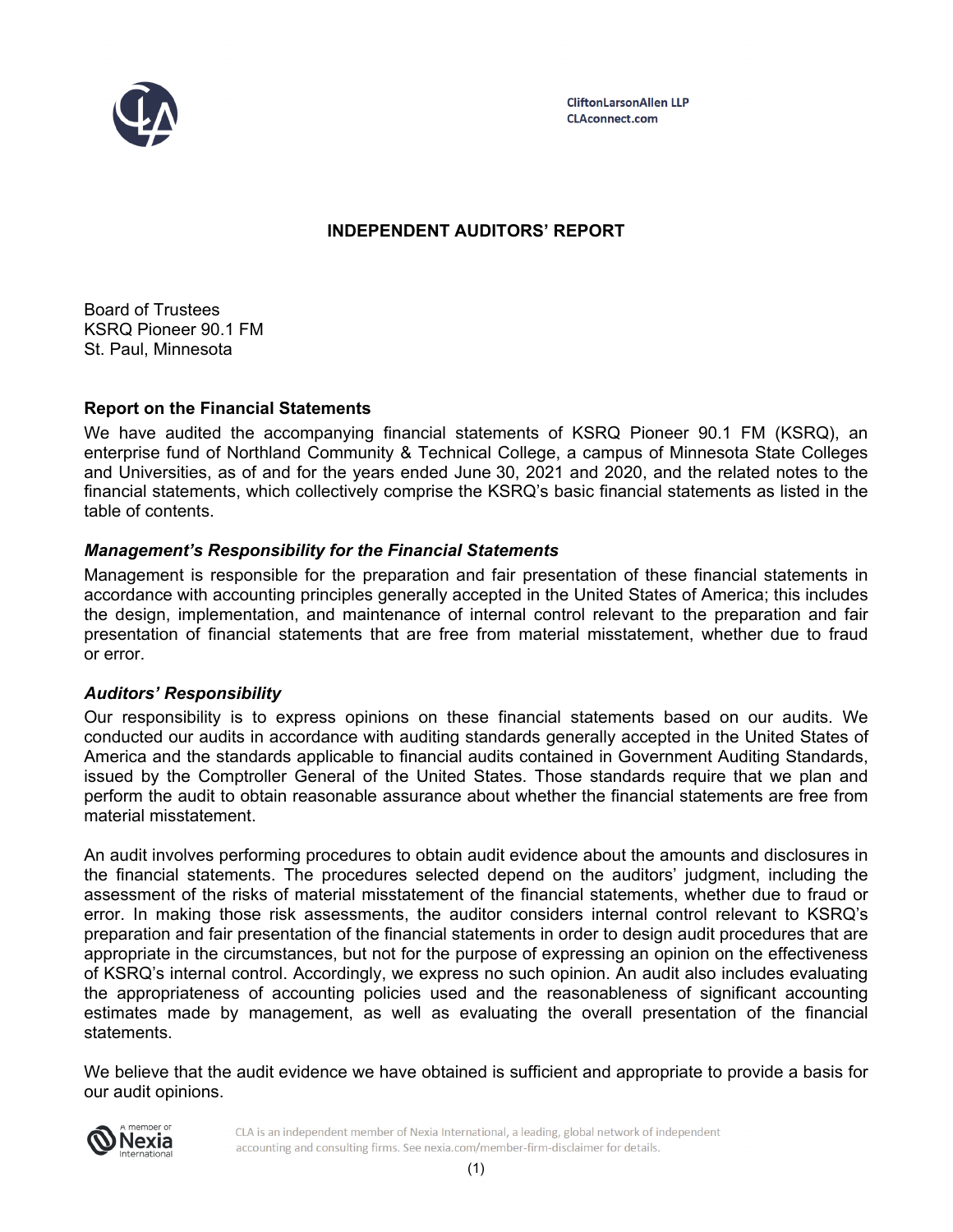#### *Opinions*

In our opinion, the financial statements referred to above present fairly, in all material respects, the financial position of KSRQ as of June 30, 2021 and 2020, and the respective changes in financial position and, where applicable, cash flows, thereof, for the years then ended, in accordance with accounting principles generally accepted in the United States of America.

#### **Emphasis of Matters**

As discussed in Note 1, the financial statements present only KSRQ Pioneer 90.1 FM and do not purport to, and do not, present fairly the financial position of Northland Community & Technical College or Minnesota State Colleges and Universities as of June 30, 2021 and 2020, the changes in its financial position, or its cash flows for the years then ended in accordance with accounting principles generally accepted in the United States of America. Our opinions are not modified with respect to this matter.

As discussed in Note 10 to the financial statements, KSRQ Pioneer 90.1 FM restated its net position as of July 1, 2019, to properly reflect prior period adjustments. A summary of the restatement is presented in Note 10. Our opinion is not modified with respect to this matter.

#### **Other Matters**

#### *Required Supplementary Information*

Accounting principles generally accepted in the United States of America require that the Management's Discussion and Analysis listed in the table of contents be presented to supplement the basic financial statements. Such information, although not a part of the basic financial statements, is required by the Governmental Accounting Standards Board who considers it to be an essential part of financial reporting for placing the basic financial statements in an appropriate operational, economic, or historical context. We have applied certain limited procedures to the required supplementary information in accordance with auditing standards generally accepted in the United States of America, which consisted of inquiries of management about the methods of preparing the information and comparing the information for consistency with management's responses to our inquiries, the basic financial statements, and other knowledge we obtained during our audit of the basic financial statements. We do not express an opinion or provide any assurance on the information because the limited procedures do not provide us with sufficient evidence to express an opinion or provide any assurance.

#### **Other Reporting Required by** *Government Auditing Standards*

In accordance with *Government Auditing Standards*, we have also issued our report dated January 12, 2022, on our consideration of KSRQ's internal control over financial reporting and on our tests of its compliance with certain provisions of laws, regulations, contracts, and grant agreements and other matters. The purpose of that report is solely to describe the scope of our testing of internal control over financial reporting and compliance and the results of that testing, and not to provide an opinion on the effectiveness of KSRQ's internal control over financial reporting or on compliance. That report is an integral part of an audit performed in accordance with *Government Auditing Standards* in considering KSRQ's internal control over financial reporting and compliance.

Viifton Larson Allen LLP

**CliftonLarsonAllen LLP** 

Minneapolis, Minnesota January 12, 2022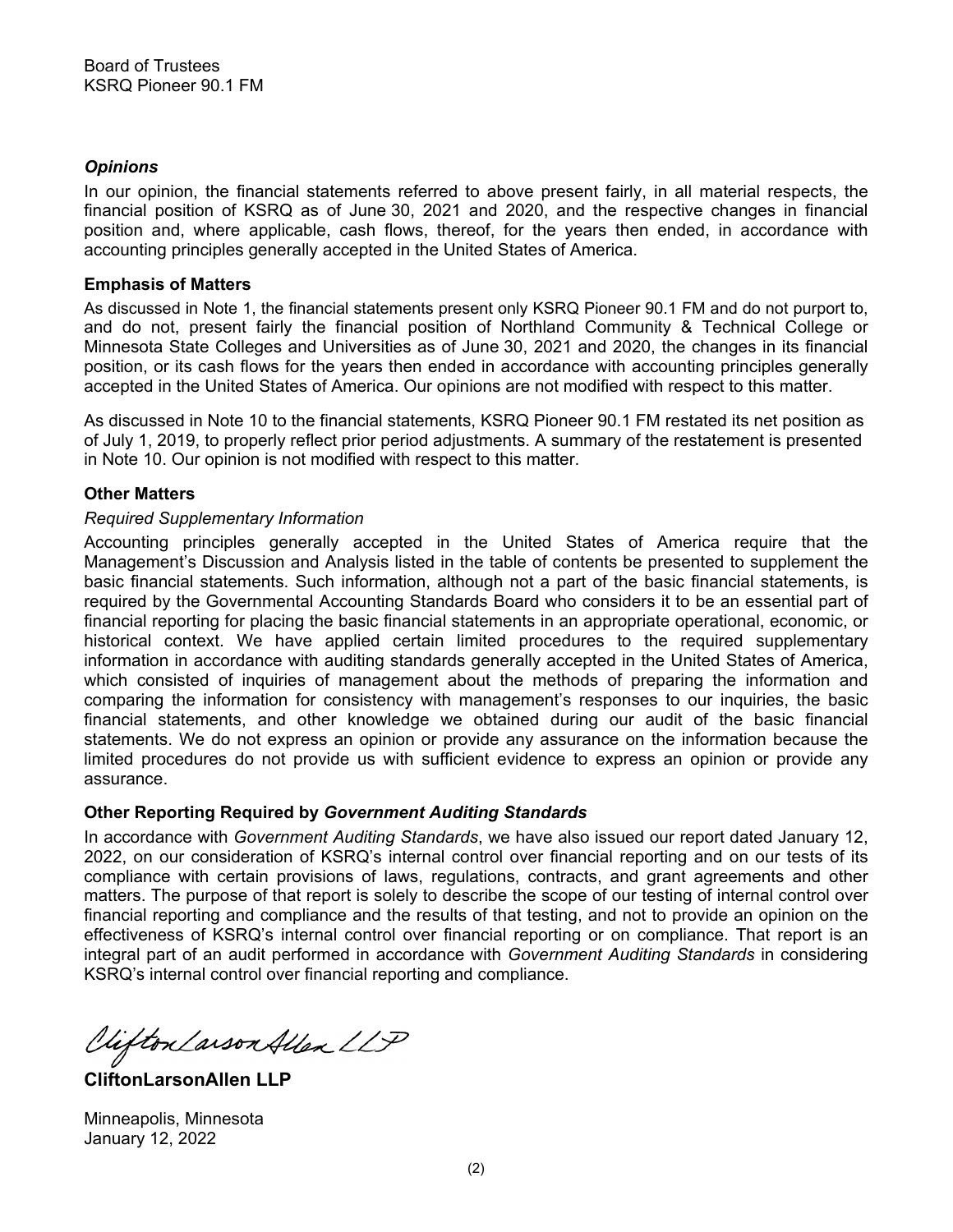

**CliftonLarsonAllen LLP CLAconnect.com** 

## **INDEPENDENT AUDITORS' REPORT ON INTERNAL CONTROL OVER FINANCIAL REPORTING AND ON COMPLIANCE AND OTHER MATTERS BASED ON AN AUDIT OF FINANCIAL STATEMENTS PERFORMED IN ACCORDANCE WITH** *GOVERNMENT AUDITING STANDARDS*

Board of Trustees KSRQ Pioneer 90.1 FM St. Paul, Minnesota

We have audited, in accordance with the auditing standards generally accepted in the United States of America and the standards applicable to financial audits contained in *Government Auditing Standards* issued by the Comptroller General of the United States, the financial statements of KSRQ Pioneer 90.1 FM (KSRQ), an enterprise fund of Northland Community & Technical College, a campus of Minnesota State Colleges and Universities, as of and for the years ended June 30, 2021 and 2020, and the related notes to the financial statements, which collectively comprise KSRQ's basic financial statements, and have issued our report thereon dated January 12, 2022.

## **Internal Control Over Financial Reporting**

In planning and performing our audits of the financial statements, we considered KSRQ's internal control over financial reporting (internal control) to determine the audit procedures that are appropriate in the circumstances for the purpose of expressing our opinions on the financial statements, but not for the purpose of expressing an opinion on the effectiveness of KSRQ's internal control. Accordingly, we do not express an opinion on the effectiveness of KSRQ's internal control.

A *deficiency in internal control* exists when the design or operation of a control does not allow management or employees, in the normal course of performing their assigned functions, to prevent, or detect and correct misstatements on a timely basis. A *material weakness* is a deficiency, or a combination of deficiencies, in internal control such that there is a reasonable possibility that a material misstatement of the entity's financial statements will not be prevented, or detected and corrected on a timely basis. A *significant deficiency* is a deficiency, or combination of deficiencies, in internal control that is less severe than a material weakness, yet important enough to merit attention by those charged with governance.

Our consideration of internal control was for the limited purpose described in the first paragraph of this section and was not designed to identify all deficiencies in internal control that might be material weaknesses or significant deficiencies. Given these limitations, during our audit we did not identify any deficiencies in internal control that we consider to be material weaknesses. However, material weaknesses may exist that have not been identified.



CLA is an independent member of Nexia International, a leading, global network of independent accounting and consulting firms. See nexia.com/member-firm-disclaimer for details.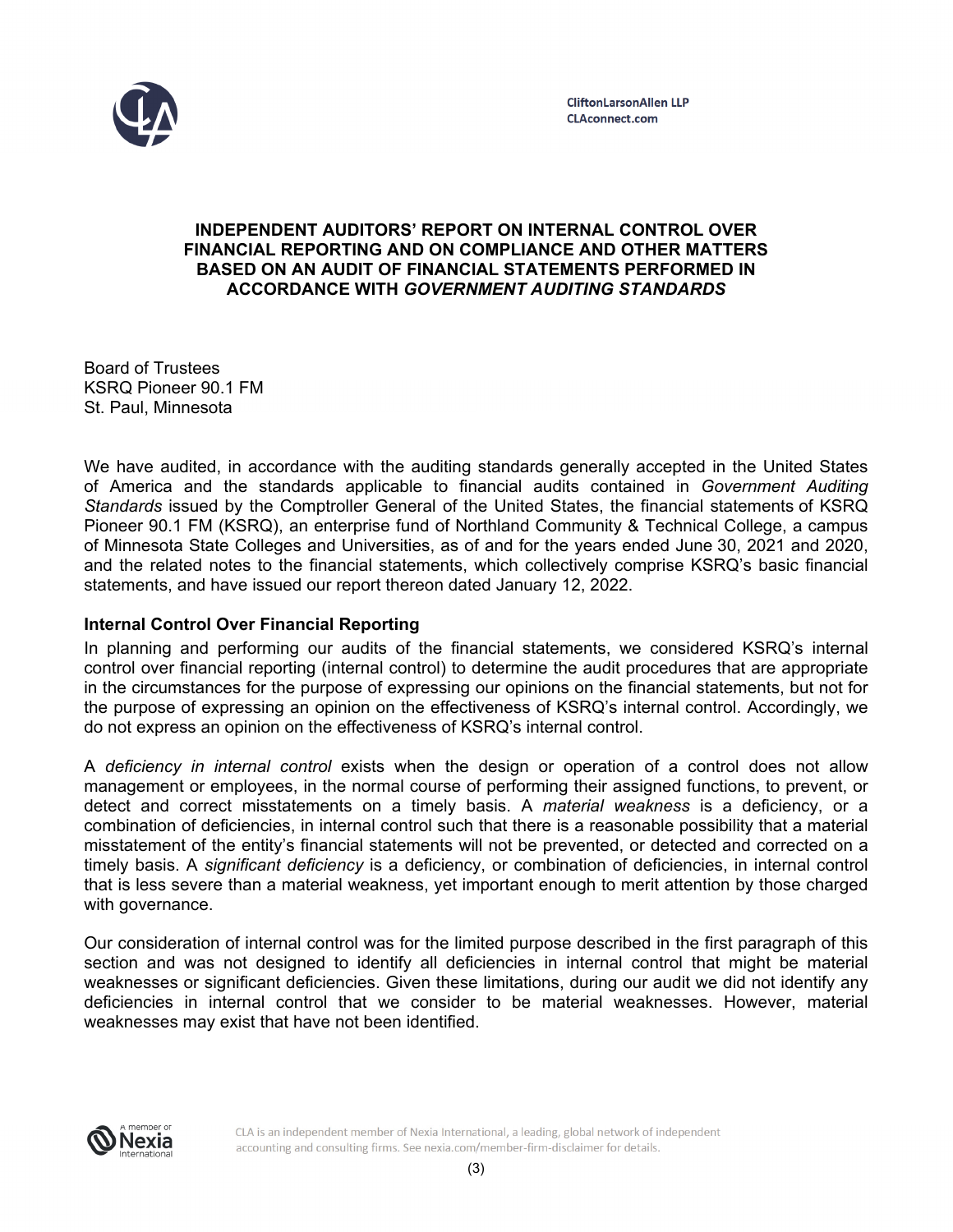Board of Trustees KSRQ Pioneer 90.1 FM

#### **Compliance and Other Matters**

As part of obtaining reasonable assurance about whether KSRQ's financial statements are free of material misstatement, we performed tests of its compliance with certain provisions of laws, regulations, contracts, and grant agreements, noncompliance with which could have a direct and material effect on the determination of financial statement amounts. However, providing an opinion on compliance with those provisions was not an objective of our audit and, accordingly, we do not express such an opinion. The results of our test disclosed no instances of noncompliance or other matters that are required to be reported under *Government Auditing Standards*.

#### **Purpose of this Report**

The purpose of this report is solely to describe the scope of our testing of internal control and compliance and the results of that testing, and not to provide an opinion on the effectiveness of KSRQ's internal control or compliance. This report is an integral part of an audit performed in accordance with *Government Auditing Standards* in considering KSRQ's internal control and compliance. Accordingly, this communication is not suitable for any other purpose.

Vifton Larson Allen LLP

**CliftonLarsonAllen LLP** 

Minneapolis, Minnesota January 12, 2022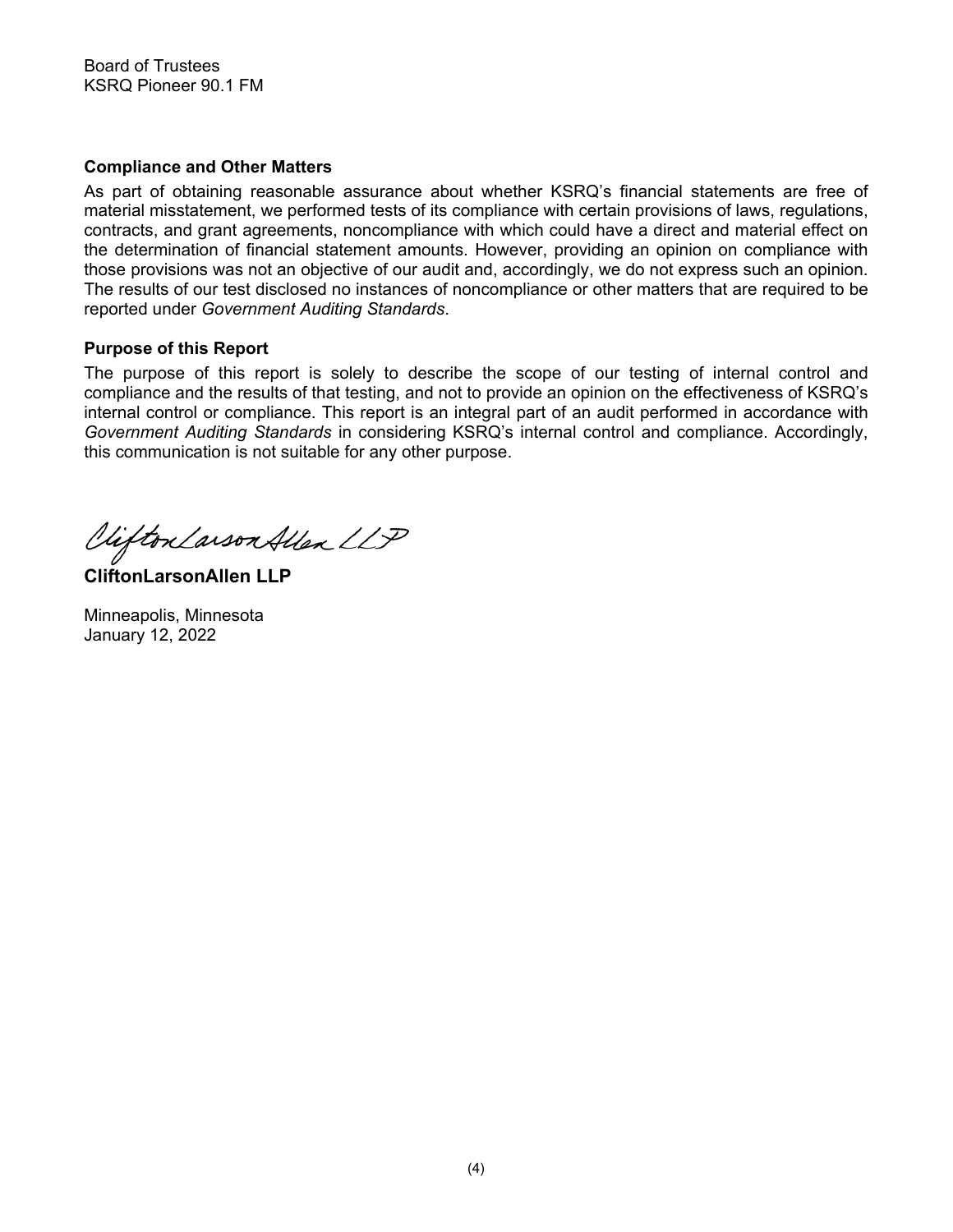#### **INTRODUCTION**

The following discussion and analysis provide an overview of the financial position and activities of Pioneer 90.1 (KSRQ), an enterprise fund of Northland Community & Technical College, Thief River Falls and East Grand Forks, Minnesota (the college) at June 30, 2021, 2020, and 2019, and for the years then ended. This discussion has been prepared by management and should be read in conjunction with the financial statements and accompanying footnotes, which follow this section.

KSRQ is an educational public radio station licensed to Northland Community and Technical College. The mission of KSRQ is to bring together the people of northwest Minnesota and northeast North Dakota through radio programs and live events that are otherwise unavailable in the rural areas the station serves. KSRQ works with volunteer hosts who bring a diversity of music, interests, and ideas to the airwaves. The station also offers a platform for non-profits and artists to share their stories in conversation. In the years since KSRQ has operated as a community radio station (after beginning as a training lab for broadcasting students in 1972), the station has worked to meet the needs of its listeners and expand its impact through digital platforms, community partnerships, and live events.

The station broadcasts with 24,000 watts of power providing a listening radius of approximately 70 miles. KSRQ is operated by a staff of three college employees, a contracted program host, a contract engineer, and 13 community volunteers. The station broadcasts and streams its programming online 365 days per year, 24 hours per day. KSRQ is the only radio station in northwest Minnesota to multicast using HD Digital Radio technology. Two additional HD stations have allowed KSRQ to expand popular programs to their own dedicated channels, reaching new audiences and generating additional revenue through listener contributions and underwriting. Pioneer PolkaCast (KSRQ-HD2) preserves historical recordings reflecting Minnesota's German, Czech, and Scandinavian traditions. KSRQ has received feedback and financial contributions from listeners in several states who are happy to reconnect with this music on their internet radios, computers, phones and other devices. KSRQ HD-2 is well-received over the air in our region by listeners who lack internet access. Several nursing homes have HD radios tuned to PolkaCast. Over 15,000 individuals listened to HD-2 programming in FY21 through a StreamGuys-hosted stream, while additional listeners connected on a college-hosted stream. Neon 90 (KSRQ HD-3) features pop, rock, and soul music of the 1950s, 60s, and 70s.

Pioneer 90.1's daytime music format consists of Americana and Triple-A music, much of which is performed by independent artists who do not receive airplay on commercial radio. The station often features music from artists based in Minnesota. Volunteer-hosted evening and weekend shows cover a wide array of music styles, including polka, classical, jazz, classic country, metal, and Minnesota singer-songwriters. Volunteer hosts chose what to play and attract their own unique audiences. Approximately 95 hours a week of programming is locally hosted by staff and volunteers. The remainder of the broadcast schedule consists of un-hosted music (overnights) and national programs such as "Beat Latino" and "American Routes." While most of KSRQ's volunteers produce their programs live in-studio, several find it preferable to record shows at home and transfer the files to the studio via the internet for later broadcast. This has saved resources for hosts who would have otherwise needed to drive an hour each week to participate. It has also made it possible for hosts to contribute programs from their homes in Michigan and Wisconsin. The flexibility afforded by this technology has allowed KSRQ to grow its base of volunteers (and listeners) despite COVID-19 restrictions and challenging winter weather faced by everyone in northern Minnesota.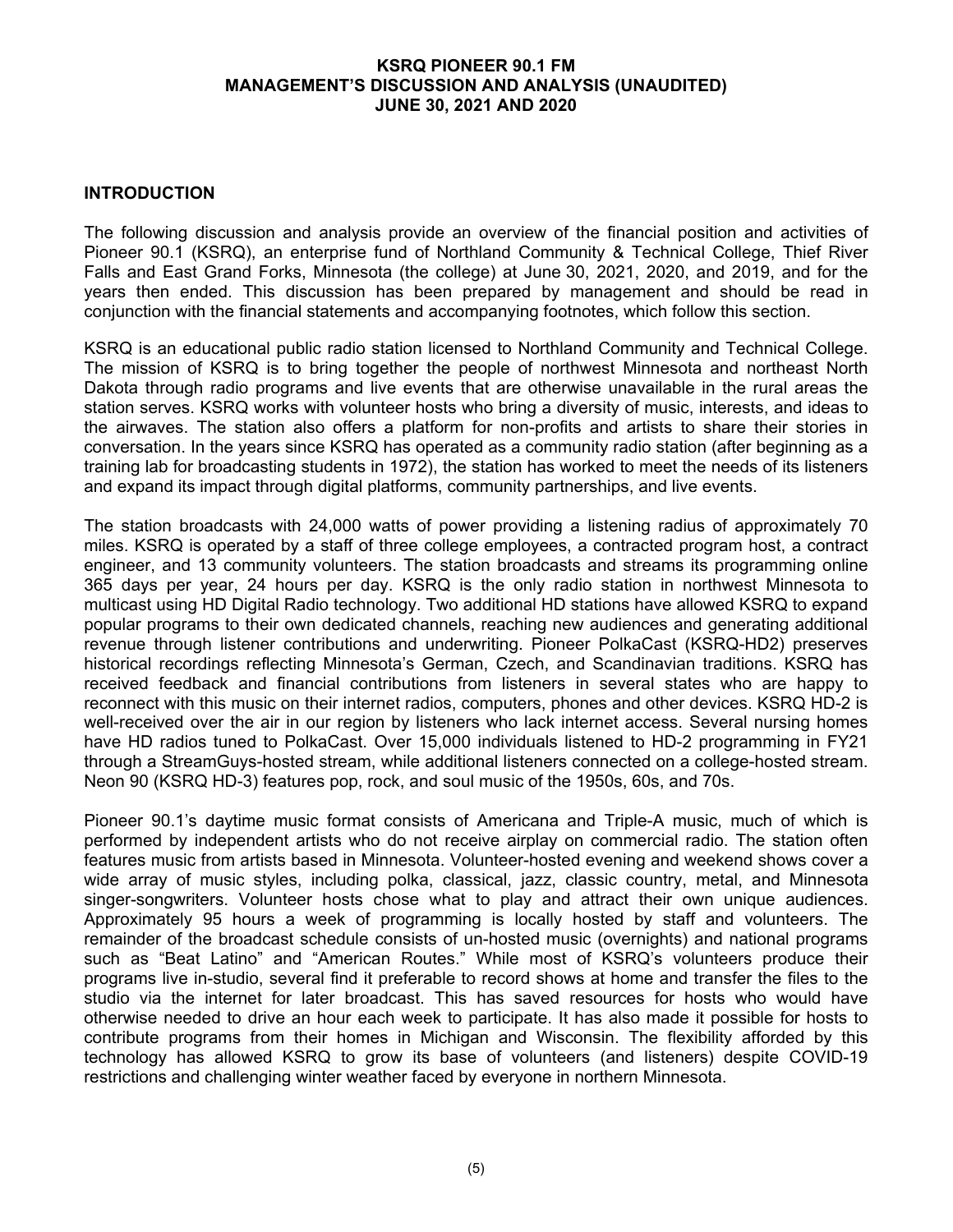### **INTRODUCTION (CONTINUED)**

Along with music programming, KSRQ partners with local and regional non-profit organizations to share the work they do in their communities. KSRQ regularly broadcasts interviews with artists and grantees from the Northwest Minnesota Regional Arts Council, staff and volunteers at the East Grand Forks Campbell Library, the North Dakota Museum of Art, and county fair organizers.

KSRQ collaborated with local organizations to create segments capturing local history and culture, including the Sons of Norway Snorre Lodge for its Nordic Fest week.

Pioneer 90.1 partnered with the Thief River Falls Area Community Theater to create a series of weekly radio shows called "Voices of the Theater." The program allowed the theater to continue performing after their stage productions were curtailed due to COVID-19. As part of the project, several middle and high school students were able to share music and monologues they had prepared for the recitals and speech meets that had been called off when schools went to online learning. Radio plays that were produced as part of the project included actors of all ages, and casts ranging in size from 3 to 20 performers. One of the plays featured high school students in a drama about teen dating violence.

The station also broadcast holiday music and student greetings for the Early Childhood Family Education Christmas light tour in December, making the night even more special.

KSRQ's Artist Spotlight series informed the community about art projects and events that have received funding from the Northwest Minnesota Arts Council. Many of the projects discussed were funded by the Minnesota Arts and Cultural Heritage Fund. In a series of personal conversations, artists and event organizers shared the inspiration for their projects, talked about the process of creating their work, and the impact their projects had on their communities. The artists interviewed discussed an array of projects, ranging from the "World's Largest Sugar Beet" in Halstad, to an 8-year-old's painting representing her feelings about Black Lives Matter, to a new interactive Veteran's memorial in Warren. Among the 41 segments, artists from 13 of northwest Minnesota's rural communities were represented.

Pioneer 90.1 is a member of the Association of Minnesota Public and Educational Radio Stations (AMPERS), comprised of 18 non-commercial radio stations in Minnesota. AMPERS provides stations with fundraising and statewide underwriting support, production and program sharing, technology updates and advocacy at the state and national levels.

## **FINANCIAL HIGHLIGHTS**

Governmental Accounting Standards Board (GASB) Statement No. 68, *Accounting and Financial Reporting for Pensions*, and Statement No. 71, *Pension Transition for Contributions Made Subsequent to the Measurement Date*, were implemented during fiscal year 2015. Additionally, the college adopted GASB Statement No. 75, *Accounting and Financial Reporting for Postemployment Benefits Other Than Pensions,* as of July 1, 2016. The adoption of GASB Statements No. 68 and No. 75 have a long-term material negative impact on college's financial position.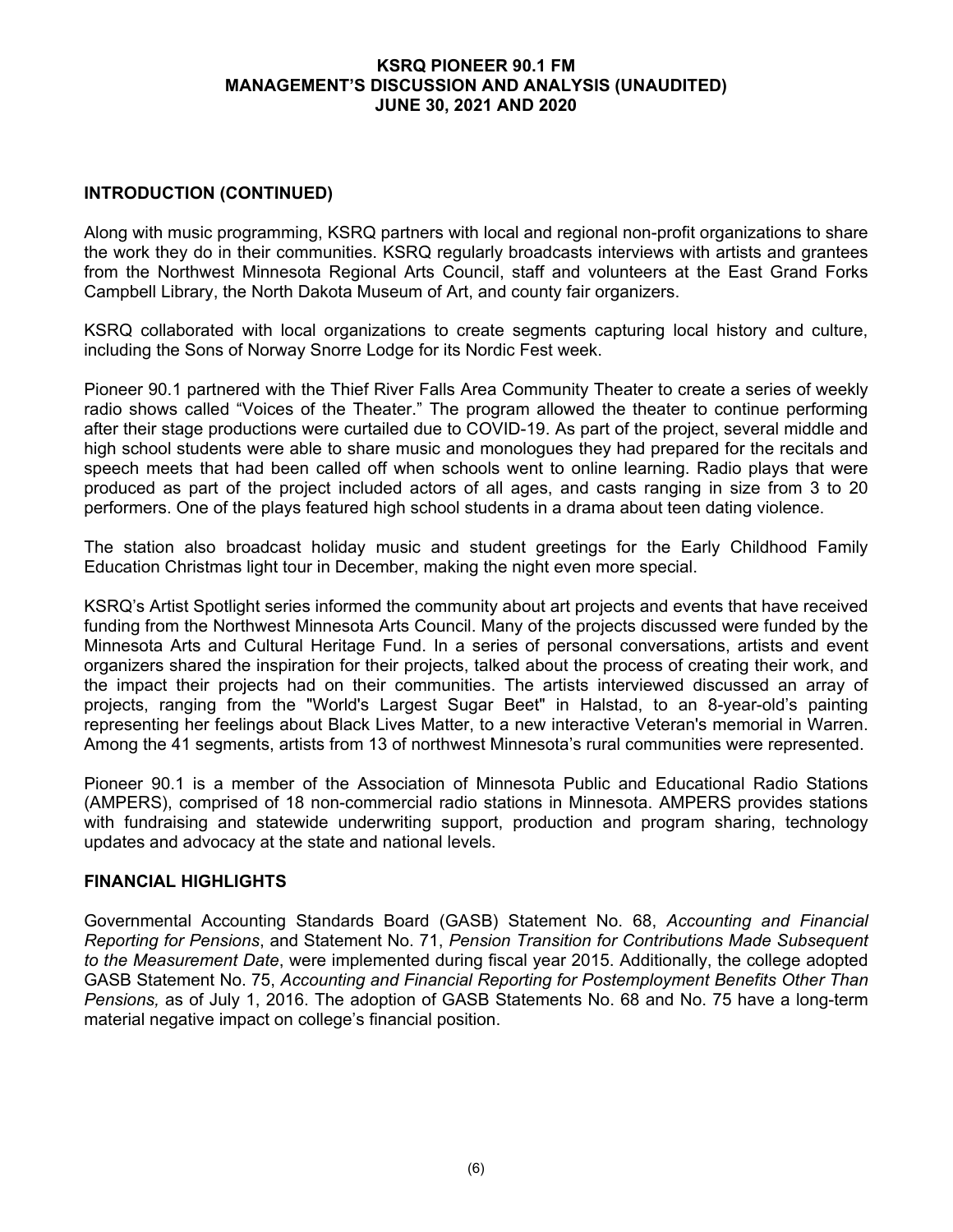## **FINANCIAL HIGHLIGHTS (CONTINUED)**

It is worth noting, that the impact on fiscal years 2021, 2020 and 2019 salaries and benefits expense due to GASB Statements No. 68 and No. 75 is a result of a more comprehensive approach to pension and other postemployment benefit expense, which reflects estimates of the amounts employees earned during the year, rather than actual contributions to the plans. The actuarially derived net pension liability, other postemployment benefit (OPEB) liability, deferred outflows, and deferred inflows of resources, can vary between years due to actuarial assumption changes, thus affecting financial statements comparability between years.

Excluding the GASB Statement No. 68 pension and GASB Statement No. 75 OPEB adjustments, fiscal year 2021 net position increased \$79,077 or 80.99%. With GASB Statements No. 68 and No. 75, net position increased \$77,053.

Assets and deferred outflows totaled \$393,344 and liabilities and deferred inflows totaled \$413,924. Net position, which represents the residual interest in KSRQ's assets and deferred outflows after liabilities and deferred inflows are deducted, is comprised of restricted expendable grants of \$35,231 and unrestricted net position of negative \$55,811.

### **USING THE FINANCIAL STATEMENTS**

KSRQ's financial report includes three financial statements: the statements of net position, the statements of revenues, expenses and changes in net position, and the statements of cash flows. These financial statements are prepared in accordance with applicable generally accepted accounting principles (GAAP) as established by the Governmental Accounting Standards Board (GASB) through authoritative pronouncements.

## **STATEMENTS OF NET POSITION**

The statements of net position present the financial position of KSRQ at the end of the fiscal year and includes all assets, deferred outflows, liabilities, and deferred inflows. Net position – is one indicator of the current financial condition of KSRQ, while the change in net position is an indicator of whether the overall financial condition has improved or worsened during the year.

A summary of KSRQ's statements of net position as of June 30, 2021, 2020, and 2019 follows:

|                                                     | 2021          | 2020           | 2019           |
|-----------------------------------------------------|---------------|----------------|----------------|
| <b>Current Assets</b>                               | 304,618<br>S. | 208,582<br>\$. | 104,431<br>\$. |
| <b>Noncurrent Assets</b>                            | 80,732        |                |                |
| Deferred Outflows of Resources                      | 7.994         | 28,653         | 44,842         |
| Total Assets and Deferred Outflows of Resources     | 393,344       | 237,235        | 149,273        |
| <b>Current Liabilities</b>                          | 301,745       | 208.179        | 92,986         |
| <b>Noncurrent Liabilities</b>                       | 71.254        | 68.226         | 61,908         |
| Deferred Inflows of Resources                       | 40,925        | 58,463         | 63,991         |
| Total Liabilities and Deferred Inflows of Resources | 413,924       | 334,868        | 218,885        |
| Net Position                                        | (20, 580)     | (97, 633)      | (69, 612)      |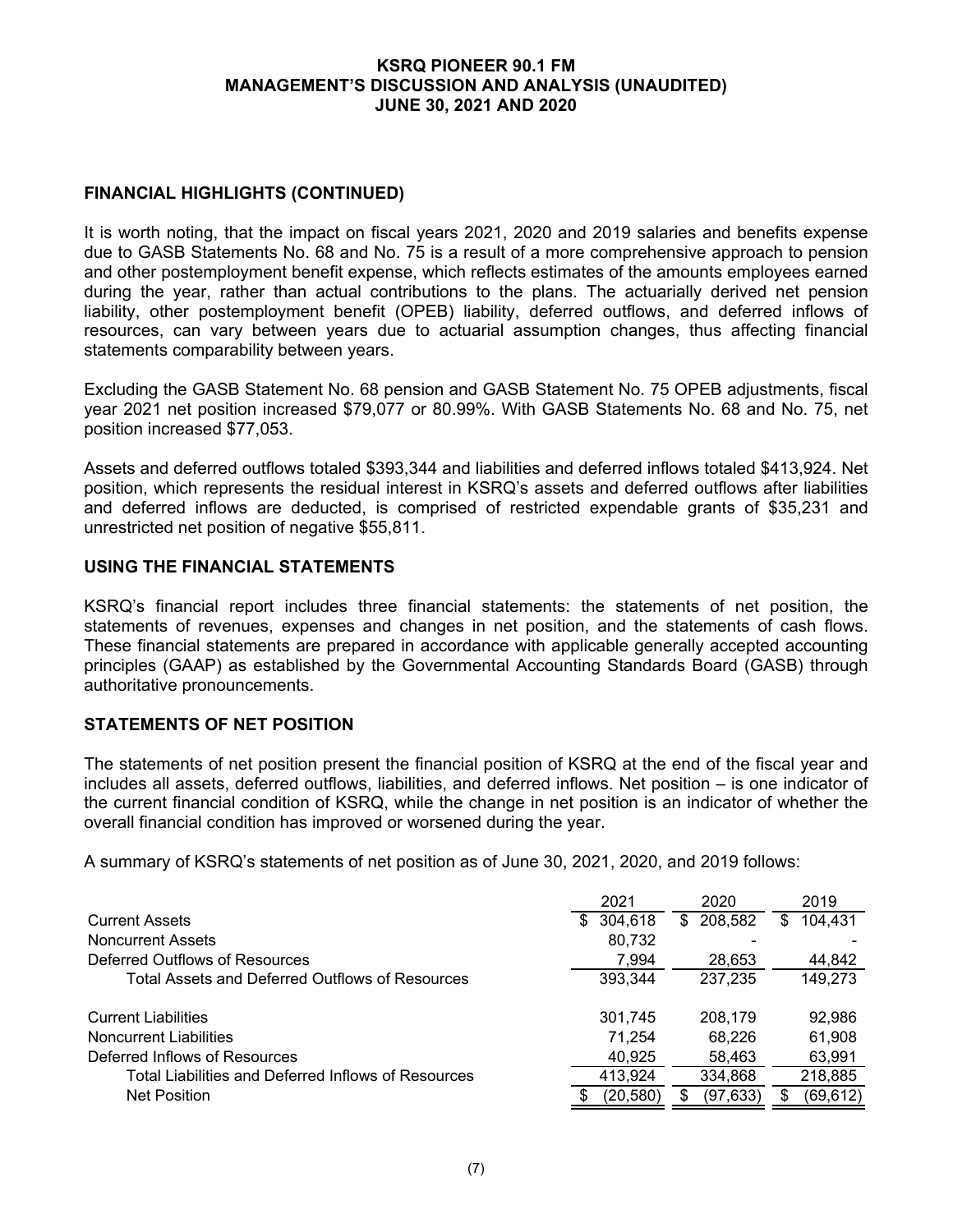## **STATEMENTS OF NET POSITION (CONTINUED)**

Total current assets increased by \$96,036 due to an increase in cash of \$97,361. Grants receivable decreased \$1,325.

Current liabilities consist primarily of accrued compensation and unearned federal and state grant revenue, which represents amounts received in advance of providing services. Unearned revenue increased \$97,361 in fiscal year 2021. Payables decreased \$3,803 due to normal differences in the timing of payments made, this represents a decrease in accounts payable of \$2,883 and a decrease in salaries payable of \$920 in fiscal year 2021. Current other compensation benefits, consisting of compensated absences and other postemployment benefits, increased by \$8 for fiscal year 2021.

Noncurrent liabilities increased by \$3,028 due to an increase in noncurrent other compensation benefits of \$3,951 and offset by a decrease in net pension liability of \$923. Deferred inflows of \$40,925 are the amounts in the calculation of pension expense determined by the actuary that will be required to be recognized over more than one year and is primarily due to GASB Statement No. 68.

Net position represents the residual interest in KSRQ's assets and deferred outflows after liabilities and deferred inflows are deducted. KSRQ's net position as of June 30, 2021, 2020, and 2019, respectively, are summarized as follows:

|                                     | 2021 |          | 2020 |           | 2019     |
|-------------------------------------|------|----------|------|-----------|----------|
| <b>Restricted Expendable Grants</b> |      | 35,231   | \$   | 25.853    | 8.220    |
| Unrestricted                        |      | (55.811) |      | (123,486) | '77,832) |
| Total Net Position                  |      | (20.580) | \$   | (97, 633) | (69,612) |

Restricted expendable grants represent donor-imposed grants received by KSRQ as outlined in Note 1. Unrestricted net position is not subject to externally imposed stipulations. As shown in the table above, total net position has increased by \$67,675 from fiscal year 2020 to fiscal year 2021.

There is a significant impact to unrestricted net position due to GASB Statements No. 68 and No. 75, this difference is reflected in the table below. With the effect of GASB Statements No. 68 and No. 75, unrestricted net position increased by \$67,675 in fiscal year 2021. Without the effect of GASB Statements No. 68 and No. 75, unrestricted net position increased \$69,699, in fiscal year 2021.

| Unrestricted Net Position Balance at June 30,                |      |           |  |              |  |           |  |      |
|--------------------------------------------------------------|------|-----------|--|--------------|--|-----------|--|------|
|                                                              | 2021 |           |  |              |  | 2020      |  | 2019 |
| Unrestricted Net Position Balance at June 30                 |      | (55, 811) |  | \$(123, 486) |  | (77, 832) |  |      |
| Prior Year Effect of GASB Statements No. 68 and No. 75       |      | 59.278    |  | 46.098       |  | 63.240    |  |      |
| Current Year Effect of GASB Statements No. 68 and No. 75     |      | 2.024     |  | 13,180       |  | (17, 142) |  |      |
| Balance at June 30, Without Effect of GASB No. 68 and No. 75 |      | 5.491     |  | (64, 208)    |  | (31,734)  |  |      |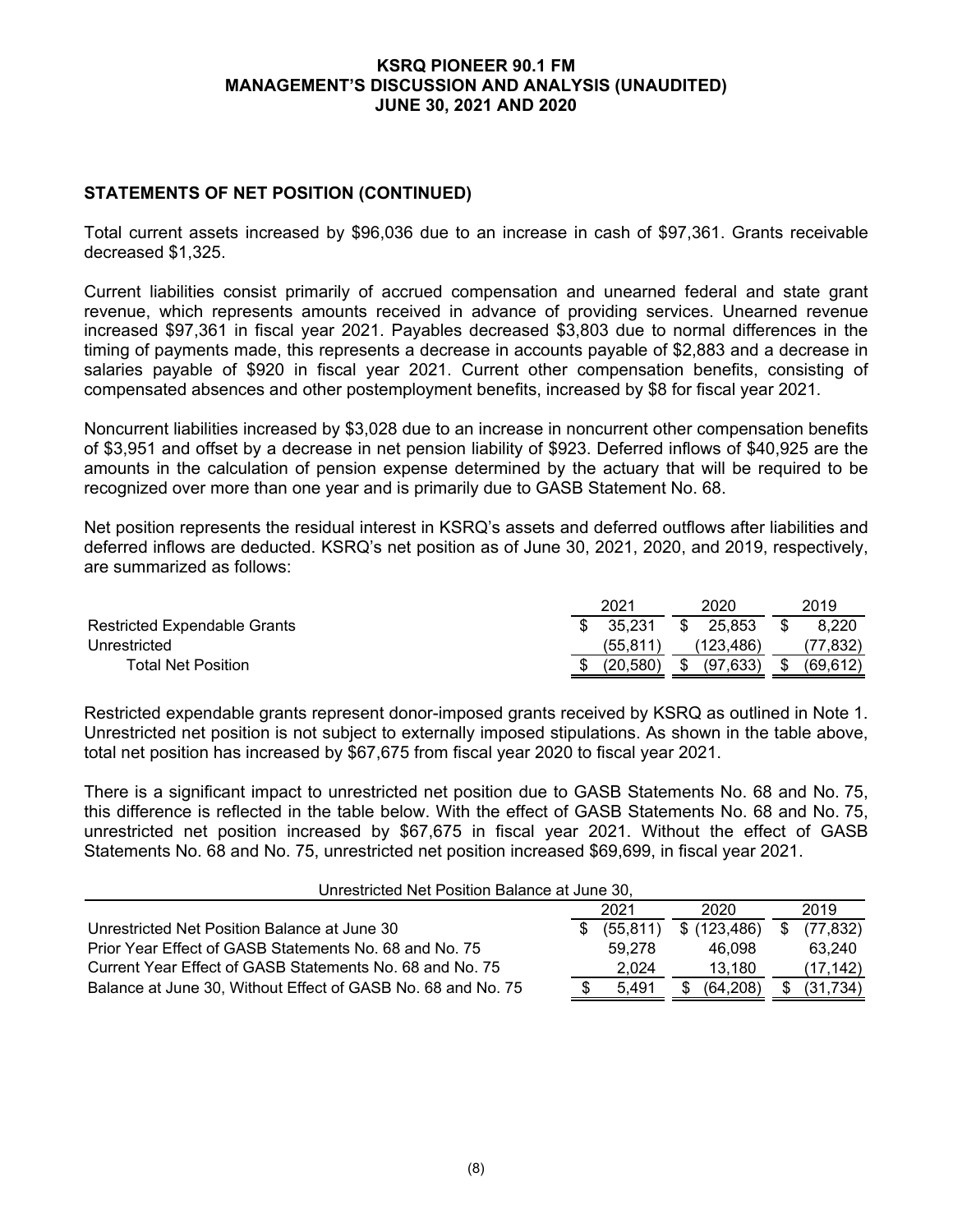## **CAPITAL ACTIVITIES**

With office and studio facilities provided by the college, capital outlays by KSRQ are comprised primarily of investments in broadcasting equipment. Capital assets, net of accumulated depreciation, as of June 30, 2021, totaled \$80,732, an increase of \$80,732 from June 30, 2020. The increase consisting of the purchase of equipment of \$82,100, offset by depreciation of \$1,368 recognized during fiscal year 2021.

Since the college's capitalization threshold increased to \$10,000 on July 1, 2008, management acknowledges that most additions and upgrades will not exceed this threshold and as such will be recognized as operating expenses

### **STATEMENTS OF REVENUES, EXPENSES, AND CHANGES IN NET POSITION**

The Statements of Revenues, Expenses, and Changes in Net Position represent KSRQ's results of operations for the year. When reviewing the full statement, users should note that GASB requires classification of federal and state grants, listener donations and contributions, and appropriations from the college as nonoperating revenue.

The college is one of the primary sources of revenue for KSRQ, providing 34% of total revenues in fiscal year 2021. The college provides state appropriations to fund a full-time station manager, full-time and part-time employee, and the utilities for the radio station facility. The college also provides in-kind contributions consisting of facilities and administration.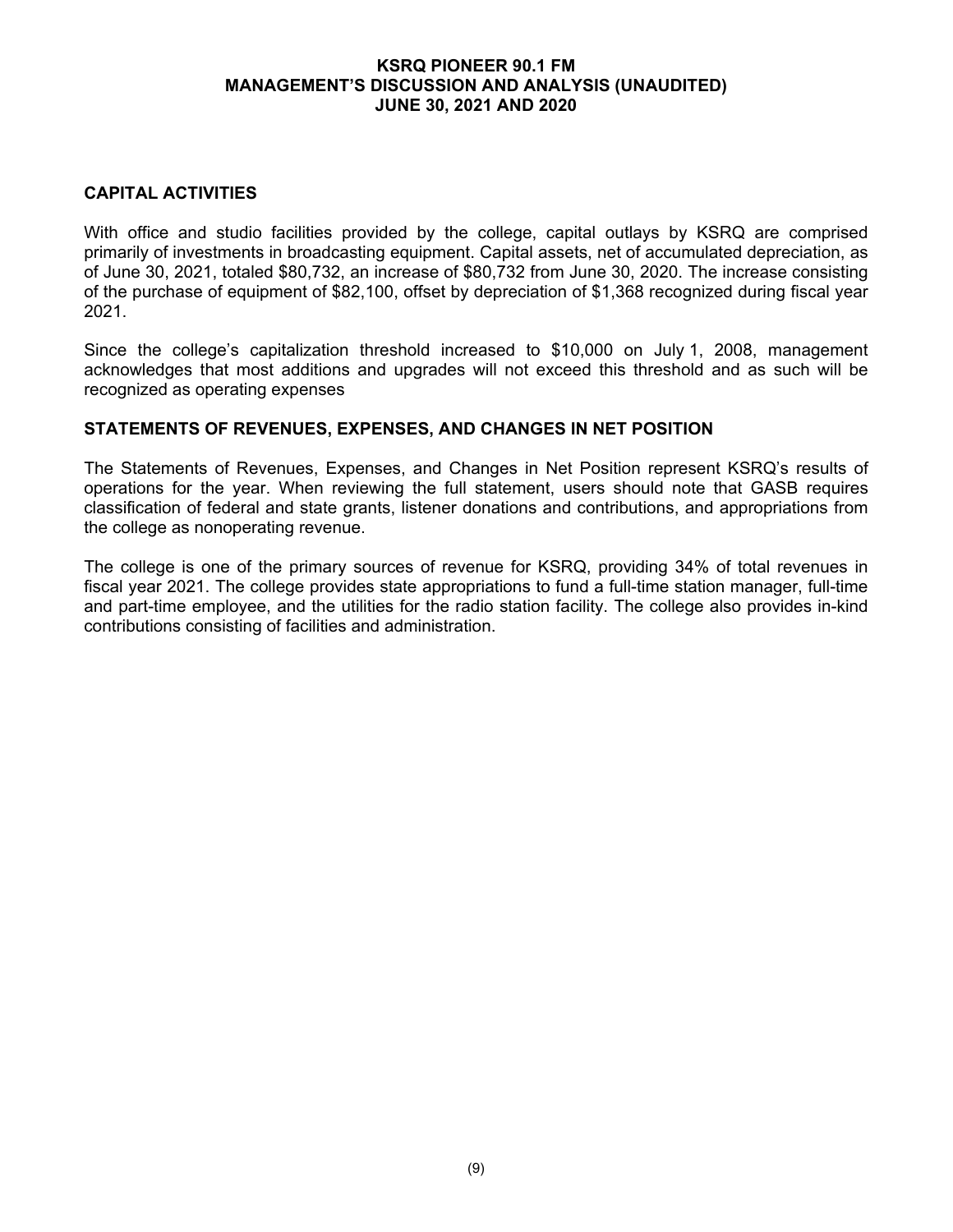### **STATEMENTS OF REVENUES, EXPENSES, AND CHANGES IN NET POSITION (CONTINUED)**

A summary table of the information contained in the statements of revenues, expenses, and changes in net position follows:

|                                                        | 2021            |    | 2020      |    | 2019      |
|--------------------------------------------------------|-----------------|----|-----------|----|-----------|
| <b>Operating Revenues:</b>                             |                 |    |           |    |           |
| Underwriting                                           | \$<br>20,795    | \$ | 15,500    | \$ | 10,354    |
| Nonoperating Revenues:                                 |                 |    |           |    |           |
| Appropriation from College                             | 106,245         |    | 56,043    |    | 101,804   |
| Donated Facilities and Administrative from the College | 67,908          |    | 61,090    |    | 102,588   |
| <b>Contributions - Listener Support</b>                | 9,520           |    | 6,377     |    | 11,929    |
| Grants from the Corporation for Public Broadcasting    | 226,047         |    | 105,126   |    | 4,620     |
| Grants from the State of Minnesota                     | 75,707          |    | 149,165   |    | 110,082   |
| <b>Total Nonoperating and Other Revenues</b>           | 485,427         |    | 377,801   |    | 331,023   |
|                                                        |                 |    |           |    |           |
| <b>Total Revenues</b>                                  | 506,222         |    | 393,301   |    | 341,377   |
| <b>Operating Expenses:</b>                             |                 |    |           |    |           |
| <b>Salaries</b>                                        | 150,928         |    | 165,663   |    | 158,716   |
| <b>Benefits</b>                                        | 70,473          |    | 78,266    |    | 107,651   |
| Other                                                  | 130,942         |    | 116,303   |    | 87,990    |
| In-Kind Expenses                                       | 76,826          |    | 61,090    |    |           |
| <b>Total Operating Expenses</b>                        | 429,169         |    | 421,322   |    | 354,357   |
| Change in Net Position                                 | 77,053          |    | (28,021)  |    | (12,980)  |
| Net Position - Beginning of Year                       | (97, 633)       |    | (69,612)  |    | (56,632)  |
| Net Position - End of Year                             | \$<br>(20, 580) | \$ | (97, 633) | \$ | (69, 612) |

Underwriting revenues are received as cash exchange transactions or as noncash/in-kind transactions. In-kind underwriting revenues include various types of contributions including concert tickets and certificates to be awarded to call-in contest winning listeners or individuals pledging membership sponsorship. KSRQ has also received other miscellaneous goods and services such as being listed as an event sponsor online, newspaper advertising, on promotional flyers and banners at concerts, and in programs in exchange for underwriting.

Overall underwriting revenues increased by \$5,295 during fiscal year 2021. Underwriting received from AMPERS selling to clients on behalf of KSRQ increased from \$15,500 in fiscal year 2020 to \$20,795 in fiscal year 2021 as the association found more success securing support from larger clients. In addition, revenues generated by KSRQ Marketing staff increased by \$6,337 to \$9,520 in fiscal year 2021.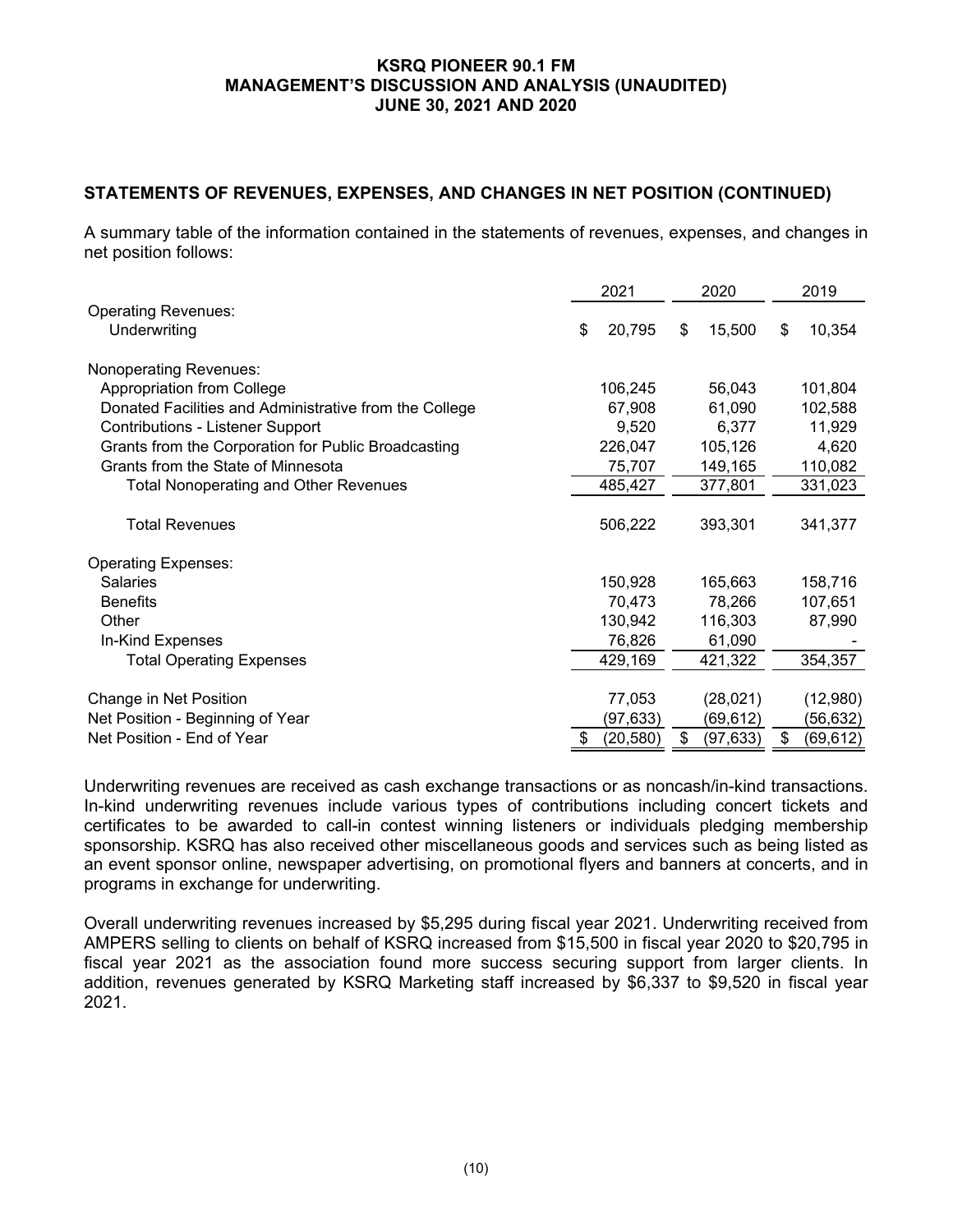#### **STATEMENTS OF REVENUES, EXPENSES, AND CHANGES IN NET POSITION (CONTINUED)**

The Corporation for Public Broadcasting (CPB) awarded KSRQ a Community Service Grant of \$123,959 for fiscal year 2021. The CPB restricts approximately 22% of the funds, requiring that they be expended towards national program acquisition or distribution of station produced content. KSRQ has used these funds to invest in access Public Radio Exchange (PRX) and independently distributed programs for programming and specialized content such as American Roots, Sound Opinions, Beat Latino and other content available via the national marketplace.

The CPB also secured HEERF funding through the U.S. Congress. In fiscal year 2021 the CPB awarded KSRQ a HEERF grant of \$199,449. KSRQ's management intends to use these funds to purchases and install a digital playout system and HD digital transmitter that is needed to replace aging equipment and additional functionality that was not available on existing equipment.

KSRQ secured a cumulative Arts and Cultural Heritage Legacy grant of \$175,000 for fiscal years 2020 and 2021. These funds have been used to fund portions of two full-time positions, one part-time position, and one contractor. Additionally, the outcome of grant support from the Minnesota Arts and Cultural Heritage Fund has resulted in continued growth in community awareness and support at events programmed by KSRQ. Management has been building on these successful new events including concerts, radio theatre and preserving the cultural history through old time music on Pioneer PolkaCast KSRQ HD2.

Biennially, the Minnesota State Legislature appropriates funding for community service and equipment awards to public broadcasting entities. The state distributes the appropriated funding equally to eligible AMPERS member stations. KSRQ received a state operational and equipment grant of \$75,707 in fiscal year 2021. These funds are used by KSRQ to pay for equipment, tower rental, part of one fulltime position, and some engineering.

GASB Statements No. 68 and No. 75 also have a significant impact on KSRQ's net position. Without the effect of GASB Statements No. 68 and No. 75, KSRQ's the increase in overall financial position was \$79,077 in fiscal year 2021.

|                                                                      |    | 2021   |    | 2020     |    | 2019      |
|----------------------------------------------------------------------|----|--------|----|----------|----|-----------|
| Increase (Decrease) in Net Position Including GASB 68 and<br>GASB 75 | \$ | 77.053 | \$ | (28,021) | S. | (12,980)  |
| Impact on Compensation Expense:                                      |    |        |    |          |    |           |
| Pension                                                              |    | 2.198  |    | 13.553   |    | (18, 109) |
| <b>Other Postemployment Benefits</b>                                 |    | (174)  |    | (373)    |    | 967       |
| Total GASB 68/75 Impact                                              |    | 2.024  |    | 13,180   |    | (17, 142) |
|                                                                      |    |        |    |          |    |           |
| Decrease in Net Position Excluding GASB 68 and 75                    |    | 79.077 | S  | (14.841) |    | (30,122)  |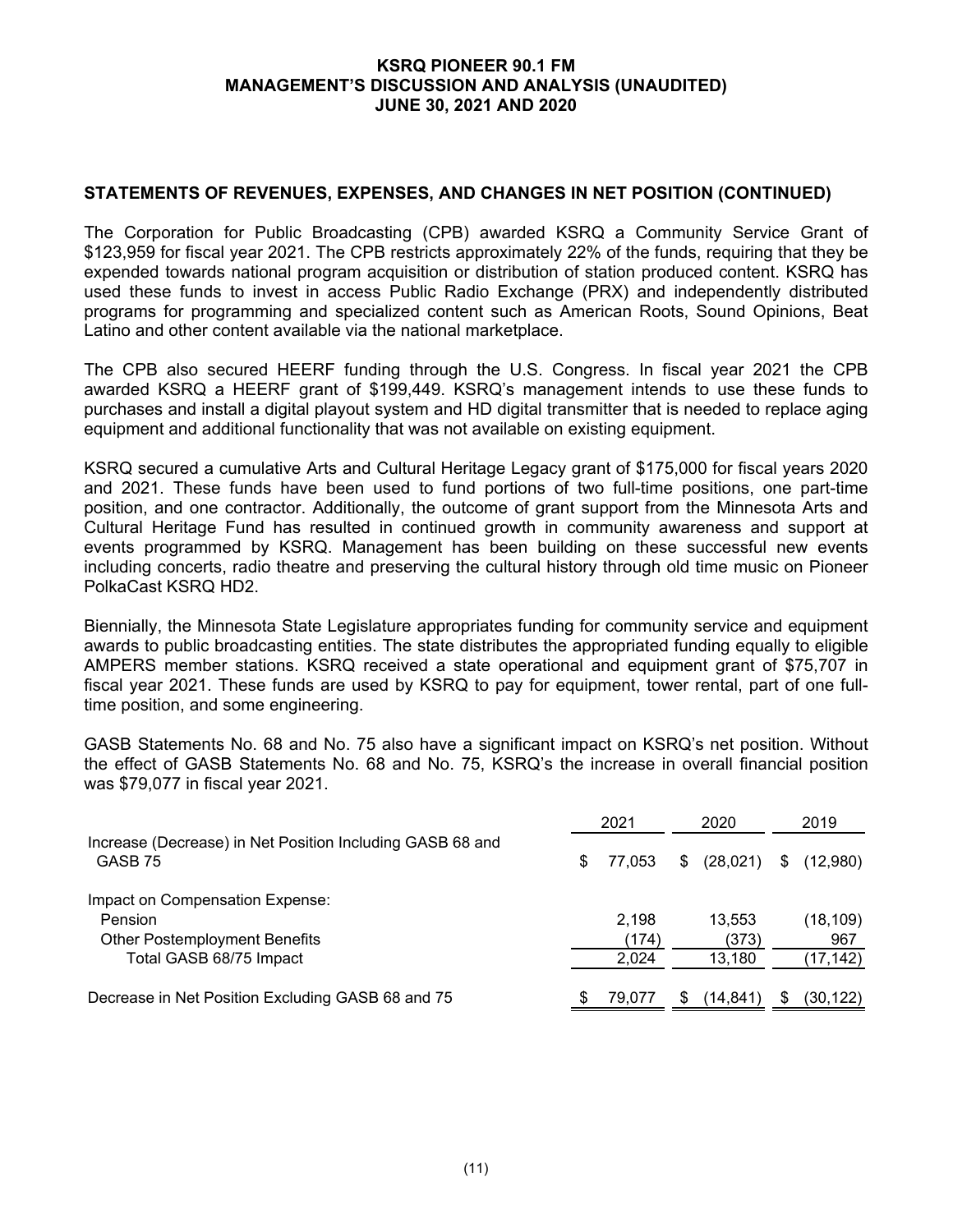### **ECONOMIC FACTORS THAT WILL AFFECT THE FUTURE**

To meet the challenges of the future, KSRQ continues to consider many influences outside its control. The health of the national, state, and local economy, for example, can have a significant impact on funding available for public radio from a range of sources including the Corporation for Public Broadcasting, state grants, private donors and college support.

KSRQ has received another CPB Community Service Grant for fiscal year 2022. The station remains in good standing to receive funding in future grant cycles.

The Minnesota Department of Administration awards KSRQ Minnesota Arts and Cultural Heritage Legacy funds for production of arts and cultural content. A two-year grant was awarded for \$170,000, with \$120,000 budgeted for fiscal year 2022 and \$50,000 for fiscal year 2023. For FY23, the Ampers stations requested a budget plan from the Department of Administration for a smaller portion of the grant funds. If FY22 funds are unspent, the Department of Administration will add the remaining funds to KSRQ's two-year contract. The Arts and Cultural Heritage funding has been approved by Minnesota's voters to extend until 2034. Though KSRQ is not guaranteed a portion of those funds, the station has received funding since 2009 and remains in good standing for further grant cycles.

The Minnesota State Legislature appropriated funding for community service and equipment grants for the fiscal year 2022-2023 biennium. A state community service grant of \$28,941.17 and an equipment grant of \$8,352.94 have each been allocated to KSRQ for fiscal year 2022 with the same funding allocated for fiscal year 2023. The Minnesota Legislature has appropriated funding to qualifying public radio stations for the past several decades and KSRQ remains in good standing to receive funding in future grant cycles.

KSRQ has built a base of listener-contributors who have supported successful fundraising campaigns for over a decade. A spring member drive is planned for April 2022. This will include on-air messaging on KSRQ, HD-2 and HD-3, a direct mail appeal, and an online campaign on the Northland Foundation's new online platform. Despite uncertainty created by the COVID-19 pandemic, KSRQ met its fundraising goals in FY21. FY22's fundraising efforts will be based upon the station's  $50<sup>th</sup>$  anniversary, which we hope will draw increased interest and new support from former students of Northland's Broadcasting program, who will be invited to campus for a reunion in the summer.

In 2022, KSRQ plans to continue working with its community partners to create on-air programming and live events that will generate revenue for the station. The station has set aside Legacy funds to again partner with the Thief River Falls Chamber of Commerce to present RiverFest, which has become the city's largest summertime event. Legacy funds will also be used for a concert series that we hope will generate revenue in the form of freewill donations and the sale of food and beverages at an off-campus venue.

KSRQ has identified 150 local businesses who have supported the station through underwriting for short timeframes over the past several years. Station management will work to expand underwriting campaigns with those business partners, which should increase KSRQ's underwriting revenue in FY22 and beyond.

.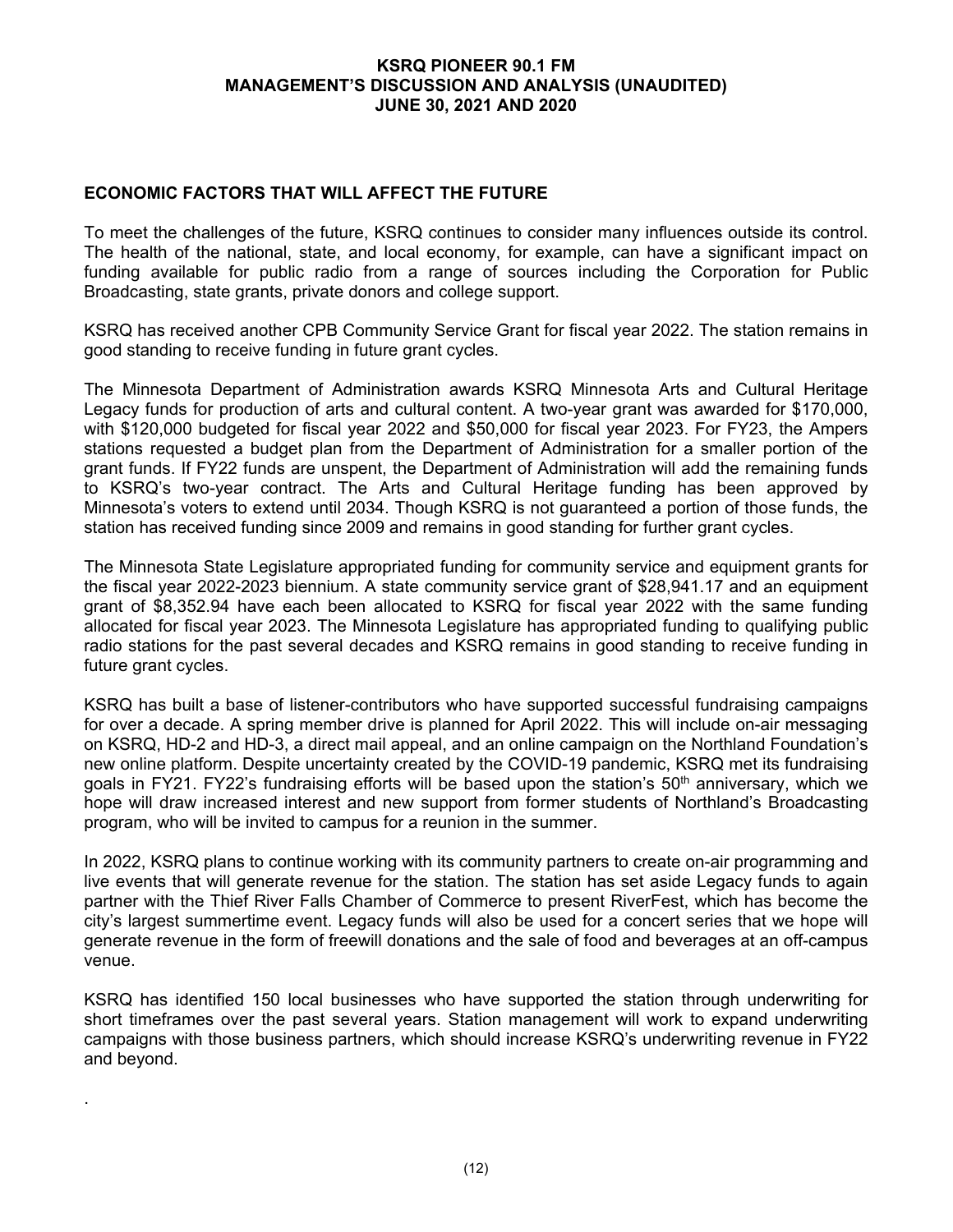#### **ECONOMIC FACTORS THAT WILL AFFECT THE FUTURE (CONTINUED)**

KSRQ has implemented a mix of traditional and non-traditional revenue streams. As a result, we believe the station's foundation of locally tailored programming and a growing base of listenersupporters and business underwriters will help sustain and grow the station well into the future.

### **REQUESTS FOR INFORMATION**

This financial report is designed to provide a general overview of KSRQ's finances for all those with an interest in the station's finances. Questions concerning any of the information provided in this report or requests for additional financial information should be addressed to:

Station Manager, Pioneer 90.1, Northland Community & Technical College, 1101 Hwy 1 East, Thief River Falls, MN 56701.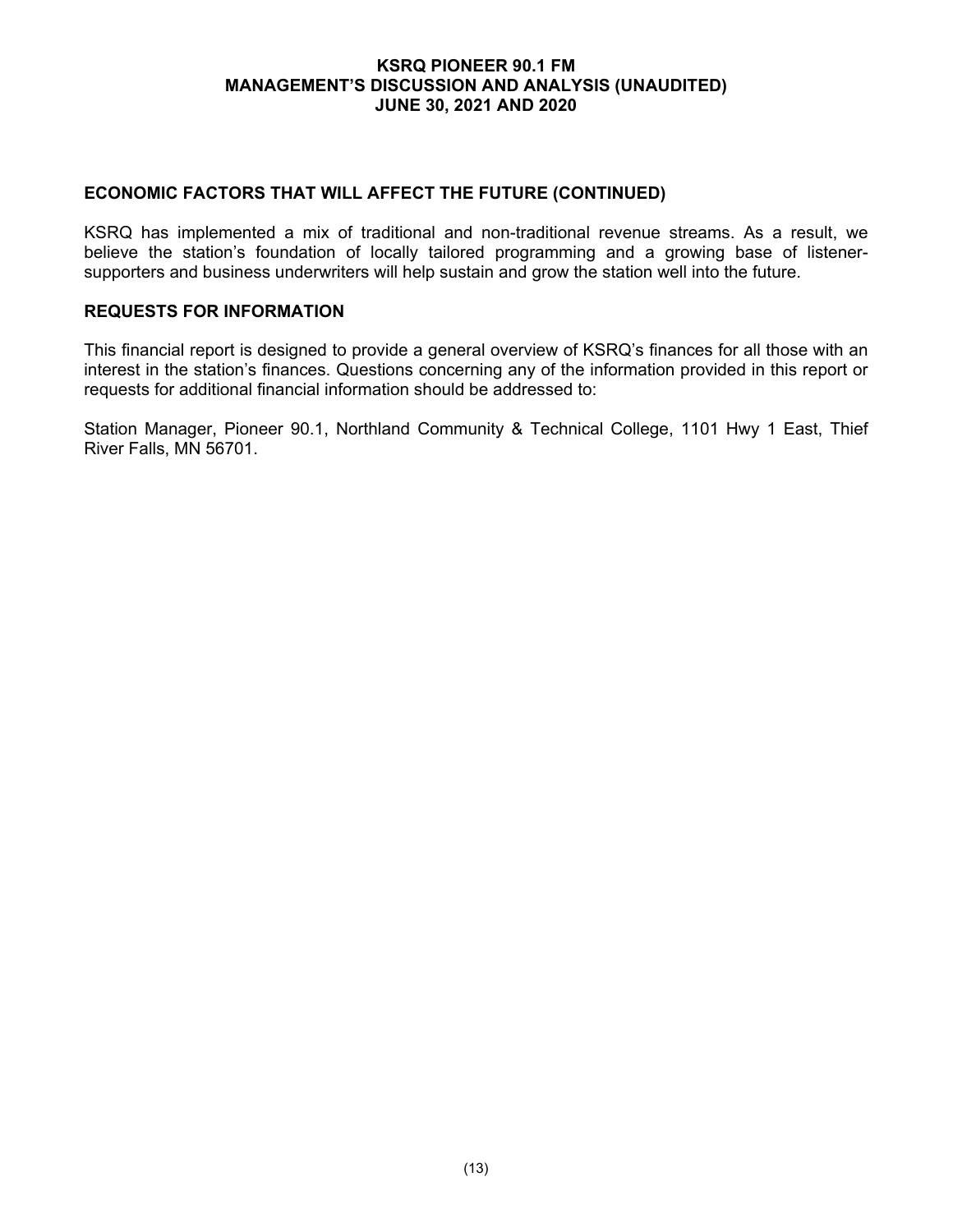## **KSRQ PIONEER 90.1 FM STATEMENTS OF NET POSITION JUNE 30, 2021 AND 2020**

|                                                                                                                                                                                      | 2021                                           |                                                |  |
|--------------------------------------------------------------------------------------------------------------------------------------------------------------------------------------|------------------------------------------------|------------------------------------------------|--|
| <b>ASSETS</b>                                                                                                                                                                        |                                                |                                                |  |
| <b>CURRENT ASSETS</b><br>Cash and Cash Equivalents<br><b>Grants Receivable</b><br><b>Total Current Assets</b>                                                                        | \$<br>283,033<br>21,585<br>304,618             | \$<br>185,672<br>22,910<br>208,582             |  |
| <b>NONCURRENT ASSETS</b><br>Capital Assets, Net<br><b>Total Assets</b>                                                                                                               | 80,732<br>385,350                              | 208,582                                        |  |
| DEFERRED OUTFLOWS OF RESOURCES                                                                                                                                                       | 7,994                                          | 28,653                                         |  |
| <b>Total Assets and Deferred Outflows of Resources</b>                                                                                                                               | 393,344                                        | 237,235                                        |  |
| <b>LIABILITIES</b>                                                                                                                                                                   |                                                |                                                |  |
| <b>CURRENT LIABILITIES</b><br><b>Accounts Payable</b><br>Salaries Payable<br><b>Other Compensation Benefits</b><br><b>Unearned Grant Revenue</b><br><b>Total Current Liabilities</b> | 11,032<br>2,380<br>5,300<br>283,033<br>301,745 | 13,915<br>3,300<br>5,292<br>185,672<br>208,179 |  |
| <b>NONCURRENT LIABILITIES</b><br><b>Other Compensation Benefits</b><br><b>Net Pension Liability</b><br><b>Total Noncurrent Liabilities</b><br><b>Total Liabilities</b>               | 56,246<br>15,008<br>71,254<br>372,999          | 52,295<br>15,931<br>68,226<br>276,405          |  |
| DEFERRED INFLOW OF RESOURCES                                                                                                                                                         | 40,925                                         | 58,463                                         |  |
| Total Liabilities and Deferred Inflows of Resources                                                                                                                                  | 413,924                                        | 334,868                                        |  |
| <b>NET POSITION</b><br>Unrestricted<br>Restricted - Expendable<br><b>Total Net Position</b>                                                                                          | (55, 811)<br>35,231<br>\$<br>(20, 580)         | (123, 486)<br>25,853<br>\$<br>(97, 633)        |  |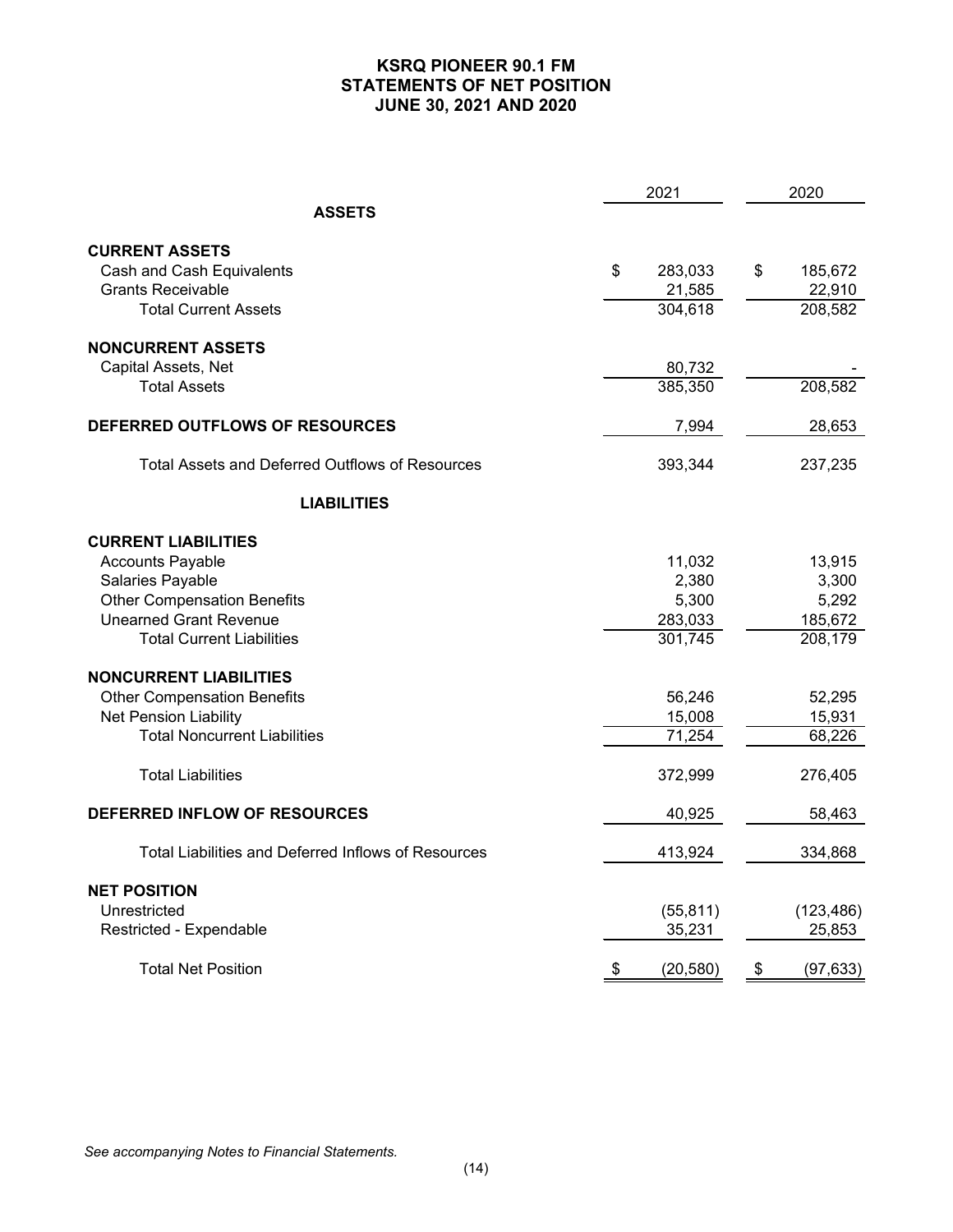## **KSRQ PIONEER 90.1 FM STATEMENTS OF REVENUES, EXPENSES, AND CHANGES IN NET POSITION YEARS ENDED JUNE 30, 2021 AND 2020**

|                                                              |    | 2021       | 2020 |            |  |
|--------------------------------------------------------------|----|------------|------|------------|--|
| <b>OPERATING REVENUES</b>                                    |    |            |      |            |  |
| Underwriting                                                 | \$ | 20,795     | \$   | 15,500     |  |
| <b>OPERATING EXPENSES</b>                                    |    |            |      |            |  |
| Program Services:                                            |    |            |      |            |  |
| Programming and Production                                   |    | 204,390    |      | 293,510    |  |
| <b>Broadcasting and Engineering</b>                          |    | 106,828    |      | 45,855     |  |
| Program Information and Promotion                            |    | 616        |      | 1,049      |  |
| <b>Total Program Services</b>                                |    | 311,834    |      | 340,414    |  |
| <b>Support Services:</b>                                     |    |            |      |            |  |
| Fundraising and Membership Development                       |    | 3,163      |      | 2,600      |  |
| <b>Underwriting and Grant Solicitation</b>                   |    | 31,151     |      | 29,880     |  |
| <b>Management and General</b>                                |    | 83,021     |      | 48,428     |  |
| <b>Total Support Services</b>                                |    | 117,335    |      | 80,908     |  |
| <b>Total Operating Expenses</b>                              |    | 429,169    |      | 421,322    |  |
| <b>OPERATING LOSS</b>                                        |    | (408, 374) |      | (405, 822) |  |
| <b>NONOPERATING REVENUES</b>                                 |    |            |      |            |  |
| Appropriation from Northland Community and Technical College |    | 106,245    |      | 56,043     |  |
| Donated Facilities and Administrative from the College       |    | 67,908     |      | 61,090     |  |
| <b>Contributions - Listener Support</b>                      |    | 9,520      |      | 6,377      |  |
| Grants from the Corporation for Public Broadcasting          |    | 226,047    |      | 105,126    |  |
| Grants from the State of Minnesota                           |    | 75,707     |      | 149,165    |  |
| <b>Total Nonoperating Revenues</b>                           |    | 485,427    |      | 377,801    |  |
| <b>CHANGE IN NET POSITION</b>                                |    | 77,053     |      | (28, 021)  |  |
| Net Position - Beginning of Year                             |    | (97, 633)  |      | (69, 612)  |  |
| <b>NET POSITION - END OF YEAR</b>                            | \$ | (20, 580)  | \$   | (97, 633)  |  |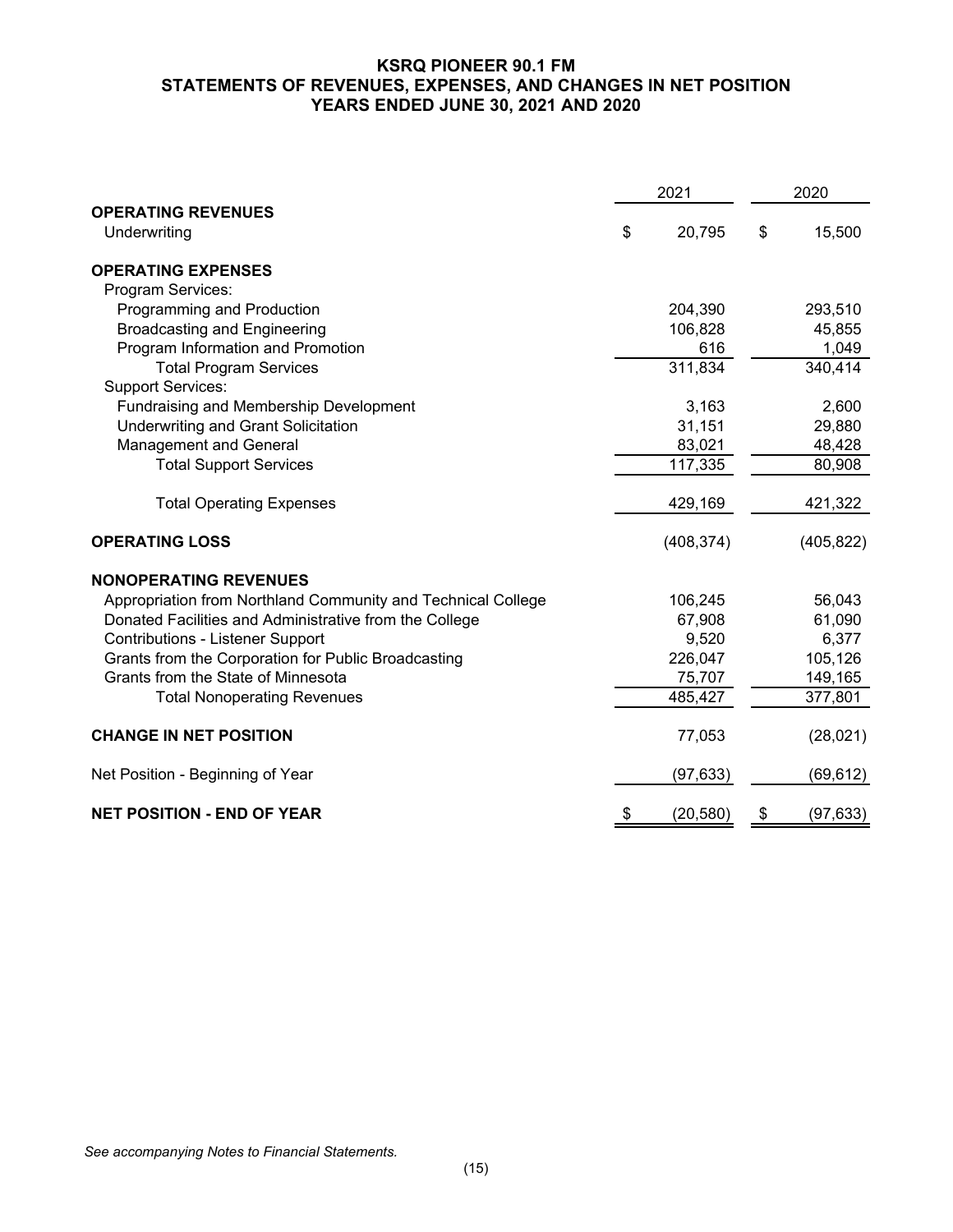## **KSRQ PIONEER 90.1 FM STATEMENTS OF CASH FLOWS YEARS ENDED JUNE 30, 2021 AND 2020**

|                                                                                        | 2021             | 2020             |
|----------------------------------------------------------------------------------------|------------------|------------------|
| <b>CASH FLOWS FROM OPERATING ACTIVITIES</b>                                            |                  |                  |
| Cash Received for Underwriting                                                         | \$<br>20,795     | \$<br>15,500     |
| <b>Cash Payments for Employees</b>                                                     | (215, 244)       | (226, 644)       |
| Cash Paid to Suppliers for Goods or Services                                           | (142, 295)       | (110, 569)       |
| Net Cash Flows Used by Operating Activities                                            | (336, 744)       | (321, 713)       |
| <b>CASH FLOWS FROM NONCAPITAL AND RELATED</b><br><b>FINANCING ACTIVITIES</b>           |                  |                  |
| General Appropriation from Northland Community and                                     |                  |                  |
| <b>Technical College</b>                                                               | 106,245          | 56,043           |
| Contributions Received - Listener Support                                              | 9,520            | 6,377            |
| Grants from the Corporation for Public Broadcasting                                    | 323,408          | 214,279          |
| Grants from the State of Minnesota                                                     | 77,032           | 154,166          |
| Net Cash Flows Provided by Noncapital and Related                                      |                  |                  |
| <b>Financing Activities</b>                                                            | 516,205          | 430,865          |
| <b>CASH FLOWS FROM CAPITAL AND RELATED</b>                                             |                  |                  |
| <b>FINANCING ACTIVITIES</b>                                                            |                  |                  |
| <b>Investment in Capital Assets</b>                                                    | (82, 100)        |                  |
| NET CHANGE IN CASH AND CASH EQUIVALENTS                                                | 97,361           | 109,152          |
| Cash and Cash Equivalents - Beginning of Year                                          | 185,672          |                  |
| <b>Restatement of Prior Year</b>                                                       |                  | 76,520           |
| Cash and Cash Equivalents - Beginning of Year, as Restated                             | 185,672          | 76,520           |
| CASH AND CASH EQUIVALENTS - END OF YEAR                                                | \$<br>283,033    | \$<br>185,672    |
| RECONCILIATION OF NET OPERATING LOSS TO NET                                            |                  |                  |
| <b>CASH USED BY OPERATING ACTIVITIES</b>                                               |                  |                  |
| <b>Operating Loss</b>                                                                  | \$<br>(408, 374) | \$<br>(405, 822) |
| Adjustments to Reconcile Operating Loss to Net Cash Flows                              |                  |                  |
| Used by Operating Activities:                                                          |                  |                  |
| Depreciation                                                                           | 1,368            |                  |
| Donated Facilities and Administrative Expense<br><b>Deferred Outflows of Resources</b> | 67,908           | 61,090           |
| Deferred Inflows of Resources                                                          | 20,659           | 16,189           |
| Change in Assets and Liabilities:                                                      | (17, 538)        | (5,528)          |
| <b>Accounts Payable</b>                                                                | (2,883)          | 2,434            |
| Salaries Payable                                                                       | (920)            | 3,300            |
| <b>Other Compensation Benefits</b>                                                     | 3,959            | 3,732            |
| <b>Net Pension Liability</b>                                                           | (923)            | 2,892            |
| Net Reconciling Items to be Added to Operating Loss                                    | 71,630           | 84,109           |
| Net Cash Flow Used by Operating Activities                                             | \$<br>(336,744)  | \$<br>(321, 713) |
| SUPPLEMENTAL DISCLOSURE OF NONCASH NONCAPITAL AND                                      |                  |                  |
| <b>RELATED FINANCING ACTIVITIES</b>                                                    |                  |                  |
| Donated Facilities and Administrative Revenue                                          | \$<br>67,908     | \$<br>61,090     |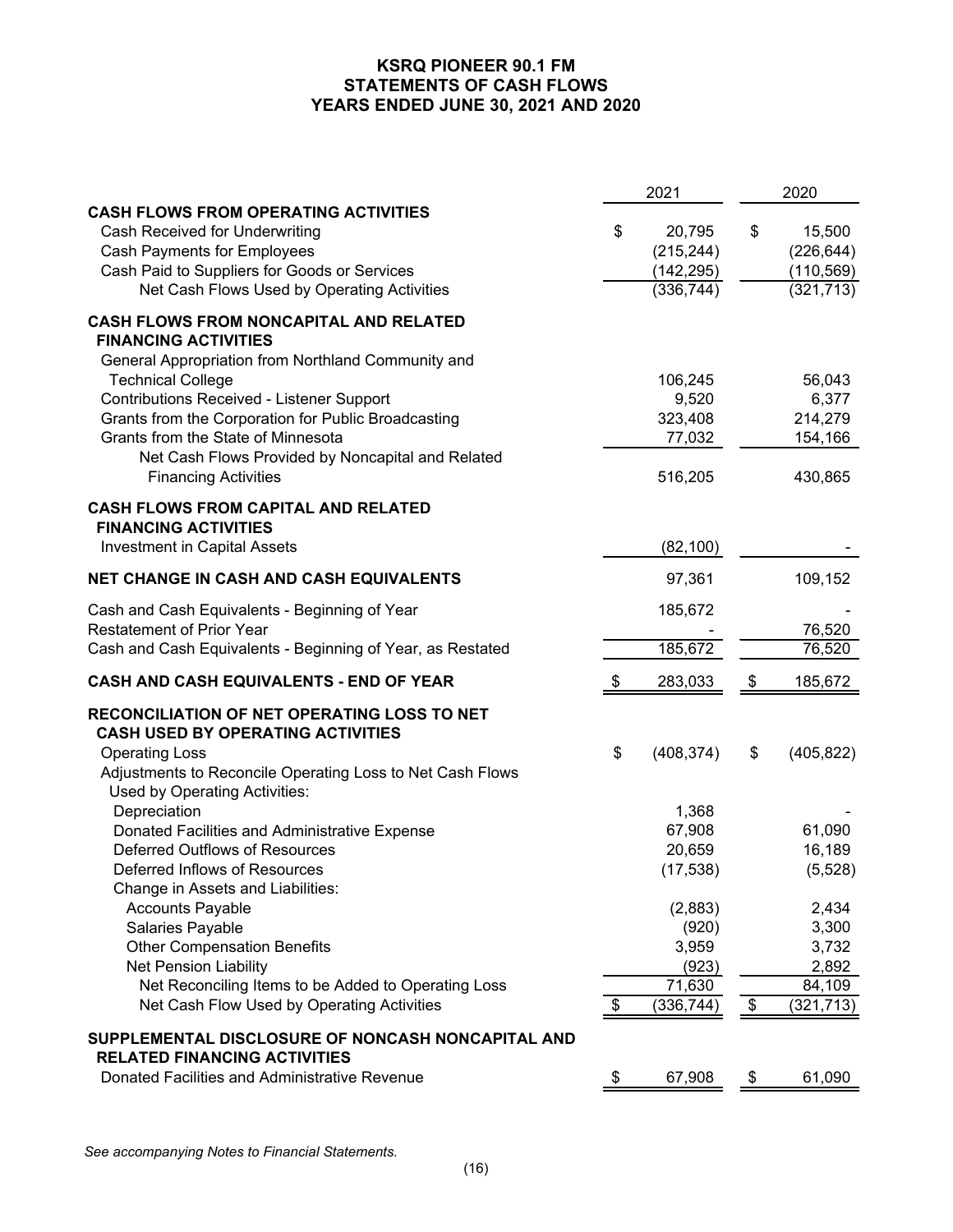## **NOTE 1 SUMMARY OF SIGNIFICANT ACCOUNTING REPORTING POLICIES**

### **Financial Reporting Entity**

KSRQ RADIO 90.1 FM (KSRQ) is an enterprise fund of Northland Community & Technical College (the college) and is located at the Northland Community & Technical College campus in Thief River Falls, Minnesota. KSRQ operates under control of the college through the Office of College Marketing and Communications and utilizes assets, the title to which is vested in the college. The assets, deferred outflows, liabilities, deferred inflows, revenues, expenses, and changes in net position of KSRQ are included in the consolidated financial statements of the college and have been identified and segregated from the books of the college for these financial statements. KSRQ reports annually to the Corporation for Public Broadcasting.

Minnesota State is an agency of the state of Minnesota and receives appropriations from the state legislature. The college receives a portion of Minnesota State's state appropriation. Economic support for KSRQ from the college is committed on a year-to-year basis for salaries and operating expenses not provided through other sources. General appropriation support has been approved through June 30, 2021.

### **Basis of Presentation**

The reporting policies of KSRQ conform to generally accepted accounting principles (GAAP) in the United States of America, as prescribed by the Governmental Accounting Standards Board (GASB). The statement of net position, statement of revenues, expenses and changes in net position, and statement of cash flows include financial activities of KSRQ and do not extend to the college as a whole or any other college organization or department.

## **Basis of Accounting**

The basis of accounting refers to when revenues and expenses are recognized and reported in the financial statements. The accompanying financial statements have been prepared as a special purpose government entity engaged in business type activities. Business type activities are those that are financed in whole or in part by fees charged to external parties for goods or services. Accordingly, these financial statements have been presented using the economic resources measurement focus and the accrual basis of accounting. Revenues are recognized when earned and expenses are recognized as they are incurred. Eliminations have been made to minimize the double-counting of internal activities.

#### **Tax Status**

As part of the college, KSRQ is exempt from income taxes under Section 115 of the Internal Revenue code although certain activities may be subject to federal unrelated business income tax.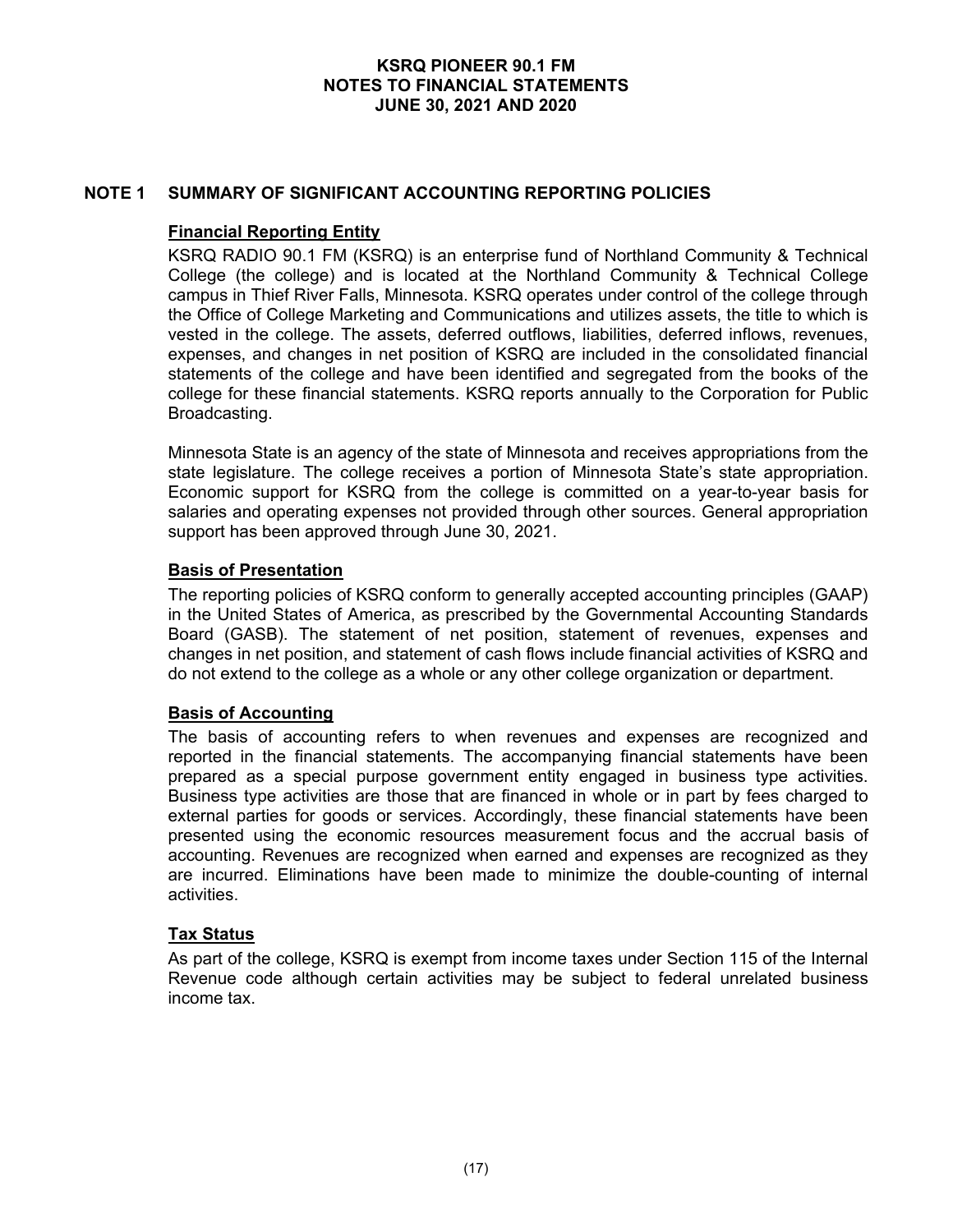### **NOTE 1 SUMMARY OF SIGNIFICANT ACCOUNTING REPORTING POLICIES (CONTINUED)**

#### **New Accounting Standards**

In June 2017, the GASB issued Statement No. 87, *Leases,* which establishes accounting and financial reporting for leases by lessees and lessors. This statement requires recognition of certain lease assets and liabilities for leases that previously were classified as operating leases. It establishes a single model for lease accounting based on the foundational principle that leases are financings of the right to use an underlying asset. Under this statement, a lessee is required to recognize a lease liability and an intangible right to use lease asset, and a lessor is required to recognize a lease receivable and a deferred inflow of resources. Statement No. 87 is effective for the fiscal year beginning July 1, 2021. The effect GASB Statement No. 87 will have on the fiscal year 2022 financial statements has not yet been determined.

In August 2018, the GASB issued Statement No. 90, *Majority Equity Interests – an Amendment of GASB Statements No. 14 and No. 61,* which improves the consistency and comparability of reporting a government's majority equity interest in a legally separate organization and improves the relevance of financial statement information for certain component units. GASB No. 90 is effective for years beginning after December 15, 2019. The effect GASB Statement No. 90 will have on the fiscal year 2021 financial statements has not yet been determined.

In May 2019, the GASB issued Statement No. 91, *Conduit Debt Obligations,* which provides a single method of reporting conduit debt obligations by issuers. It also eliminates diversity in practice associated with commitments extended by issuers, arrangements associated with conduit debt obligations, and related note disclosures. GASB No. 91 is effective for years beginning after December 15, 2021. The effect GASB Statement No. 91 will have on the fiscal year 2023 financial statements has not yet been determined.

In January 2020, the GASB issued Statement No. 92, *Omnibus 2020,* which enhances comparability in accounting and financial reporting and improves consistency of authoritative literature by addressing practice issues that have been identified during implementation and application of certain GASB statements. Minnesota State has implemented GASB No. 92 in fiscal year 2020.

In March 2020, the GASB issued Statement No. 93, *Replacement of Interbank Offered Rates,* which addresses the accounting and financial reporting implications that result from the replacement of an Interbank Offered Rate. GASB Statement No. 93 is effective for the year beginning after June 15, 2021. The effect GASB Statement No. 93 will have on the fiscal year 2022 financial statements has not yet been determined.

In March 2020, the GASB issued Statement No. 94, *Public-Private and Public-Public Partnerships and Availability Payment Arrangements,* which improves financial reporting by addressing issues related to public-private and public-public partnership arrangements. The statement also provides guidance for accounting and financial reporting for availability payment arrangements. GASB Statement No. 94 is effective for the year beginning after June 15, 2022. The effect GASB Statement No. 94 will have on the fiscal year 2023 financial statements has not yet been determined.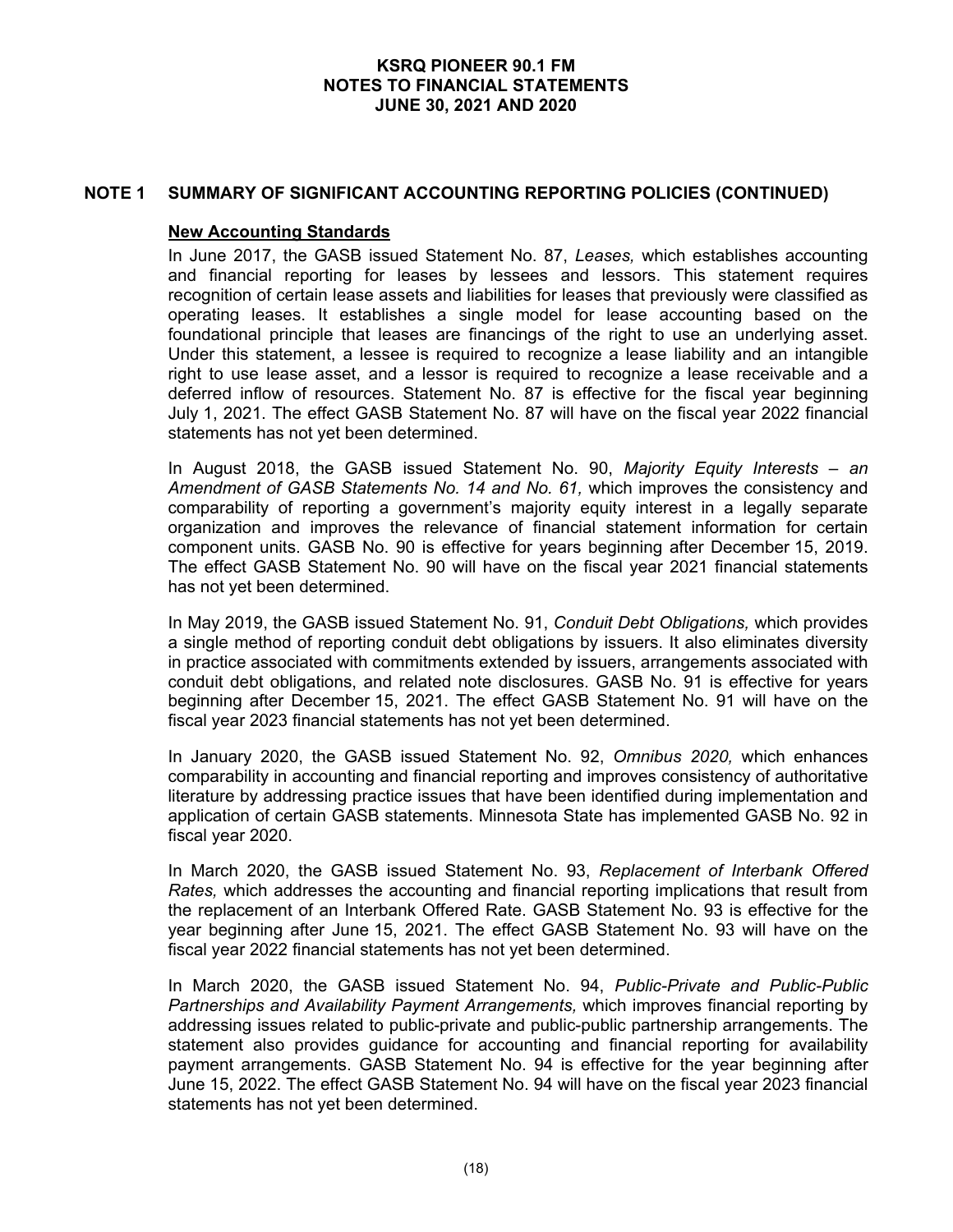### **NOTE 1 SUMMARY OF SIGNIFICANT ACCOUNTING REPORTING POLICIES (CONTINUED)**

#### **New Accounting Standards (Continued)**

In May 2020, the GASB issued Statement No. 95, *Postponement of the Effective Dates of Certain Authoritative Guidance,* which postpones the effective dates of certain provisions and in Statements and Implementation Guides that first became effective or scheduled to become effective for the periods beginning after June 15, 2018, and later. Minnesota State has adjusted the effective dates for all new accounting pronouncements described in these statements.

In May 2020, the GASB issued Statement No. 96, *Subscription-Based Information Technology Arrangements,* which provides guidance on the accounting and financial reporting for subscription-based information technology arrangements. The statement defines subscription-based technology arrangements, established that they are a right to use asset with a corresponding liability, provides capitalization for criteria other for outlays other than subscription payments including implementation costs, and requires footnote disclosure regarding the arrangements. GASB Statement No. 96 is effective for fiscal years beginning after June 15, 2022. The effect GASB Statement No. 96 will have on the fiscal year 2023 financial statements has not yet been determined.

In June 2020, the GASB issued Statement no. 97, *Certain Component Unit Criteria, and Accounting and Financial Reporting for Internal Revenue Service Code Section 457 Deferred Compensation Plans – An Amendment of GASB Statements No. 14 and No. 84, and a Supersession of GASB Statement No 32.* The primary objectives of this Statement are to increase consistency and comparability related to the reporting of fiduciary component units in circumstances in which a potential component unit does not have a governing board and the primary government performs the duties that a governing board typically would perform, to mitigate costs associated with the reporting of certain defined contribution pension plans, defined contribution other postemployment benefit (OPEB) plans, and employee benefit plans other than pension plans or OPEB plans (other employee benefit plans) as fiduciary component units in fiduciary fund financial statement, and enhance the relevance, consistency, and comparability of the accounting and financial reporting for Internal Revenue Code (IRC) Section 457 deferred compensation plans that meet the definition of a pension plan and for benefits provided through those plans. GASB Statement No. 97 is effective for fiscal years beginning after June 15, 2021. The effect GASB Statement No. 96 will have on the fiscal year 2022 financial statements has not yet been determined.

## **Cash and Cash Equivalents**

The cash balance represents cash in the state treasury and cash equivalents. Cash equivalents are short-term, highly liquid investments having original maturities (remaining time to maturity at acquisition) of three months or less. Cash and cash equivalents may include amounts in demand deposits, savings accounts, cash management pools, repurchase agreements, and money market funds.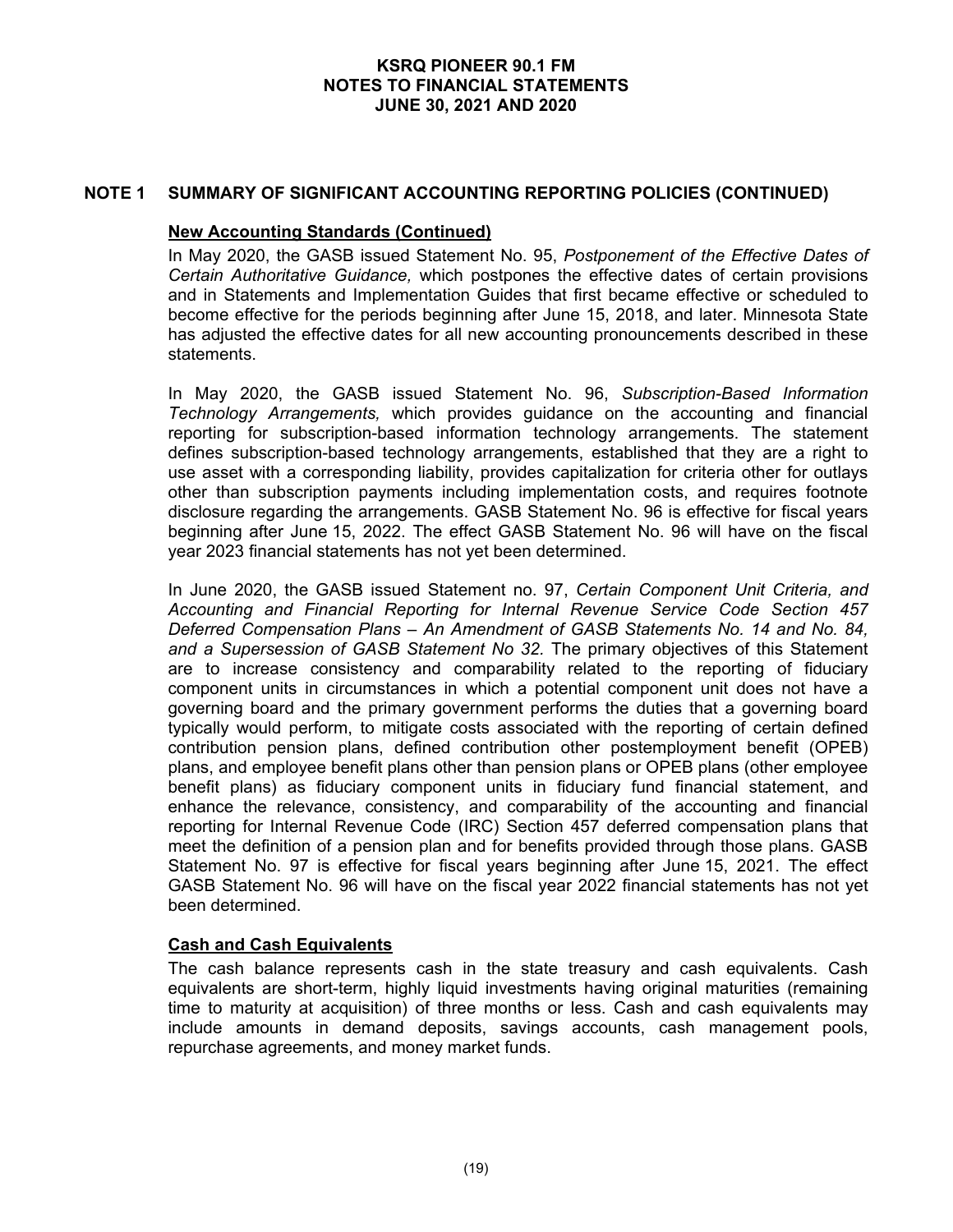## **NOTE 1 SUMMARY OF SIGNIFICANT ACCOUNTING REPORTING POLICIES (CONTINUED)**

#### **Receivables**

Receivables are shown net of an allowance for uncollectible amounts.

### **Capital Assets**

Capital assets are recorded at cost or, for donated assets, at acquisition value. Such assets are depreciated or amortized on a straight-line basis over the useful life of the assets. The estimated useful life of KSRQ equipment ranges from five years to ten years.

Equipment includes all items with an original cost of \$10,000 and over.

### **Long-Term Liabilities**

Long-term liabilities include compensated absences, other postemployment benefits and net pension liability.

### **Compensated Absences**

Accumulated unpaid vacation and sick leave benefits have been accrued in accordance with GASB Statement No. 16, *Accounting for Compensated Absences.*

### **Revenue Classifications**

KSRQ has classified revenues as operating and nonoperating based upon the following criteria:

## Operating Revenues

Operating revenues as reported in the statements of revenues, expenses and changes in net position are those that generally result from exchange transactions such as payments received for providing services and payments made for services or goods received. KSRQ considers underwriting and other revenue to be exchange transactions.

#### Nonoperating Revenues

Nonoperating revenues represent nonexchange activities. The primary sources of nonoperating revenues are appropriations from Northland Community & Technical College, contributions, Corporation for Public Broadcasting (CPB) grants and other nonexchange grants and contracts. Although KSRQ relies upon these revenue sources to fund the cost of operations, the grantor or donor is not the direct recipient of the goods or services delivered under the grant or gift terms.

#### Unearned Revenue

Unearned revenue consists primarily of amounts received from grants that have not yet been earned.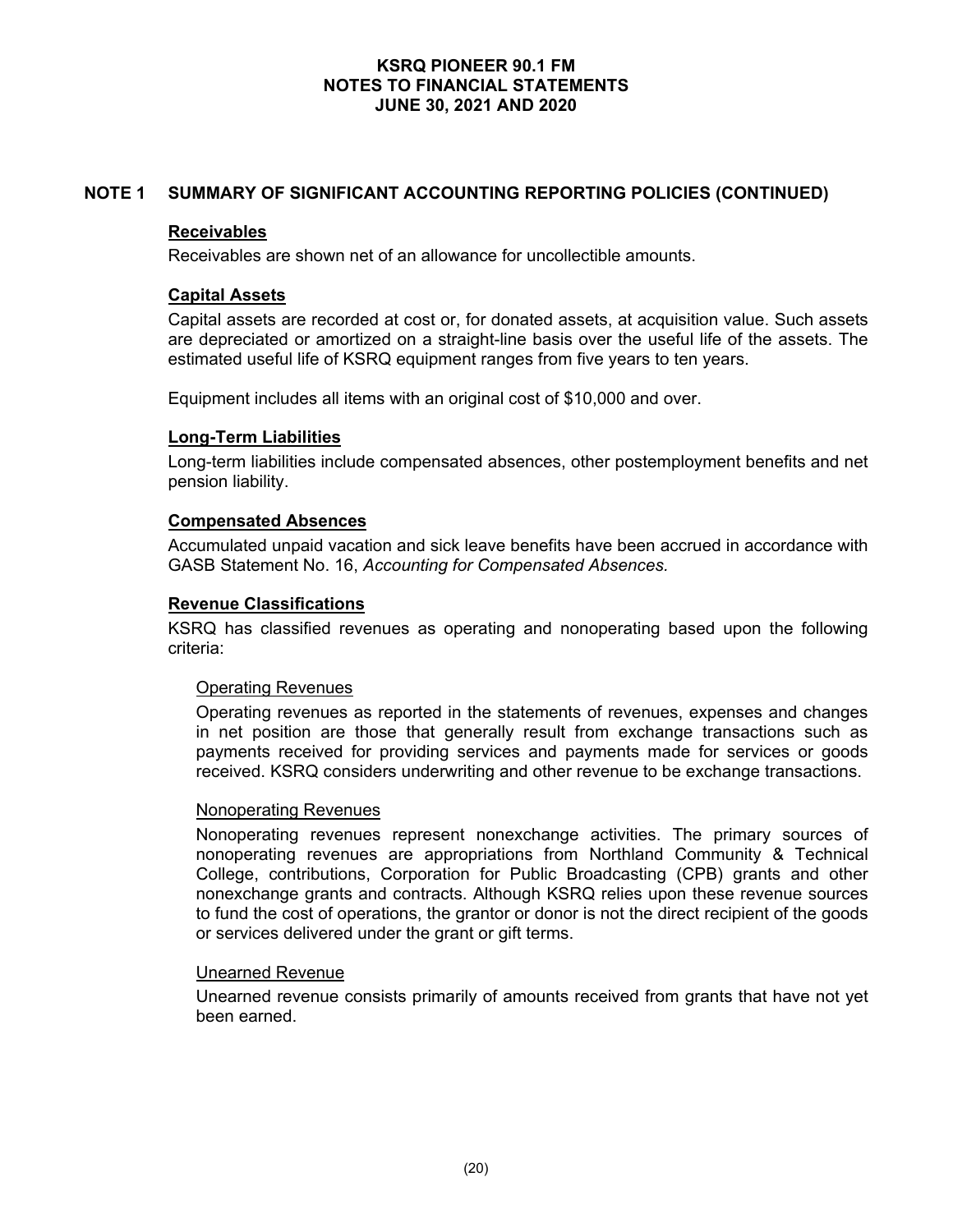### **NOTE 1 SUMMARY OF SIGNIFICANT ACCOUNTING REPORTING POLICIES (CONTINUED)**

#### **In-Kind Contributions**

Donated goods and in-kind trade activity are recorded as revenues and expenses at fair market value at the date of donation or activity. Donated space and administrative services of \$67,908 are included in revenues and expenses in the statement of revenues, expenses and changes in net position for the years ended June 30, 2021.

Donated facilities from the college consist of office and studio space, together with related occupancy costs and are recorded as revenues and expenses at estimated fair rental values. Administrative support from the college consists of allocated finance, human resources, technology, student development, and certain other expenses incurred by the college on behalf of KSRQ.

#### **Use of Estimates**

To prepare the basic financial statements in conformity with generally accepted accounting principles management must make estimates and assumptions. These estimates and assumptions may affect the reported amounts of assets and liabilities and disclosure of contingent assets and liabilities, at the date of the financial statements and the reported amounts of revenues and expenses during the reporting period. Actual results could differ from those estimates.

#### **Functional Allocation of Expenses**

Expenses by function have been allocated among program and supporting service classifications on the basis of estimates made by management.

#### **Deferred Outflows and Deferred Inflows of Resources**

Deferred outflows of resources represent the consumption of net position by KSRQ in one period that is applicable to future periods. Deferred inflows of resources represent the acquisition of net position that is applicable to future periods. Deferred outflows and inflows are related to defined benefit pension plans and other postemployment benefits.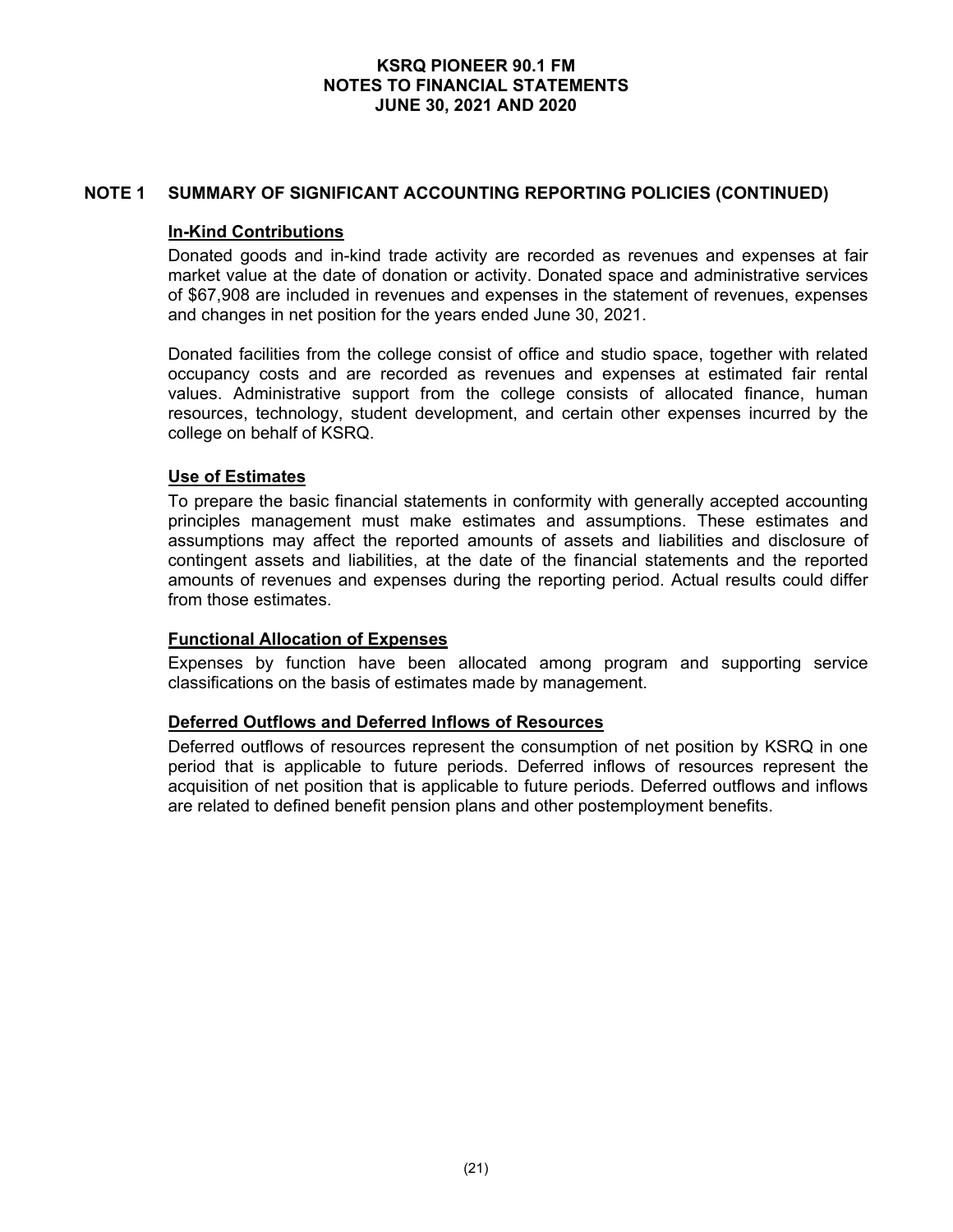## **NOTE 1 SUMMARY OF SIGNIFICANT ACCOUNTING REPORTING POLICIES (CONTINUED)**

## **Deferred Outflows and Deferred Inflows of Resources (Continued)**

The following tables summarize KSRQ deferred outflows and inflows:

|                                                    |              | Deferred Outflows |    |        |  |  |
|----------------------------------------------------|--------------|-------------------|----|--------|--|--|
|                                                    | of Resources |                   |    |        |  |  |
|                                                    |              | 2021              |    | 2020   |  |  |
| Related to Pensions:                               |              |                   |    |        |  |  |
| <b>Changes in Actuarial Assumptions</b>            | \$           |                   | \$ | 22,448 |  |  |
| Contributions Paid to Plans Subsequent to the      |              |                   |    |        |  |  |
| <b>Measurement Date</b>                            |              | 1,956             |    | 2,520  |  |  |
| Differences Between Expected and Actual Experience |              | 985               |    | 483    |  |  |
| <b>Changes in Proportion</b>                       |              | 1,247             |    | 1,247  |  |  |
| Total Related to Pensions                          |              | 4,188             |    | 26,698 |  |  |
| Related to OPEB:                                   |              |                   |    |        |  |  |
| <b>Changes in Actuarial Assumptions</b>            |              | 2,886             |    | 989    |  |  |
| Contributions Paid to Plans Subsequent to the      |              |                   |    |        |  |  |
| Measurement Date                                   |              | 920               |    | 966    |  |  |
| <b>Total Related to OPEB</b>                       |              | 3,806             |    | 1,955  |  |  |
| Total                                              |              | 7,994             | \$ | 28.653 |  |  |
|                                                    |              |                   |    |        |  |  |

|                                                    | Deferred Inflows |        |    |        |  |
|----------------------------------------------------|------------------|--------|----|--------|--|
|                                                    | of Resources     |        |    |        |  |
|                                                    |                  | 2021   |    | 2020   |  |
| <b>Related to Pensions:</b>                        |                  |        |    |        |  |
| <b>Changes in Actuarial Assumptions</b>            | \$               | 33,881 | \$ | 49,914 |  |
| Difference Between Projected and Actual Investment |                  |        |    |        |  |
| Earnings                                           |                  |        |    | 3,891  |  |
| Differences Between Expected and Actual Experience |                  | 154    |    | 55     |  |
| Changes in Proportion                              |                  | 2,804  |    | 2,962  |  |
| <b>Total Related to Pensions</b>                   |                  | 36,839 |    | 56,822 |  |
| Related to OPEB:                                   |                  |        |    |        |  |
| <b>Changes in Actuarial Assumptions</b>            |                  | 513    |    | 640    |  |
| Differences Between Expected and Actual Experience |                  | 3,573  |    | 1,001  |  |
| Total Related to OPEB                              |                  | 4,086  |    | 1,641  |  |
| Total                                              |                  | 40,925 |    | 58,463 |  |

## **Other Postemployment Benefits (OPEB)**

For purposes of measuring the total OPEB liability, deferred outflows and deferred inflows of resources related to OPEB, and OPEB expense, information about the fiduciary net position of the plan and additions to and deductions from the plan's fiduciary net position have been determined on the same basis. For this purpose, benefit payments are recognized when currently due and payable in accordance with the benefit terms. The plan is not funded. KSRQ recognized a decrease in expense of \$419 and \$594 in fiscal years 2021 and 2020, respectively, related to OPEB. This decrease is comprised of OPEB expense of \$1,339 and \$1,560 net of reduction to expense for yearly contributions of \$920 and \$966 for fiscal years 2021 and 2020, respectively.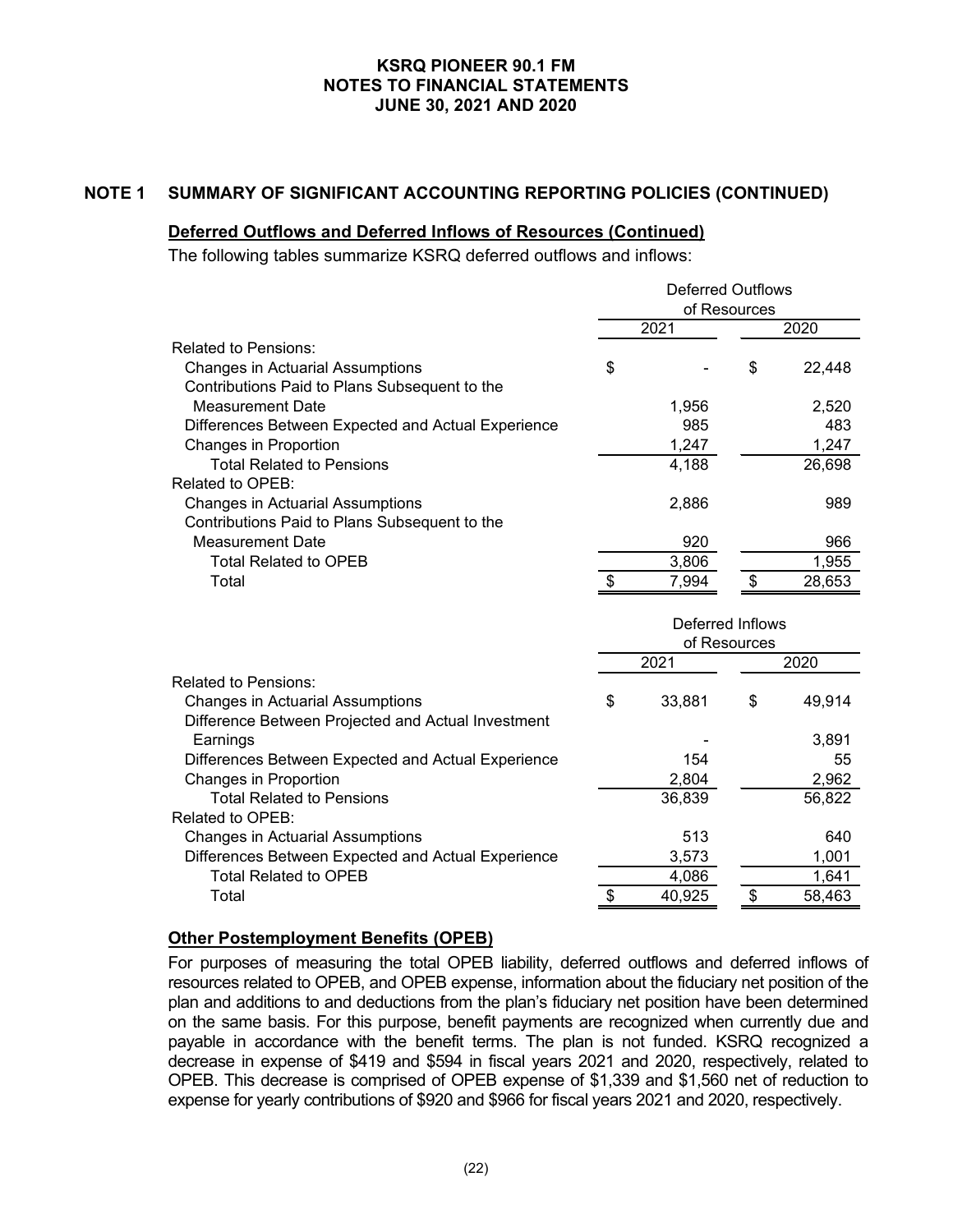## **NOTE 1 SUMMARY OF SIGNIFICANT ACCOUNTING REPORTING POLICIES (CONTINUED)**

#### **Defined Benefit Pensions**

For purposes of measuring the net pension liability, deferred outflows and deferred inflows of resources related to pensions, and pension expense, information about the fiduciary net position of the plans and additions to and deductions from the plan's fiduciary net position have been determined on the same basis as they are reported by the plans. For this purpose, plan contributions are recognized as of the employer payroll paid dates and benefit payments (including refunds of employee contributions) are recognized when due and payable in accordance with the benefit terms. Investments are reported at fair value. The actuarially derived net pension liability, deferred outflows, and deferred inflows of resources can vary between years due to actuarial assumption changes, which can result in significant variability between years.

### **Net Position**

The difference between assets and deferred outflows and liabilities and deferred inflows is net position. Net position is further classified for accounting and reporting purposes into the following two net position categories:

- *Restricted expendable*: Net position subject to externally imposed stipulations.
- *Unrestricted*: Net position that is not subject to externally imposed stipulations. Although unrestricted net position is not subject to externally imposed stipulations, KSRQ's unrestricted net position has been designated by management for various programs and initiatives, as well as capital projects.

## **NOTE 2 CASH AND CASH EQUIVALENTS**

## **Cash and Cash Equivalents**

All balances related to KSRQ are held by the college in the state treasury, this includes the state appropriation, all state or federal grants funds received by KSRQ.

Minnesota Statute, Section 118A.03, requires that college held deposits be secured by depository insurance or a combination of depository insurance and collateral securities held in the state's name by an agent of the state. This statute further requires that such insurance and collateral shall be at least 10% greater than the amount on deposit.

The college's balance in the state treasury is invested by the Minnesota State Board of Investment (SBI) as part of the state investment pool. All investments managed by SBI are governed by Minnesota Statutes, Chapters 11A and 356A. Interest income earned on pooled investments is retained by the Minnesota State system office and allocated to the colleges and universities as part of the appropriation allocation process.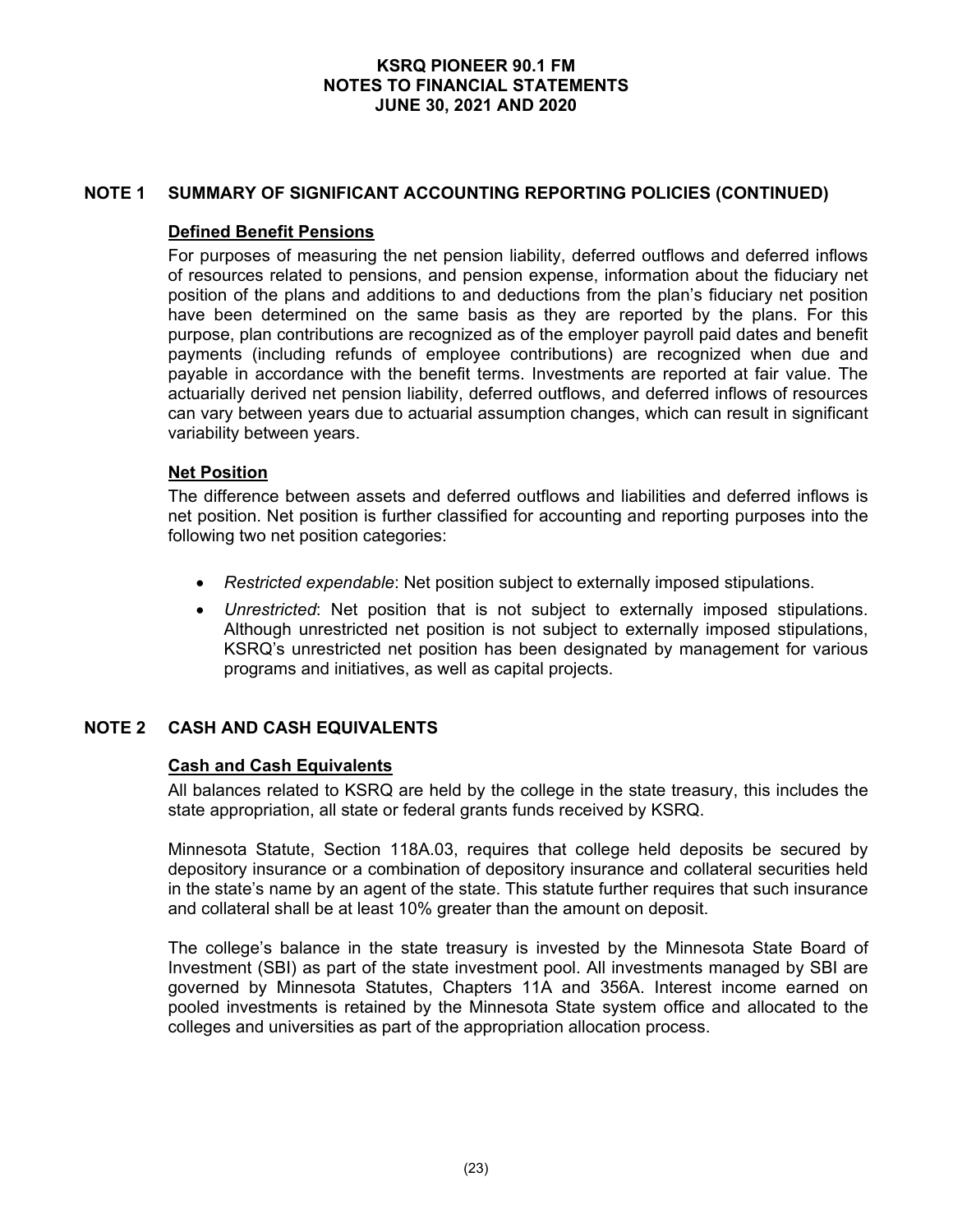### **NOTE 2 CASH AND CASH EQUIVALENTS (CONTINUED)**

#### **Custodial Credit Risk**

Custodial credit risk for investments is the risk that in the event of a failure of the counterparty, KSRQ will not be able to recover the value of the investments that are in the possession of an outside party. Board procedure 7.5.1 requires college compliance with Minnesota Statutes, Section 118A.03 and further excludes the use of FDIC insurance when meeting collateral requirements.

### **Credit Risk**

Credit risk is the risk that an issuer or other counterparty to an investment will not fulfill its obligations. The college's policy for reducing its exposure to credit risk is to comply with Minnesota Statutes, Section 118A.03. The statues limits investments to the top-quality rating categories of a nationally recognized rating agency. At June 30, 2021, the college's debt securities were rated equivalent to Standard and Poor's AA or higher.

### **Concentration of Credit Risk**

Concentration of credit risk is the risk of loss attributed to the magnitude of a government's investment in a single issuer. The college's policy for reducing this risk of loss is to comply with board procedure 7.5.1 which recommends investments be diversified by type and issuer.

#### **Interest Rate Risk**

Interest rate risk is the risk that changes in interest rates will adversely affect the fair value of an investment. The college complies with board procedure 7.5.1 that recommends considering fluctuation interest rates and cash flow needs when purchasing short-term and long-term investments.

## **NOTE 3 GRANTS RECEIVABLE**

The grants receivable balance is made up primarily of grants receivable for those on a reimbursement basis. As such, an allowance for uncollectible receivables is considered to be negligible.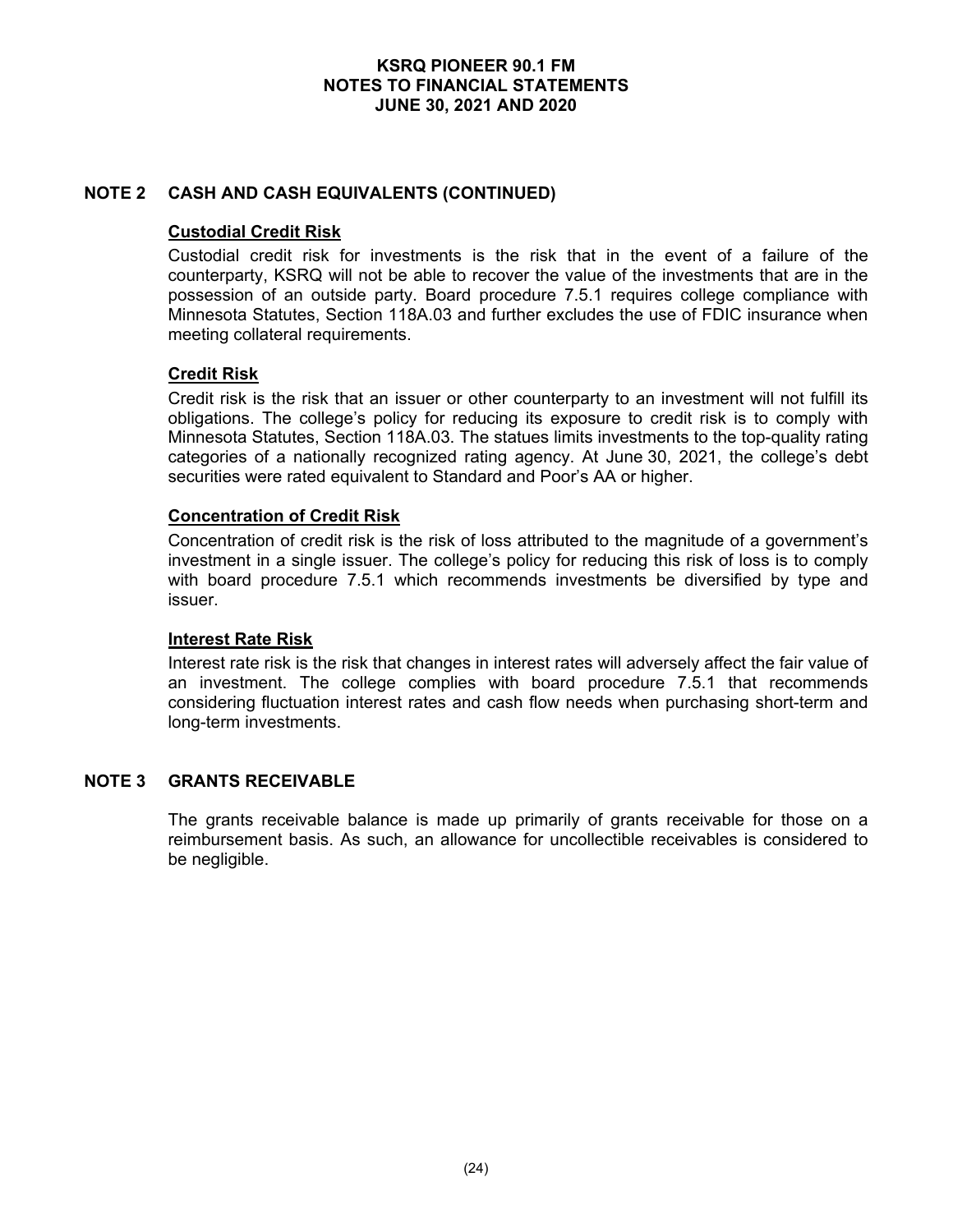### **NOTE 4 CAPITAL ASSETS**

Summaries of changes in capital assets for fiscal years 2021 and 2020 follow:

|                                             | Year Ended June 30, 2021 |                                          |    |        |           |                          |   |                          |  |
|---------------------------------------------|--------------------------|------------------------------------------|----|--------|-----------|--------------------------|---|--------------------------|--|
|                                             |                          | Beginning<br><b>Balance</b><br>Increases |    |        | Decreases |                          |   | Ending<br><b>Balance</b> |  |
| Capital Assets, Depreciated:<br>Equipment   | \$                       | $\sim 100$                               | \$ | 82.100 | - \$      | $\blacksquare$           | S | 82.100                   |  |
| Less Accumulated Depreciation:<br>Equipment |                          |                                          |    | 1,368  |           |                          |   | 1,368                    |  |
| <b>Total Capital Assets, Net</b>            | \$                       |                                          |    | 80,732 | \$        | $\overline{\phantom{0}}$ |   | 80,732                   |  |

## **NOTE 5 ACCOUNTS PAYABLE**

Accounts payable represent amounts due for goods and services received prior to the end of the fiscal year of \$4,935 and \$6,097 payable to the College at June 30, 2021. At June 30, 2020, accounts payable represent amounts due for goods and services of \$2,434 and \$11,481 payable to the College, respectively.

#### **NOTE 6 OTHER COMPENSATION BENEFITS**

Summaries of amounts due within one year are reported in the current liability section of the statements of net position.

The changes in other compensation benefits for fiscal year 2021:

|                                      | Beginning<br><b>Balance</b> | Increases | Decreases | Ending<br><b>Balance</b> | Current<br>Portion |
|--------------------------------------|-----------------------------|-----------|-----------|--------------------------|--------------------|
| Liabilities for:                     |                             |           |           |                          |                    |
| <b>Compensated Absences</b>          | \$44.050                    | 9.425     | 5.292     | 48.183                   | 5.300              |
| <b>Other Postemployment Benefits</b> | 13,537                      |           | 174       | 13.363                   |                    |
| <b>Total Other Compensation</b>      |                             |           |           |                          |                    |
| <b>Benefits</b>                      | \$57.587                    | 9.425     | 5.466     | 61.546                   | 5,300              |

The changes in other compensation benefits for fiscal year 2020:

|                                      | Beginning<br><b>Balance</b> | Increases | Decreases | Ending<br><b>Balance</b> | Current<br>Portion |
|--------------------------------------|-----------------------------|-----------|-----------|--------------------------|--------------------|
| Liabilities for:                     |                             |           |           |                          |                    |
| <b>Compensated Absences</b>          | \$39.946                    | 10.244    | 6.140     | 44.050                   | 5.292              |
| <b>Other Postemployment Benefits</b> | 13.910                      | 688. ا    | 2.061     | 13.537                   |                    |
| <b>Total Other Compensation</b>      |                             |           |           |                          |                    |
| <b>Benefits</b>                      | \$53.856                    | 11.932    | 8.201     | 57.587                   | 5,292              |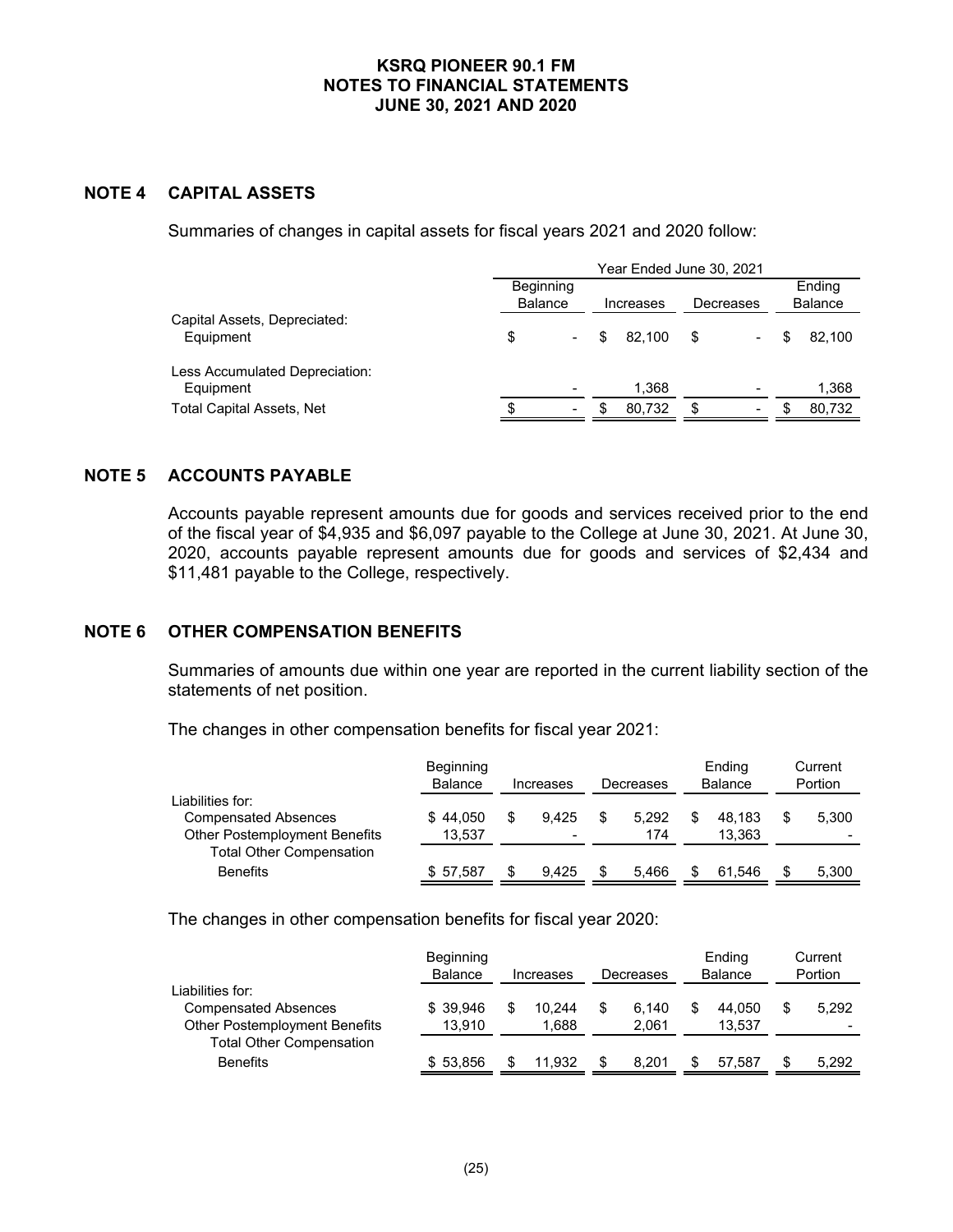### **NOTE 6 OTHER COMPENSATION BENEFITS (CONTINUED)**

#### **Compensated Absences**

College employees accrue vacation leave, sick leave, and compensatory leave at various rates within limits specified in the collective bargaining agreements. The liability for compensated absences is payable as severance pay under specific conditions. This leave is liquidated only at the time of termination from state employment.

#### **Other Postemployment Benefit**

Other postemployment benefits are health insurance benefits for certain retired employees under a single employer fully insured plan. Under the health benefits program retirees are required to pay 100% of the total premium cost. Since the premium is a blended rate determined on the entire active and retiree population, the retirees are receiving an implicit rate subsidy. KSRQ liability has been estimated by calculating a percentage of KSRQ employees vs. college employees as a pro-rata share of the total college other postemployment benefits liability. Note 7 to the financial statements provides additional information.

#### **Net Pension Liability**

The net pension liability of \$15,008 and \$15,931 at June 30, 2021 and 2020, respectively, is the proportionate share of the unfunded pension liability of the defined benefit pension plans as required by GASB Statement No. 68. Note 8 to the financial statements provides additional information.

#### **NOTE 7 OTHER POSTEMPLOYMENT BENEFITS**

#### **Plan Description**

KSRQ provides health insurance benefits for certain retired employees under the "Minnesota State Colleges and Universities Postretirement Medical Plan", a single employer fully insured plan**,** as required by Minnesota Statutes, 471.61, Subdivision 2B. Active employees who retire when eligible to receive a retirement benefit from a Minnesota public pension plan and do not participate in any other health benefits program providing coverage similar to that herein described, will be eligible to continue coverage with respect to both themselves and their eligible dependent(s) under the plan. Retirees are required to pay 100% of the total premium cost. Since the premium is a blended rate determined on the entire active and retiree population, the retirees are receiving an implicit rate subsidy.

As of the July 1, 2020 actuarial valuation, the following current and former employees were covered by benefit terms under the plan:

| <b>Active Employees</b>                                 |  |
|---------------------------------------------------------|--|
| Inactive Employees or Beneficiaries Currently Receiving |  |
| <b>Benefits</b>                                         |  |
| Inactive Employees Entitled to But Not Yet Receiving    |  |
| <b>Benefits</b>                                         |  |
| Total                                                   |  |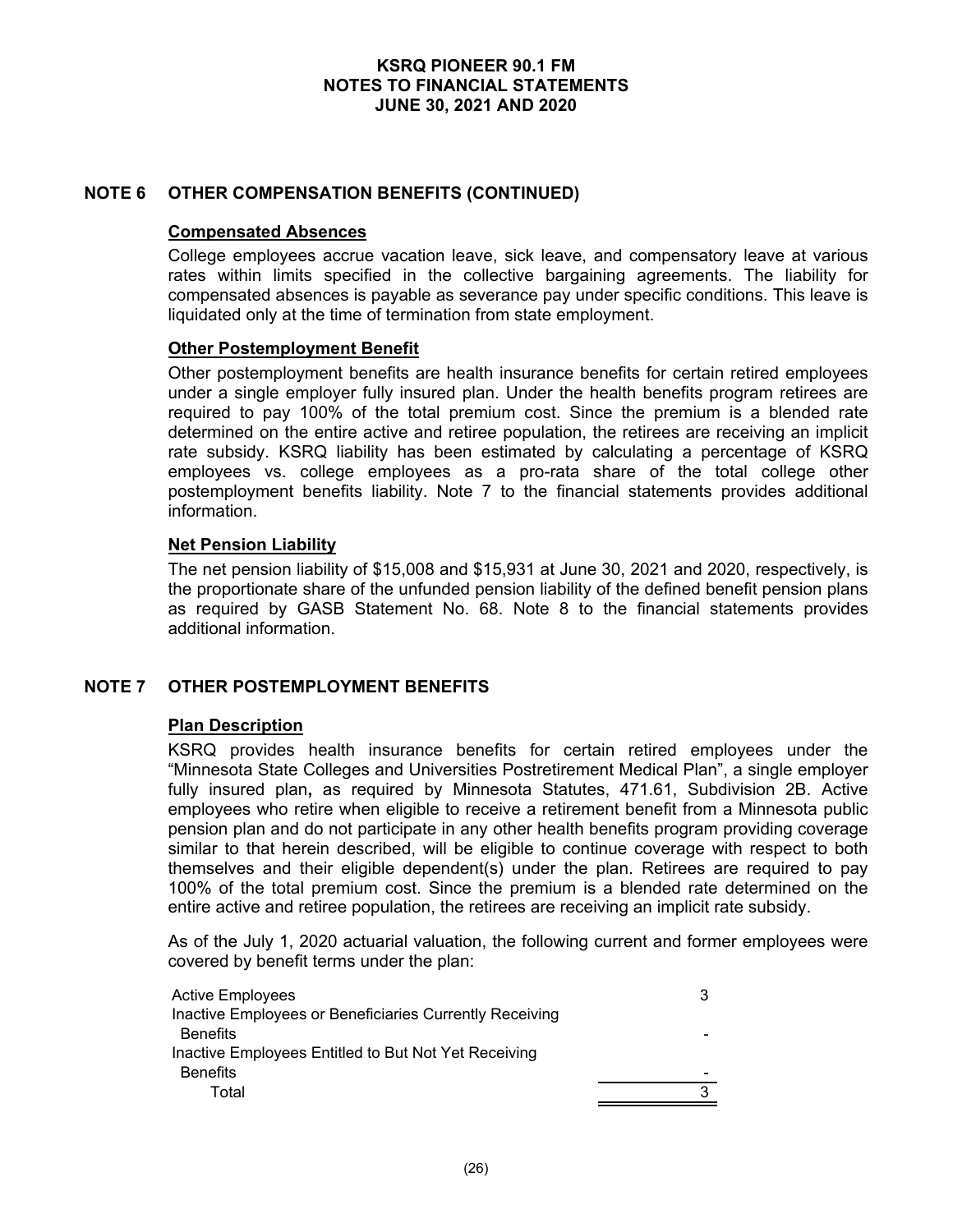## **NOTE 7 OTHER POSTEMPLOYMENT BENEFITS (CONTINUED)**

#### **Actuarial Methods and Assumptions**

The total OPEB liability for Minnesota State at June 30, 2021 was measured as of June 30, 2020 and was determined by an actuarial valuation as of July 1, 2020. The total OPEB liability as of June 30, 2020 was determined by an actuarial valuation as of July 1, 2018 that was rolled forward to determine the June 30, 2020 total OPEB liability. The total OPEB liability was measured based on the following actuarial assumptions:

| Measurement Date                 | June 30, 2020    | June 30, 2019    |
|----------------------------------|------------------|------------------|
| Payroll Growth                   | $2.1\%$          | $3.0\%$          |
| Inflation                        | $2.25%$ per year | $2.25%$ per year |
| Initial Medical Trend Rate       | 7.5%             | 6.6%             |
| Ultimate Medical Trend Rate      | 3.8%             | 3.8%             |
| Year Ultimate Trend Rate Reached | 2071             | 2068             |

## **Discount Rate**

The discount rate used to measure the total OPEB liability at June 30, 2021 and 2020 was 2.21% and 3.50%, respectively. The discount rate was based on a municipal bond rate based on the 20-year Bond Buyer GO Index as of the end of June 2020 and 2019. The plan is not funded by assets in a separate trust. Therefore, the municipal bond rate was applied to all period of projected benefit payments to determine the total OPEB liability.

#### **Changes in Total OPEB Liability**

The changes in total OPEB liability are as follows:

|                                                    |    | 2021    |   | 2020     |  |  |
|----------------------------------------------------|----|---------|---|----------|--|--|
| Balance - Beginning of the Year                    | \$ | 13.537  | S | 13,910   |  |  |
| Changes for the Year                               |    |         |   |          |  |  |
| Service Cost                                       |    | 1,036   |   | 1,083    |  |  |
| Interest                                           |    | 489     |   | 559      |  |  |
| <b>Changes in Assumptions</b>                      |    | 2,468   |   | (71)     |  |  |
| Differences Between Expected and Actual Experience |    | (3,201) |   | (1, 106) |  |  |
| <b>Benefit Payments</b>                            |    | (966)   |   | (838)    |  |  |
| Net Changes                                        |    | (174)   |   | (373)    |  |  |
| Balance - End of Year                              |    | 13,363  |   | 13,537   |  |  |

There have been no changes in benefit terms since the previous valuation.

Changes were made in assumptions that affect the total OPEB liability since the prior valuation. The discount rate was changed from 3.5% to 2.21%. Mortality assumptions, salary increase assumptions, and medical trend rates were updated. The payroll growth rate decreased 0.9% and the initial medical trend rate increased 0.9%.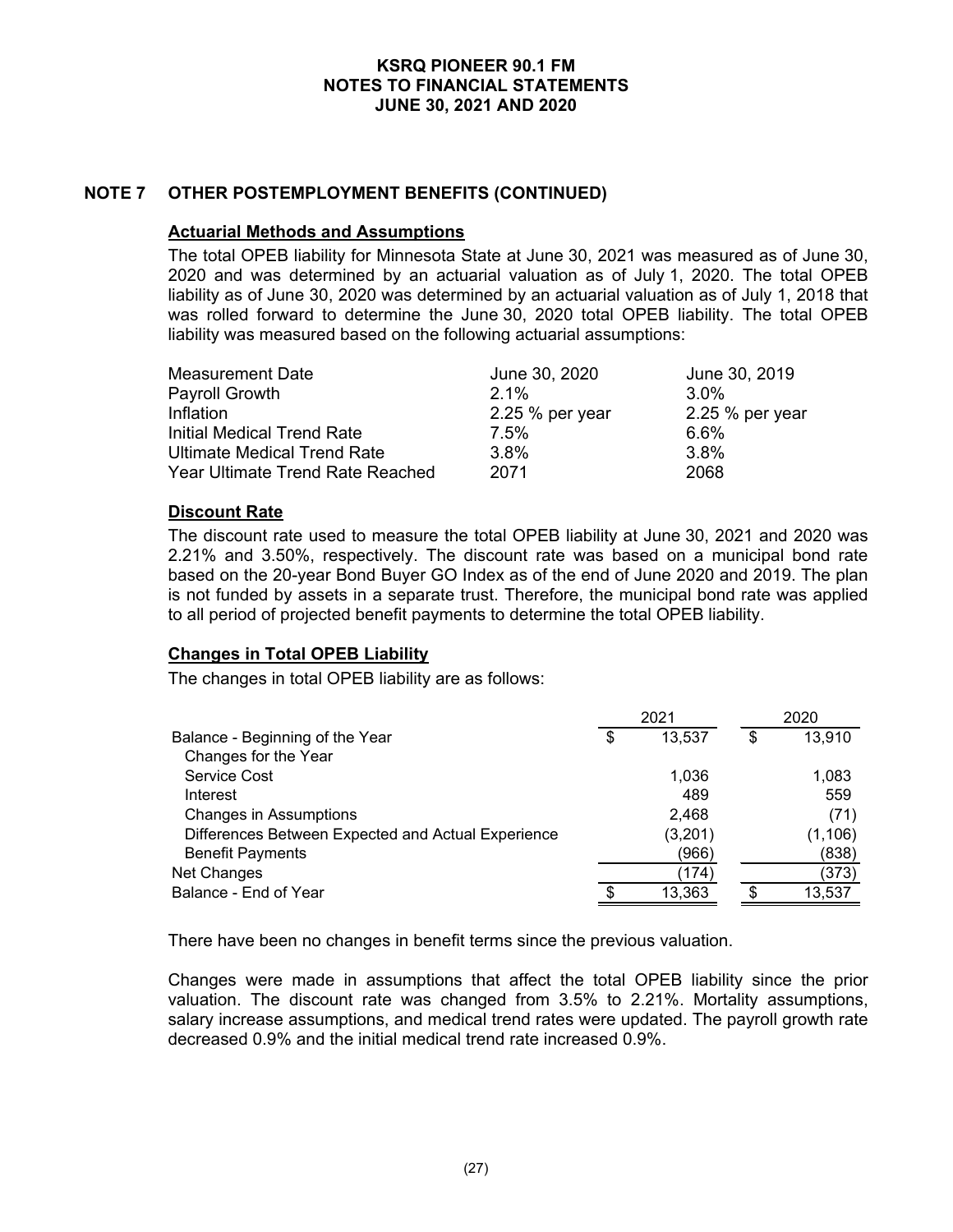### **NOTE 7 OTHER POSTEMPLOYMENT BENEFITS (CONTINUED)**

#### **Sensitivity of the Total OPEB Liability to Changes in the Discount Rate**

The following presents KSRQ total OPEB liability calculated using the discount rate above, as well as the total OPEB liability if it were calculated using a discount rate that is one percentage lower or one percentage higher than the current discount rate:

|                              | 2021    |          | 2020    |              |  |
|------------------------------|---------|----------|---------|--------------|--|
|                              | Percent | Amount   | Percent | Amount       |  |
| 1% Lower                     | 1.21    | \$12.711 | 2.50    | 14,212<br>\$ |  |
| <b>Current Discount Rate</b> | 2.21    | 13.363   | 3.50    | 13.537       |  |
| 1% Higher                    | 3.21    | 13.991   | 4.50    | 12.874       |  |

### **Sensitivity of Total OPEB Liability to Changes in the Healthcare Cost Trend Rates**

The following presents KSRQ total OPEB liability, calculated using the healthcare cost trend rates, that is one percentage lower (6.5% decreasing to 2.8% and 5.6% decreasing to 2.8%) or one percentage higher (8.5% decreasing to 4.80% and 7.6% decreasing to 4.8%) than the current healthcare cost trend rate (7.5% decreasing to 2.21% and 6.6% decreasing to 3.5%):

|                           | 2021 |        |   | 2020   |  |
|---------------------------|------|--------|---|--------|--|
|                           |      | Amount |   | Amount |  |
| 1% Lower                  | S    | 12.117 | S | 15,085 |  |
| <b>Current Trend Rate</b> |      | 13.363 |   | 13,537 |  |
| 1% Higher                 |      | 14.806 |   | 12.210 |  |

#### **OPEB Expense and Deferred Outflows and Deferred Inflows of Resources**

For the years ended June 30, 2021 and 2020, KSRQ recognized a decrease in benefit expense of \$174 and \$592, respectively, related to OPEB.

At June 30, KSRQ reported deferred outflows of resources related to OPEB from the following sources:

|                                                       | 2021  | 2020  |
|-------------------------------------------------------|-------|-------|
| Changes in Actuarial Assumptions                      | 2.886 | 989   |
| Contributions Made Subsequent to the Measurement Date | -     | 966   |
| ™otal                                                 | 2.886 | 1.955 |

At June 30, KSRQ reported deferred inflows of resources related to OPEB from the following sources:

|                                                    | 2021  | 2020  |
|----------------------------------------------------|-------|-------|
| Changes in Actuarial Assumptions                   | 513   | 640   |
| Differences Between Expected and Actual Experience | 3.573 | 1.001 |
| Total                                              | 4.086 | 1.641 |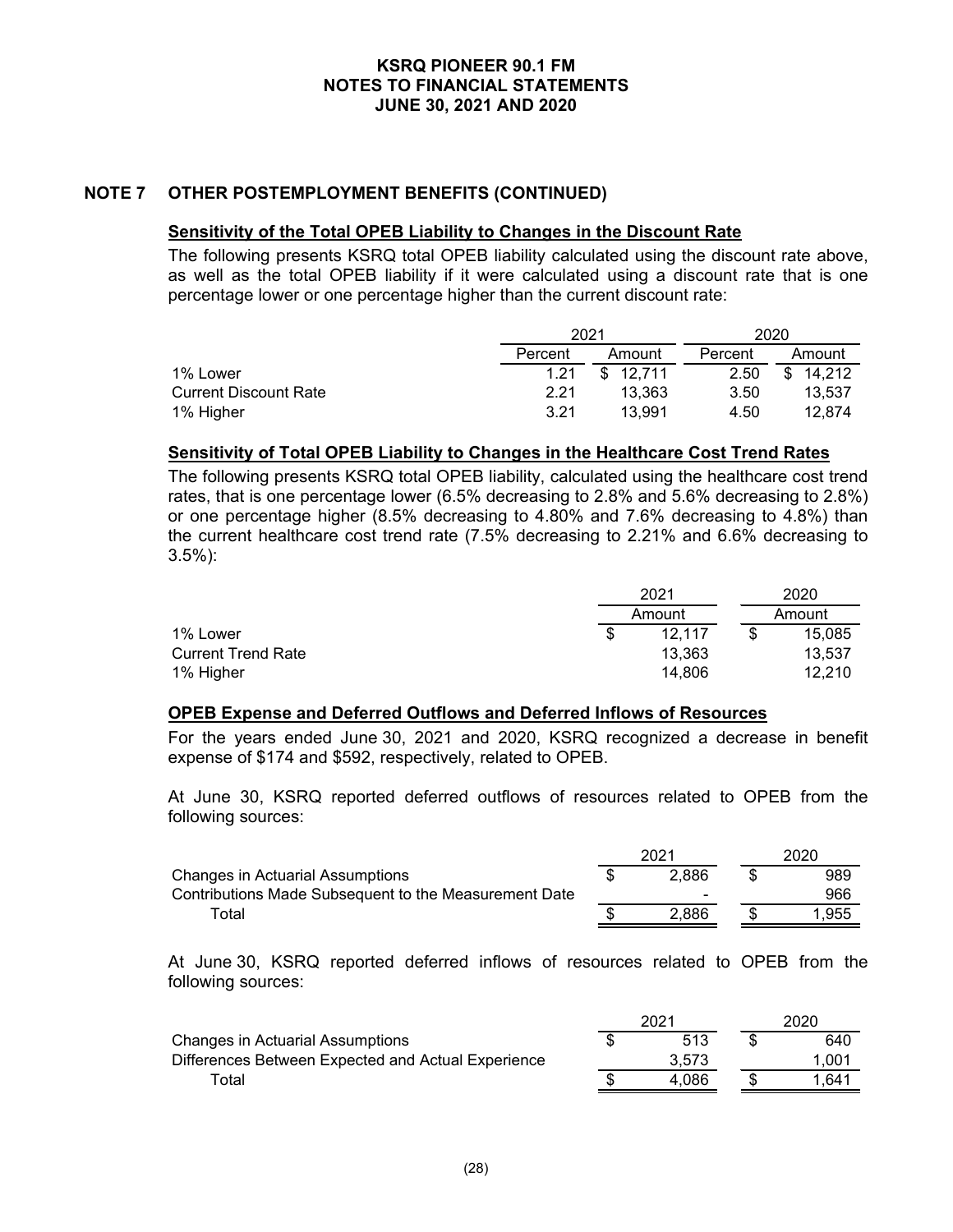## **NOTE 7 OTHER POSTEMPLOYMENT BENEFITS (CONTINUED)**

Amounts reported as deferred outflows of resources related to OPEB resulting from KSRQ contributions subsequent to the measurement date and before the end of the fiscal year will be recognized as a reduction of the total OPEB liability in the following fiscal year.

| <b>Fiscal Year</b> | Amount      |  |  |
|--------------------|-------------|--|--|
| 2022               | \$<br>(186) |  |  |
| 2023               | (186)       |  |  |
| 2024               | (268)       |  |  |
| 2025               | (210)       |  |  |
| 2026               | (244)       |  |  |
| Thereafter         | (105)       |  |  |
| Total              |             |  |  |

## **NOTE 8 EMPLOYEE PENSION PLANS**

KSRQ participates in the State Employees Retirement Fund administered by the Minnesota State Retirement System and the Minnesota State Colleges and Universities Defined Contribution Retirement Plan.

*State Employees Retirement Fund* (SERF)

## **Plan Description**

The State Employees Retirement Fund (SERF) is administered by the Minnesota State Retirement System (MSRS) and is established and administered in accordance with Minnesota Statutes, Chapters 352 and 356. SERF includes the General Employees Retirement Plan (General Plan), a multiple-employer, cost-sharing defined benefit plan, and three single-employer defined benefit plans. All state of Minnesota employees who are not members of another plan are covered by the General Plan.

## **Benefits Provided**

MSRS provides retirement, disability, and death benefits through the State Employees Retirement Fund. Benefit provisions are established by state statute and can only be modified by the state legislature. Benefits are based on a member's age, years of credit, and the highest average salary for any sixty successive months of allowable service at termination of service. Benefit increases are provided to benefit recipients each January. Annuitants receive benefit increases of 1.00% through 2023, and 1.50% thereafter.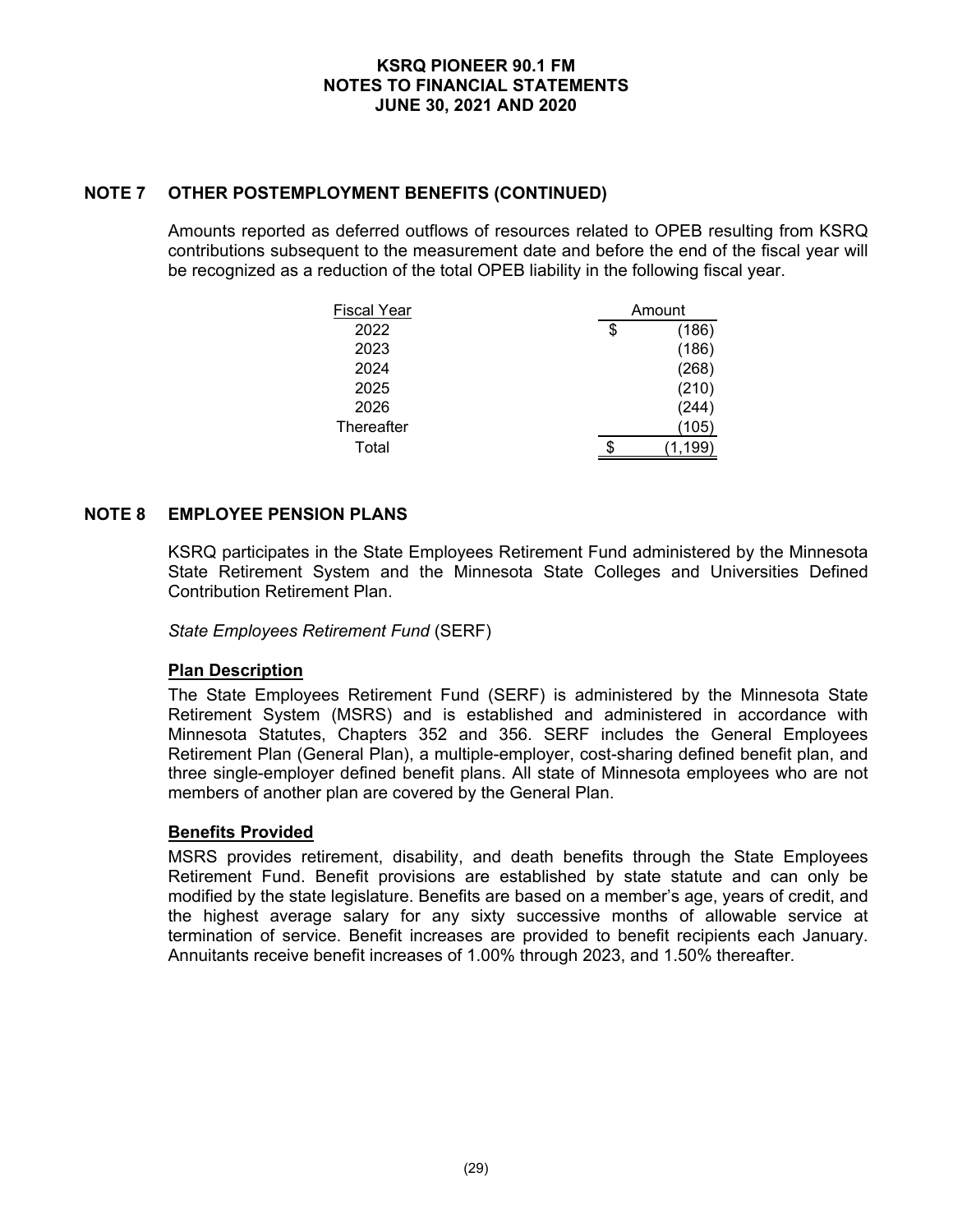## **NOTE 8 EMPLOYEE PENSION PLANS (CONTINUED)**

#### **Benefits Provided (Continued)**

Retirement benefits can be computed using one of two methods: The Step formula and the Level formula. Members hired before July 1, 1989, may use the Step or Level formula, whichever is greater. Members hired on or after July 1, 1989, must use the Level formula. Each formula converts years and months of service to a certain percentage. Under the Step formula, members receive 1.20% of the high-five average salary for each of the first 10 years of covered service, plus 1.70% for each year thereafter. It also includes full benefits under the Rule of 90 (age plus years of allowable service equals 90). In contrast, the Level formula does not include the Rule of 90. Under the Level formula, members receive 1.70% of the high-five average salary for all years of covered service, and full benefits are available at normal retirement age.

### **Contributions**

Minnesota Statutes Chapter 352 sets the rates for employer and employee contributions. Eligible General Plan members are participating employers were required to contribute 6.0% of their annual covered salary in fiscal year 2021 and 2020. Participating employers were required to contribute 6.25% of employee annual covered salary in fiscal years 2021 and 2020. KSRQ's contributions to the General Plan for the fiscal years ended June 30, 2021 and 2020 was \$1,956 and \$2,520, respectively. These contributions were equal to the contractually required contributions for each year as set by state statute.

#### **Actuarial Assumptions**

KSRQ's net pension liability was measured as of June 30, 2020, and the total pension liability used to calculate the net pension liability was determined by an actuarial valuation as of those dates. The total pension liability was determined using the following actuarial assumptions, applied to all periods included in the measurement:

| Measurement Date                    | June 30, 2020  | June 30, 2019  |
|-------------------------------------|----------------|----------------|
| Inflation                           | 2.25% Per Year | 2.5% per year  |
| <b>Active Member Payroll Growth</b> | 3.0% Per Year  | 3.25% per year |
| Investment Rate of Return           | 7.5%           | 7.5%           |

Salary increases for the years ended June 30, 2020 and 2019 valuation were equal to reported salary at valuation date increased according to the rate table, to current fiscal year and annually each future year. Prior year salary is annualized for members with less than one year of service. Mortality rates for active members, retirees, survivors, and disabilitants were based on PUB-2010 mortality tables adjusted for mortality improvements using projections scale MP-2018. Benefit increases for retirees were assumed to be 1.0% from January 1, 2019 through December 31, 2023, and 1.5% from January 1, 2024, and onward.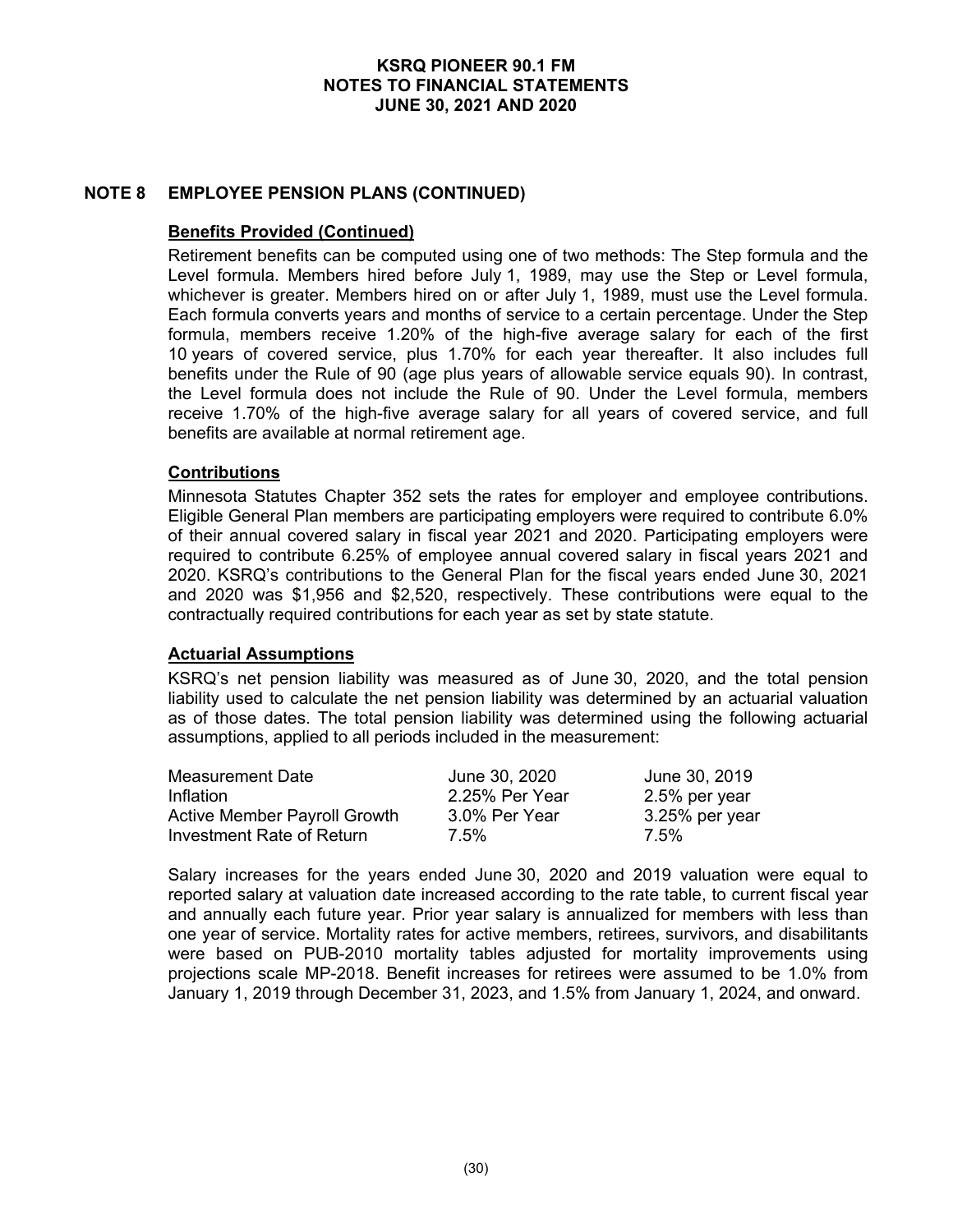## **NOTE 8 EMPLOYEE PENSION PLANS (CONTINUED)**

#### **Actuarial Assumptions (Continued)**

Actuarial assumptions used in the June 30, 2020 and 2019 valuations were based on the last experience study dated June 30, 2019 and June 30, 2015, respectively, and a review of inflation and investment return assumptions, dated June 27, 2019. The Allowance for Combined Service Annuity assumptions are based on an analysis completed by the LCPR actuary and a documented in a report dated October 2016.

The long-term expected rate of return on pension plan investments used in the determination of the total pension liability is 7.5%. The expected rate of return was determined using a building-block method. Best estimates for expected future real rates of return (expected returns, net of inflation) were developed for each asset class using both long-term historical returns and long-term capital market expectations from a number of investment management and consulting organizations. The asset class estimates, and the target allocations were then combined to produce geometric, long-term expected rate of return for the portfolio.

For each major asset class that is included in the pension fund target asset allocation as of the June 30, 2020 measurement date, these best estimates are summarized in the following table:

|                             |            | Long-Term            |
|-----------------------------|------------|----------------------|
|                             |            | <b>Expected Real</b> |
|                             |            | Rate of Return       |
|                             | Target     | (Geometric           |
|                             | Allocation | Mean)                |
| Asset Class                 | Percentage | Percentage           |
| Domestic Equity             | 36 %       | 5.10                 |
| <b>International Equity</b> | 17         | 5.30                 |
| <b>Private Markets</b>      | 25         | 5.90                 |
| Fixed Income                | 20         | 0.75                 |
| Cash                        | 2          | 0.00                 |
| Total                       | 100 %      |                      |

#### **Discount Rate**

The discount rate used to measure the total pension liability as of June 30, 2020 and 2019 was 7.50%.

As of June 30, 2020 and 2019, the projection of cash flows used to determine the discount rate assumed that employee and employer contributions will be made at the current statutory contribution rates. Based on these assumptions, the pension plan fiduciary net position was available to make all projected future benefit payments of current plan members. As a result, the long-term expected rate of return of 7.50% on pension plan investments was applied to all periods of projected benefit payments to determine total pension liability.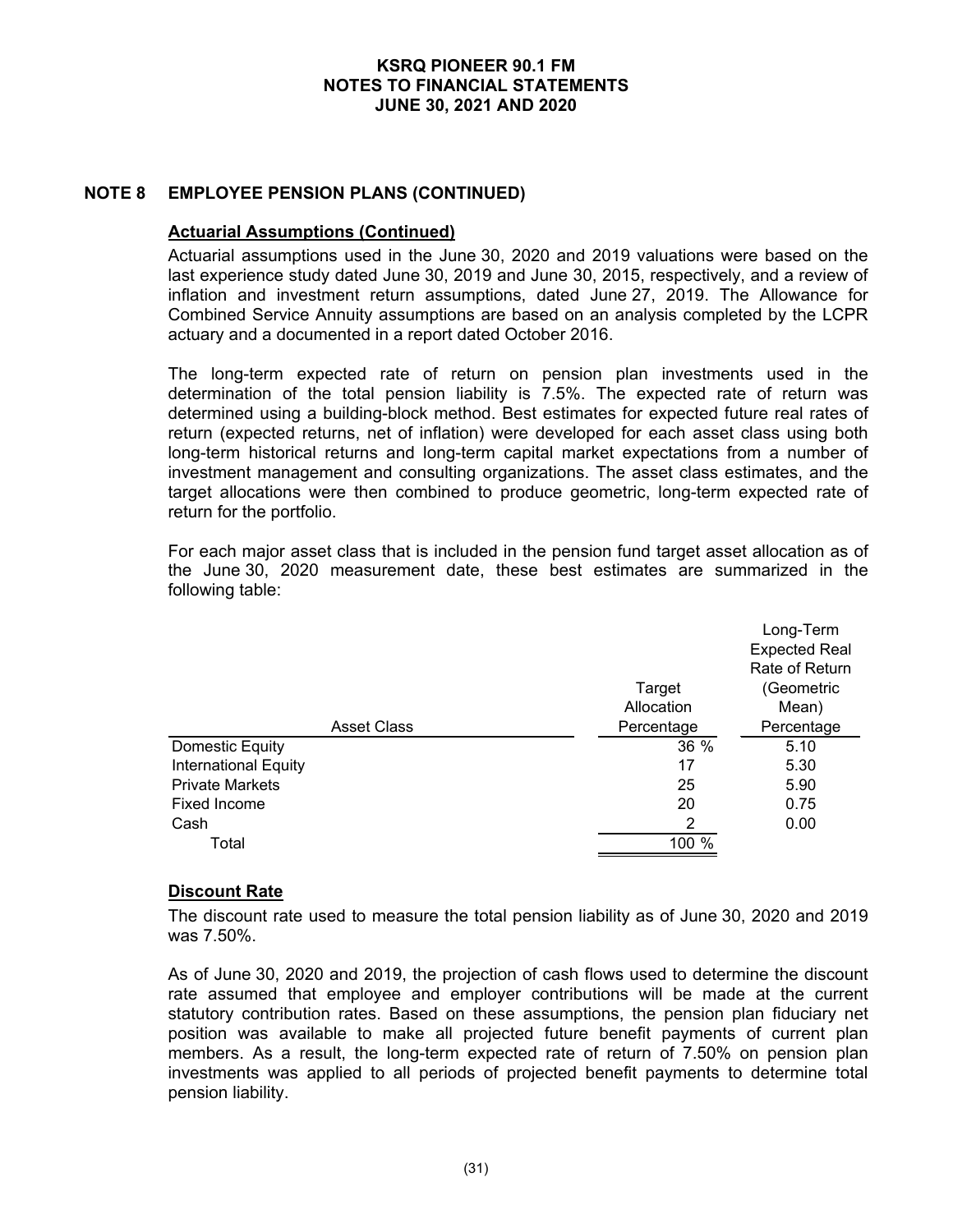### **NOTE 8 EMPLOYEE PENSION PLANS (CONTINUED)**

#### **Net Pension Liability**

At June 30, 2021 and 2020, KSRQ reported a liability of \$15,008 and \$15,931, respectively, for its proportionate share of MSRS' net pension liability. The net pension liability was measured as of June 30, 2020 and 2019, and the total pension liability used to calculate the net pension liability was determined by an actuarial valuation as of those dates. KSRQ's proportion of the net pension liability was based on the employer contributions received by MSRS during the measurement periods July 1, 2019 through June 30, 2020 and July 1, 2018 through June 30, 2019, relative to the total employer contributions received from all of MSRS's participating employers. At June 30, 2021 and 2020, KSRQ's proportion was 0.001%.

There have been no changes in plan provisions since the prior measurement date.

Changes have been made in assumptions that affect the measurement of the total pension liability since the prior measurement date. The price inflation assumption was decreased from 2.5% to 2.25%. The payroll growth assumption as decreased from 3.25% to 3.0%. Assumed salary increases, rates of retirement, termination and disability were changed as recommended in the June 30, 2019 experience study. The base mortality tables were changed from the RP-2014 table to the Pub-2010 mortality table, with adjustments. The mortality projection scale was changed from MP-2018 to MP-2019. Age, marriage and benefit annuity election options were adjusted.

#### **Pension Liability Sensitivity**

The following presents KSRQ's proportionate share of the net pension liability, calculated using the discount rate disclosed above, as well as what the proportionate share of the net pension liability would be if it were calculated using a discount rate that one percentage point lower or one percentage point higher than the current discount rate:

|                              | 2021    |          | 2020    |          |  |
|------------------------------|---------|----------|---------|----------|--|
|                              | Percent | Amount   | Percent | Amount   |  |
| 1% Lower                     | 6.50    | \$35,624 | 6.50    | \$37,104 |  |
| <b>Current Discount Rate</b> | 7.50    | 15.008   | 7.50    | 15.931   |  |
| 1% Higher                    | 8.50    | (2, 150) | 8.50    | (1.645)  |  |

#### **Pension Plan Fiduciary Net Position**

Detailed information about the pension plan's fiduciary net position is available in the MSRS Comprehensive Annual Financial Report, available on the MSRS website at http://www.msrs.state.mn.us/annual-reports.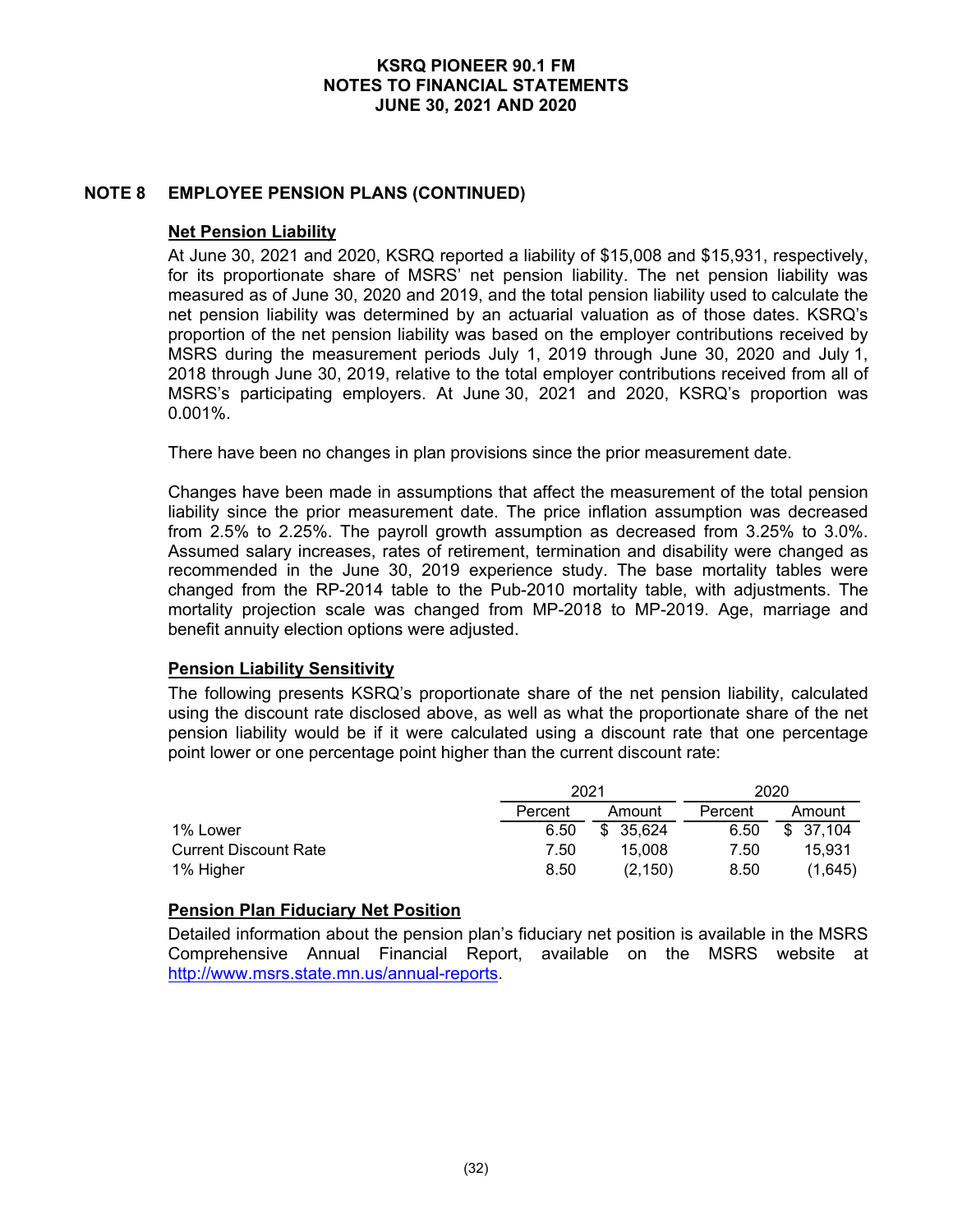#### **NOTE 8 EMPLOYEE PENSION PLANS (CONTINUED)**

## **Pension Expense and Deferred Outflows and Deferred Inflows of Resources Related to Pensions**

For the years ended June 30, 2021 and 2020, KSRQ recognized an increase in benefit expense of \$3,007 and \$3,592 related to pensions, respectively.

At June 30, KSRQ reported deferred outflows of resources related to pensions from the following sources:

|                                                    | 2021 |       | 2020 |        |
|----------------------------------------------------|------|-------|------|--------|
| <b>Changes in Actuarial Assumptions</b>            |      |       |      | 22,447 |
| Contributions Paid to MSRS Subsequent to the       |      |       |      |        |
| Measurement Date                                   |      | 1.956 |      | 2,520  |
| Differences Between Expected and Actual Experience |      | 985   |      | 483    |
| Changes in Proportion                              |      | 1.247 |      | 1.248  |
| Total                                              |      | 4.188 |      | 26,698 |

At June 30, KSRQ reported deferred inflows of resources related to pensions from the following sources:

|                                                     | 2021 |        | 2020 |        |
|-----------------------------------------------------|------|--------|------|--------|
| <b>Changes in Actuarial Assumptions</b>             |      | 33,881 | \$   | 49,914 |
| Differences Between Projected and Actual Investment |      |        |      |        |
| Earnings                                            |      |        |      | 3.891  |
| Differences Between Expected and Actual Economic    |      |        |      |        |
| Experience                                          |      | 154    |      | 55     |
| Changes in Proportion                               |      | 2.804  |      | 2.962  |
| Total                                               |      | 36,839 | \$.  | 56,822 |

Amounts reported as deferred outflows of resources related to pensions resulting from KSRQ's contributions subsequent to the measurement date will be recognized as a reduction of the net pension liability in the following fiscal year. Other amounts reported as deferred outflows and inflows of resources related to pensions will be recognized in pension expense as follows:

| <b>Fiscal Year</b> | Amount |           |  |
|--------------------|--------|-----------|--|
| 2022               | \$     | (20, 852) |  |
| 2023               |        | (10, 814) |  |
| 2024               |        | (1,807)   |  |
| 2025               |        | (1, 134)  |  |
| 2026               |        |           |  |
| Total              |        | 34.607    |  |
|                    |        |           |  |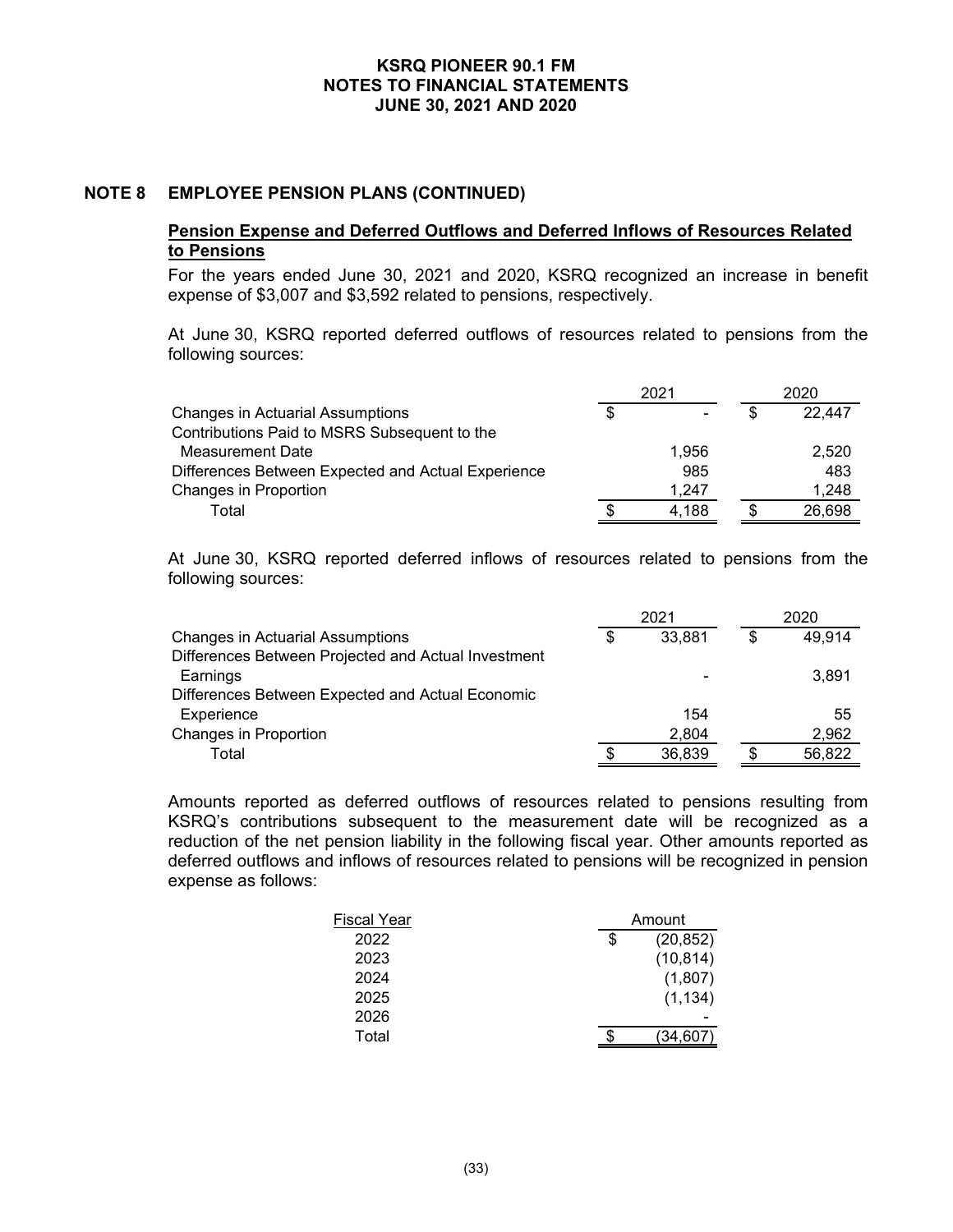## **NOTE 8 EMPLOYEE PENSION PLANS (CONTINUED)**

*Minnesota State Defined Contribution Retirement Fund*

## **General Information**

The Minnesota State Defined Contribution Retirement Fund include two plans: An Individual Retirement Account Plan and a Supplemental Retirement Plan. Both plans are mandatory, tax deferred, single employer, defined contribution plans authorized by Minnesota Statutes, Chapters 354B and 354C. The plans are designed to provide retirement benefits to Minnesota State unclassified employees. An unclassified employee is one who belongs to Minnesota State specific bargaining units. The plans cover unclassified teachers, librarians, administrators, and certain other staff. The plans are mandatory for qualified employees and vesting occurs immediately. The administrative agent of the two plans is Teachers Insurance and Annuity Association College Retirement Equities Fund (TIAA-CREF). Separately issued financial statements can be obtained from TIAA CREF, Normandale Lake Office Park, 8000 Norman Center Drive, Suite 1100, Bloomington, MN 55437.

*Individual Retirement Account Plan* (IRAP)

### **Participation**

Every employee who is in unclassified service is required to participate in TRF or IRAP upon achieving eligibility. An unclassified employee is one who serves in a position deemed unclassified according to Minnesota Statutes. This includes presidents, vice presidents, deans, administrative or service faculty, teachers and other managers, and professionals in academic and academic support programs. Eligibility begins with the employment contract for the first year of unclassified service in which the employee is hired for more than 25% of a full academic year, excluding summer session. An employee remains a participant of the plan even if employed for less than 25% of a full academic year in subsequent years.

#### **Contributions**

There are two member groups participating in the IRAP, a faculty group and an administrators group. As of June 30, 2021 and 2020, for both faculty and administrators, the employer and employee statutory contribution rates are 6.0% and 4.8% and 6.0% and 5.15%, respectively. The contributions are made under the authority of Minnesota Statutes, Chapter 354B.

Required contributions for KSRQ were:

| Fiscal Year | Employer |       | Employee |
|-------------|----------|-------|----------|
| 2021        |          | 3.697 | 2.772    |
| 2020        |          | 3.621 | 2.716    |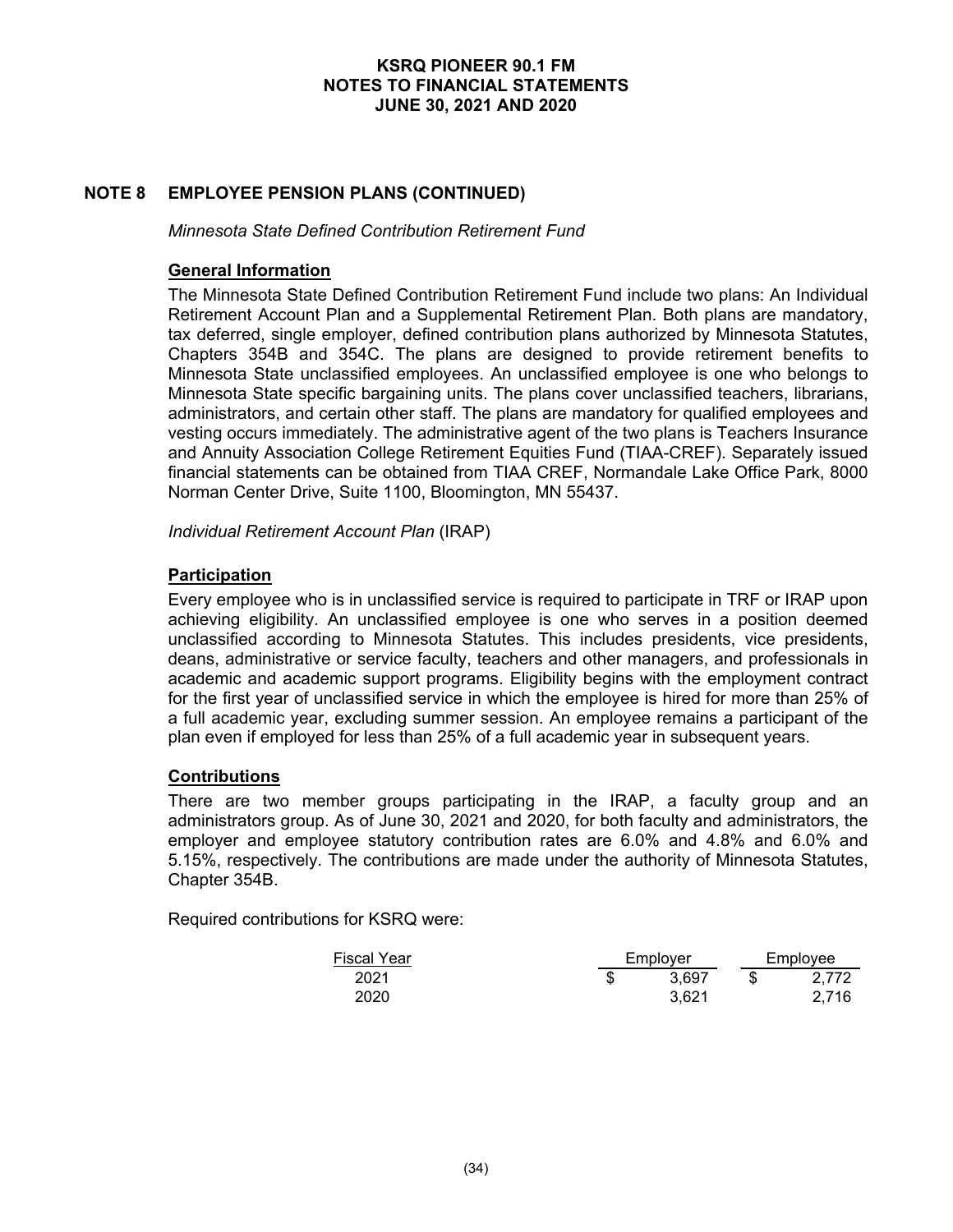## **NOTE 8 EMPLOYEE PENSION PLANS (CONTINUED)**

*Supplemental Retirement Plan* (SRP)

### **Participation**

Every unclassified employee who has completed two full time years of unclassified service with Minnesota State Colleges and Universities must participate upon achieving eligibility. The eligible employee is enrolled on the first day of the fiscal year following completion of two full time years. Vesting occurs immediately and normal retirement age is 55.

### **Contributions**

Participants contribute 5% of the eligible compensation up to a defined maximum annual contribution as specified in the following table.

|                                           |              | Maximum       |
|-------------------------------------------|--------------|---------------|
|                                           | Eligible     | Annual        |
| Member Group                              | Compensation | Contributions |
| Minnesota State University Association of | \$6,000 to   |               |
| Administrative & Service Faculty          | \$50,000     | \$2,200       |

KSRQ matches amounts equal to the contributions made by participants. The contributions are made under the authority of Minnesota Statutes, Chapter 354C.

Required contributions for KSRQ were as follows:

| Fiscal Year | Amount |       |  |
|-------------|--------|-------|--|
| 2021        |        | 2,200 |  |
| 2020        |        | 2.200 |  |

#### **NOTE 9 RISK MANAGEMENT**

The college, and KSRQ, is exposed to various risks of loss related to tort; theft of, damage to, or destruction of assets; error or omissions; and employer obligations. Property and casualty coverage is required by Minnesota State policy, the college manages these risks through state of Minnesota insurance plans including the state of Minnesota Risk Management Fund and through purchased insurance coverage. Automobile liability coverage is required by the state and is also provided by the Minnesota Risk Management Fund. The college participates in the State Employee Group Insurance Plan, which provides life insurance and hospital, medical, and dental benefits coverage through provider organizations.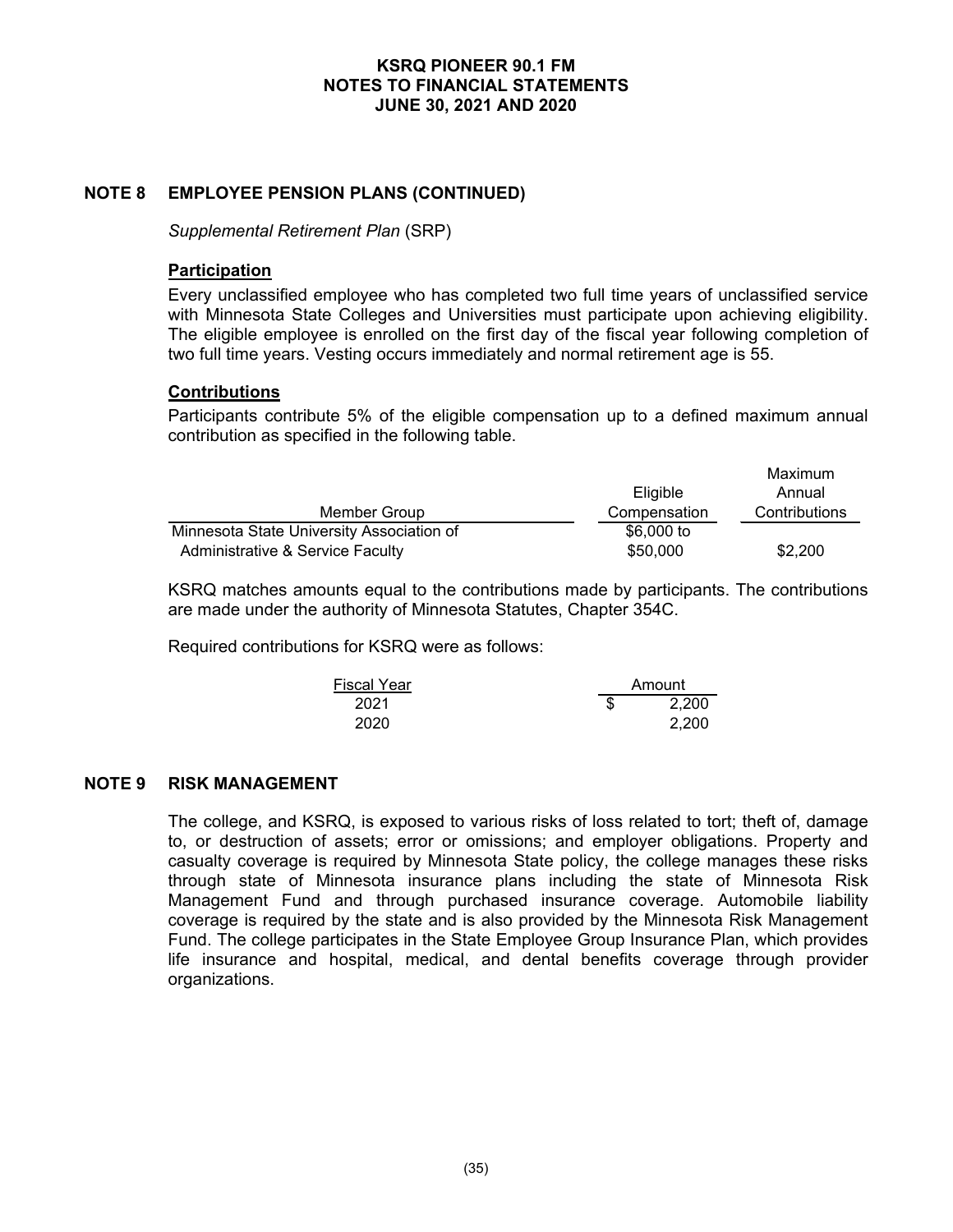## **NOTE 9 RISK MANAGEMENT (CONTINUED)**

Minnesota State self-insures for workers' compensation, assessing premiums to institutions based on salary dollars and claims history to provide a pool from which all workers' compensation claims are paid to the state Workers' Compensation Fund. In addition, catastrophic claims are covered through state participation in the Workers' Compensation Reinsurance Association. The state of Minnesota Department of Employee Relations manages the self-insured workers' compensation claims activities. The reported liability for workers' compensation is based on claims filed for injuries to state employees occurring prior to the fiscal year-end and is an undiscounted estimate of future payments.

## **NOTE 10 RESTATEMENT**

KSRQ restated its net assets as of July 1, 2019, to properly adjust the net assets based on the implementation of GASB 68/75. The table below summarizes the restatement as of July 1, 2019.

|                                               | Unrestricted |           | Restricted |                | Total |           |
|-----------------------------------------------|--------------|-----------|------------|----------------|-------|-----------|
| Net Assets - Beginning of Year, as Previously |              |           |            |                |       |           |
| Stated                                        | \$           | 64.439    | S          | 5.172          | \$    | 69.611    |
| Unearned Revenue                              |              | (76, 520) |            | $\blacksquare$ |       | (76, 520) |
| <b>Pension Liability</b>                      |              | (32, 188) |            |                |       | (32, 188) |
| Due to/from College                           |              | (22, 961) |            |                |       | (22, 961) |
| <b>Other Compensated Absences</b>             |              | (13, 910) |            |                |       | (13, 910) |
| Net Assets - Beginning of Year, as            |              |           |            |                |       |           |
| Restated                                      | \$           | (81,140)  | \$.        | 5.172          | \$    | (75,968)  |
|                                               |              |           |            |                |       |           |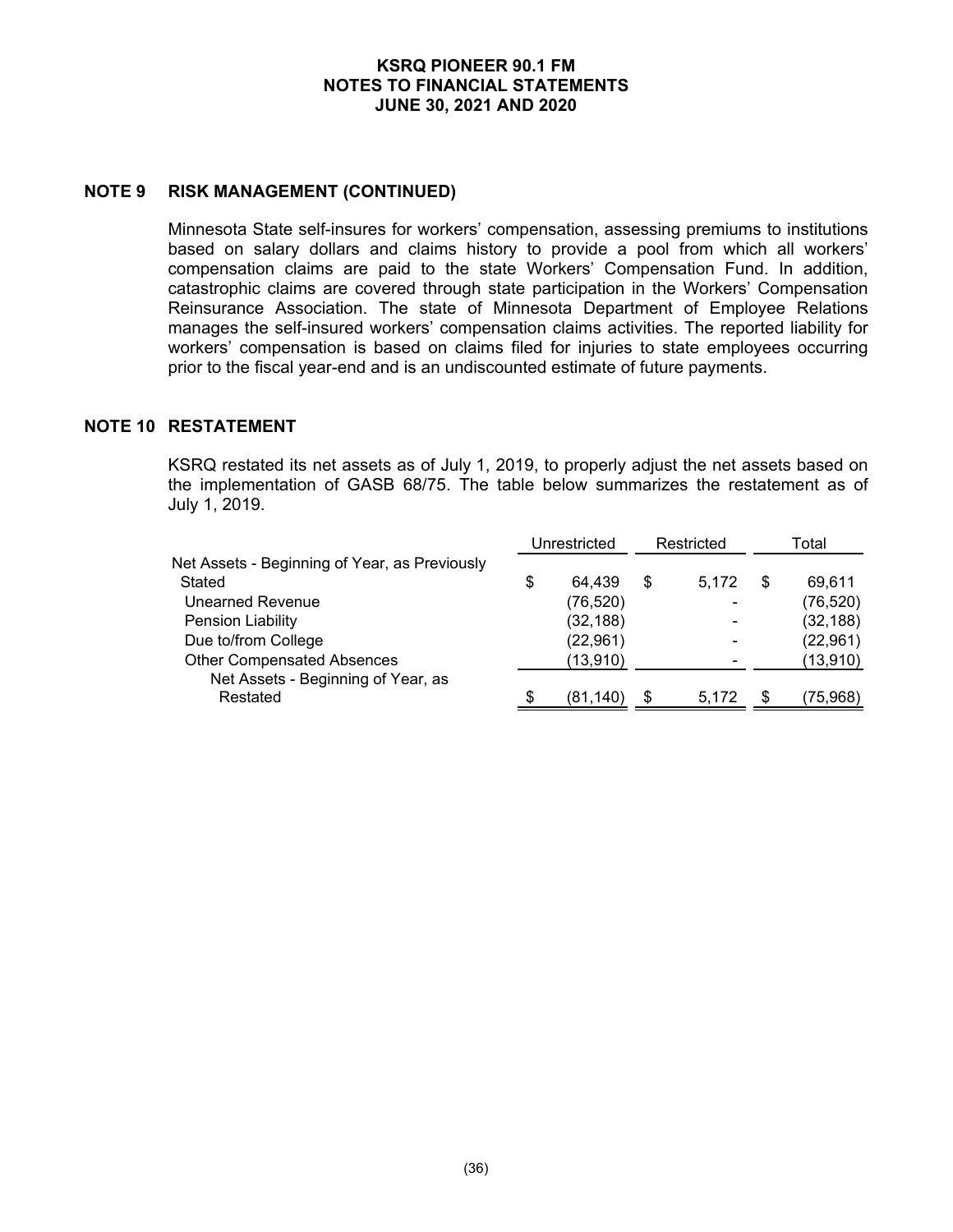# **KSRQ PIONEER 90.1 FM SCHEDULE OF CHANGES IN TOTAL OPEB LIABILITY AND RELATED RATIOS JUNE 30, 2021**

|                                                                     |    | 2021    |     | 2020     |  |
|---------------------------------------------------------------------|----|---------|-----|----------|--|
| Balance - Beginning of Year                                         |    | 13,537  | \$  | 13,910   |  |
| Changes for the Year:                                               |    |         |     |          |  |
| Service Cost                                                        |    | 1,036   |     | 1,083    |  |
| Interest                                                            |    | 489     |     | 559      |  |
| <b>Changes in Assumptions</b>                                       |    | 2,468   |     | (71)     |  |
| Difference Between Expected and                                     |    |         |     |          |  |
| <b>Actual Experience</b>                                            |    | (3,201) |     | (1, 106) |  |
| <b>Benefit Payments</b>                                             |    | (966)   |     | (838)    |  |
| Balance - End of Year                                               | \$ | 13,363  | \$. | 13,537   |  |
| Covered-Employee Payroll                                            | \$ | 185.600 | \$  | 182,236  |  |
| Total OPEB Liability as a Percentage<br>of Covered-Employee Payroll |    | 20%     |     | 20%      |  |

These schedules are intended to show information for 10 years. Additional years will be displayed as they become available.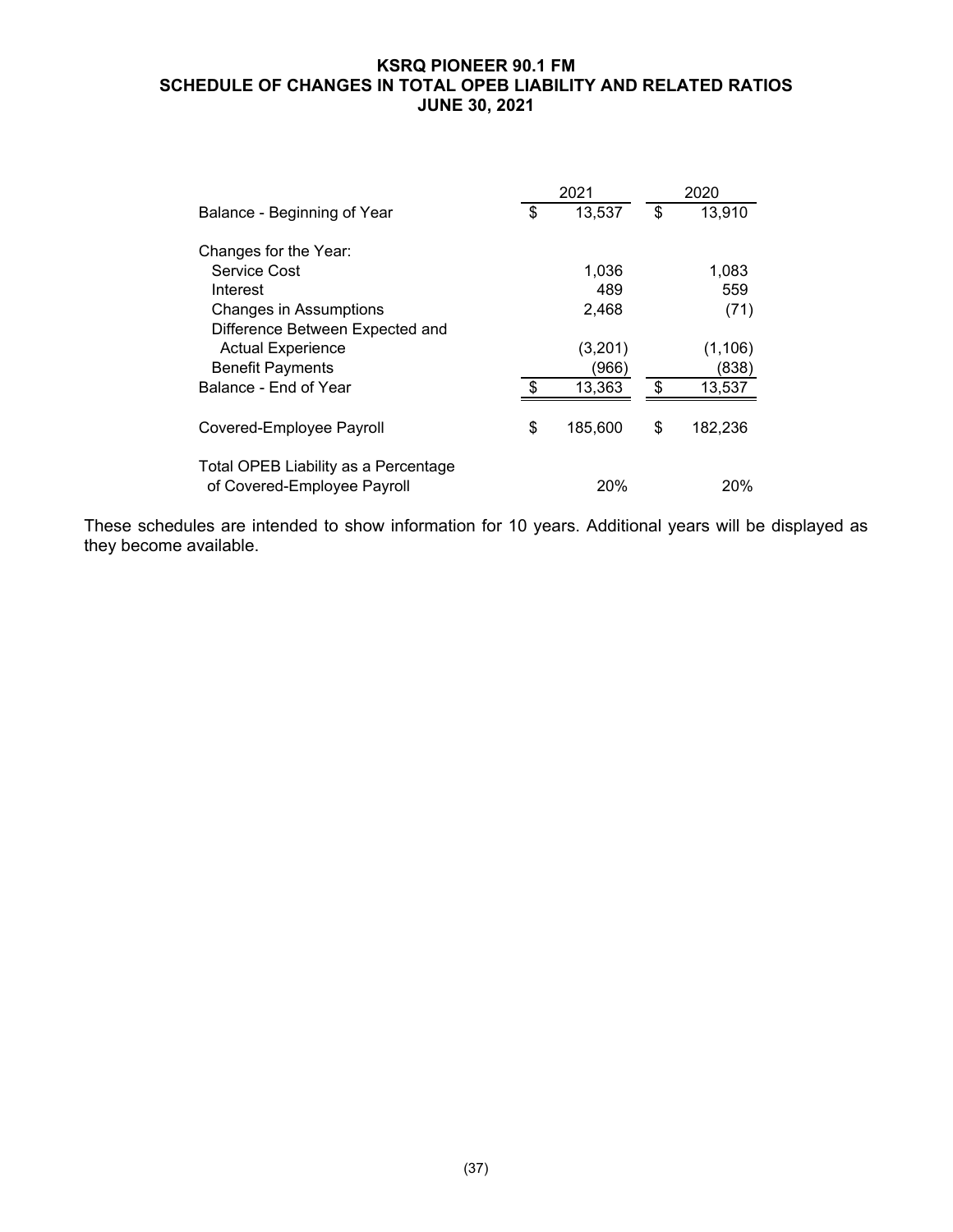### **KSRQ PIONEER 90.1 FM NOTES TO REQUIRED SUPPLEMENTARY INFORMATION JUNE 30, 2021**

There have been no changes in benefit terms since the previous valuation.

Changes were made in assumptions that affect the total OPEB liability since the prior valuation. They are summarized as follows:

- The discount rate was changed from 3.5% to 2.21%
- Mortality assumptions, salary increase assumptions, and medical trend rates were updated.
- The payroll growth rate decreased 0.9%.
- The initial medical trend rate increased 0.9%.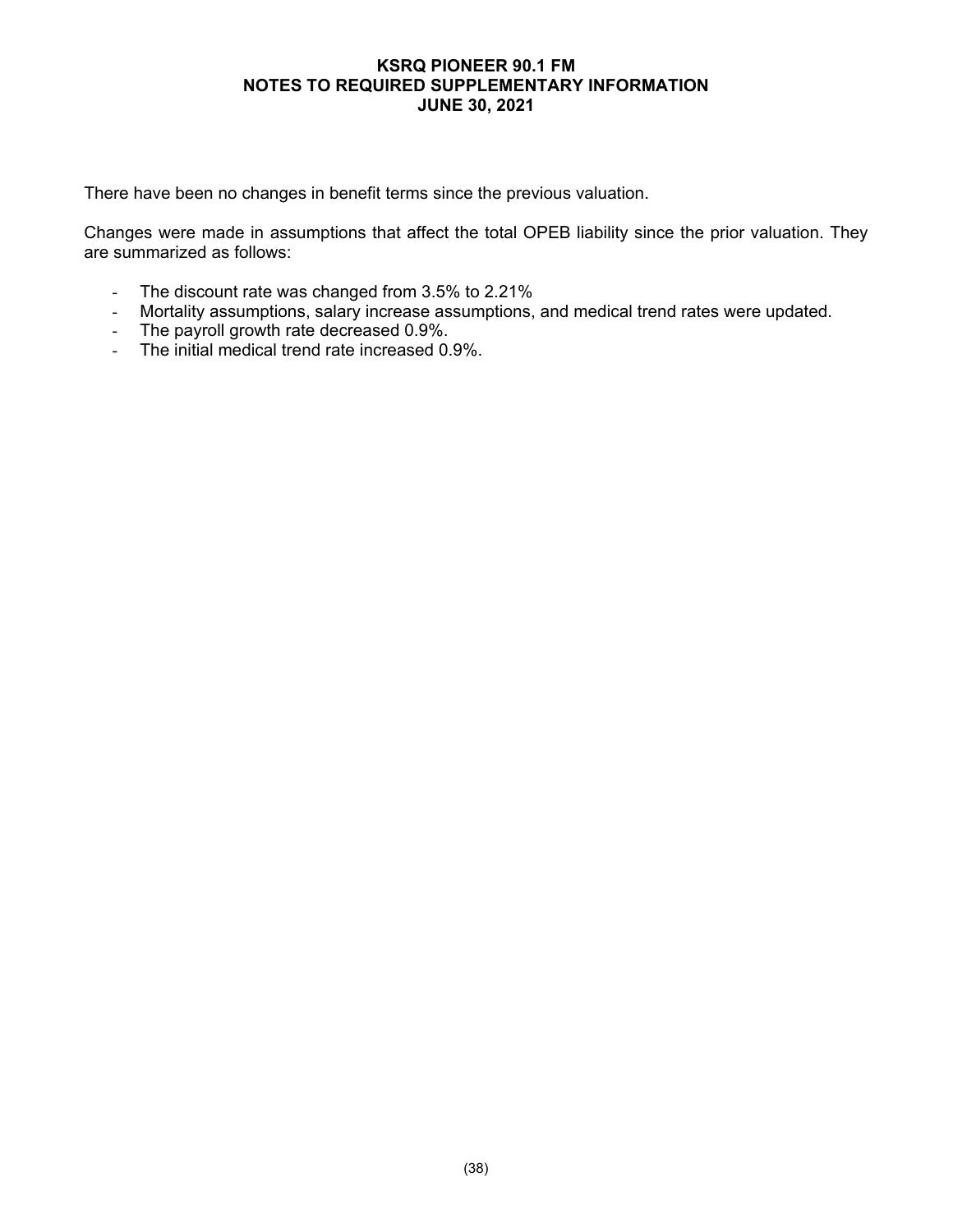#### **KSRQ PIONEER 90.1 FM SCHEDULES OF PROPORATIONATE SHARE OF NET PENSION LIABILITY CONTRIBUTIONS STATE EMPLOYEES RETIREMENT FUND JUNE 30, 2021**

|                    |               | Schedule of Proportionate Share of MSRS Net Pension Liability |              |               |                          |
|--------------------|---------------|---------------------------------------------------------------|--------------|---------------|--------------------------|
|                    | Proportionate |                                                               |              | Proportionate | Plan Fiduciary           |
|                    | Share as a    |                                                               |              | Share as a    | Net Position as          |
|                    | Percentage of |                                                               | Covered      | Percentage    | a Percentage             |
| Measurement        | Net Pension   | Proportionate                                                 | Employee     | of Covered    | of Total                 |
| Date               | Liability     | Share                                                         | Payroll      | Payroll       | <b>Pension Liability</b> |
| June 30, 2019      | 0.0001        | 15.931                                                        | 107.813      | 0.15          | 90.73                    |
| June 30, 2020      | 0.002         | 24.366                                                        | 102.016      | 0.24          | 91.25                    |
|                    |               | Schedule of Employer Contributions                            |              |               |                          |
|                    | Statutorily   | Contributions                                                 | Contribution |               | Contributions as         |
| <b>Fiscal Year</b> | Required      | Recognized                                                    | Deficiency   | Covered       | a Percentage of          |
| Ended              | Contributions | By MSRS                                                       | (Excess)     | Payroll       | <b>Covered Payroll</b>   |
| June 30, 2019      | 6,334         | 6,334                                                         |              | 107,813       | 5.88                     |

These schedules are intended to show information for 10 years. Additional years will be displayed as they become available.

June 30, 2020 6,376 6,376 - 102,016 6.25 June 30, 2021 5,645 5,645 5,645 5,645 5,645 5,645 5,645 5,645 5,645 5,645 5,645 5,645 5,645 5,645 5,645 5,645 5,645 5,645 5,645 5,645 5,645 5,645 5,645 5,645 5,645 5,645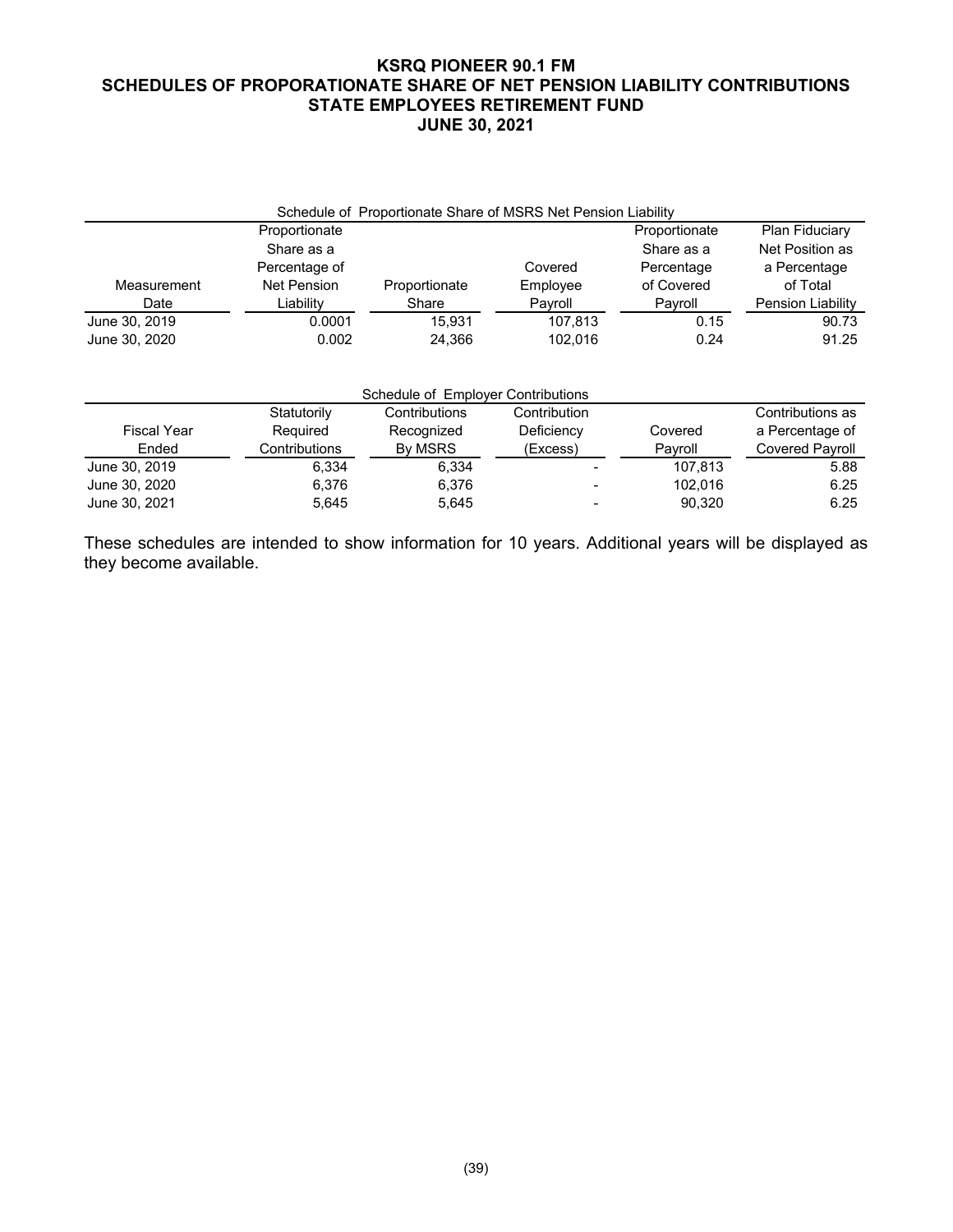#### **KSRQ PIONEER 90.1 FM NOTES TO REQUIRED SUPPLEMENTARY INFORMATION STATE EMPLOYEES RETIREMENT FUND JUNE 30, 2021**

There have been no changes in plan provisions since the prior actuarial valuation.

Changes have been made in assumptions that affect the measurement of the total pension liability since the prior measurement date. The price inflation assumption was decreased from 2.5% to 2.25%. The payroll growth assumption as decreased from 3.25% to 3.0%. Assumed salary increases, rates of retirement, termination and disability were changed as recommended in the June 30, 2019 experience study. The base mortality tables were changed from the RP-2014 table to the Pub-2010 mortality table, with adjustments. The mortality projection scale was changed from MP-2018 to MP-2019. Age, marriage and benefit annuity election options were adjusted.